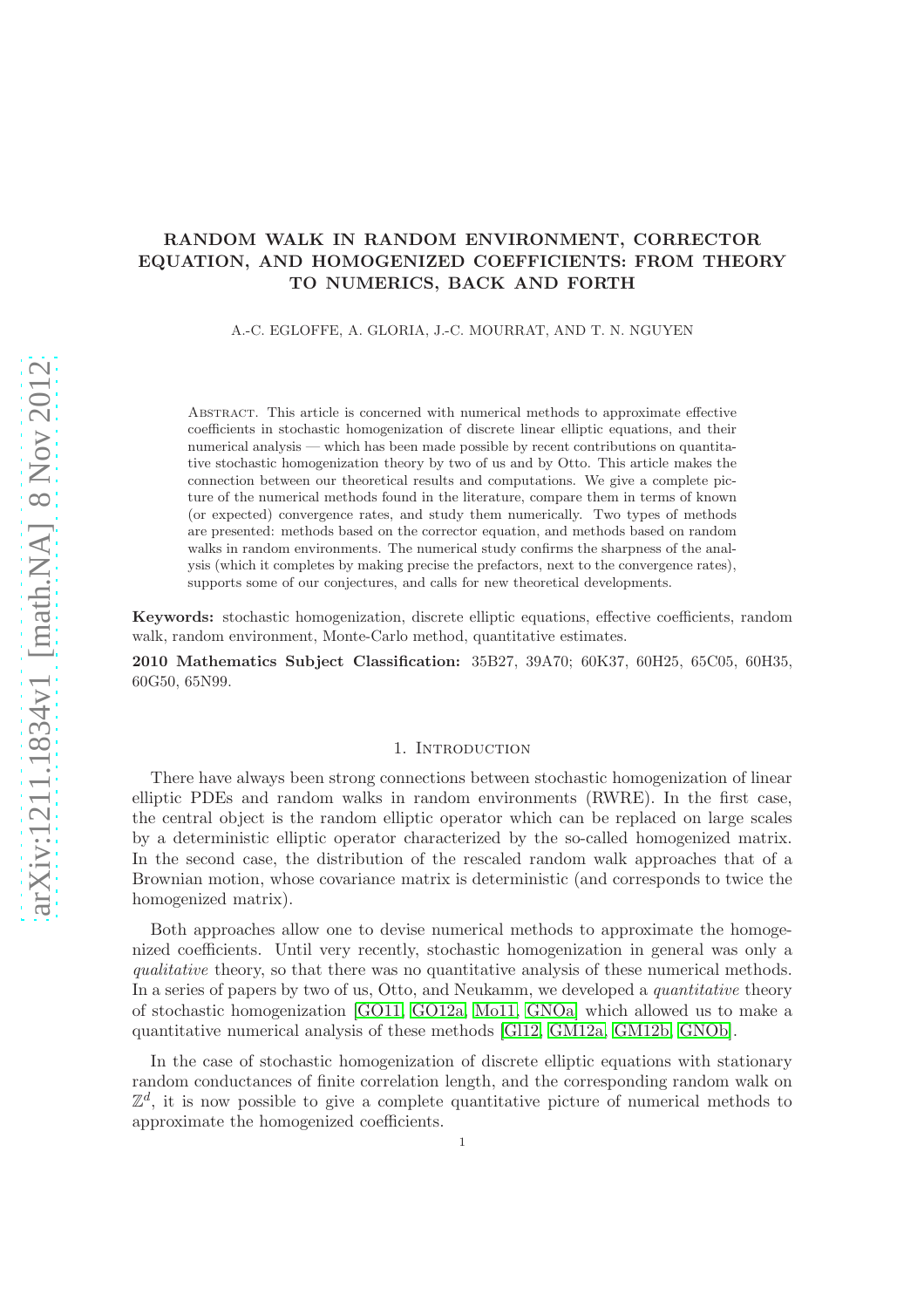The aim of this article is twofold. First we address both approaches of stochastic homogenization together: the corrector equation for the PDE approach, and the RWRE for the probabilistic approach. Since the mathematics behind both approaches are somewhat different, they are rarely presented together, whereas for the quantitative analysis both can be needed (see for instance [\[GM12a,](#page-42-5) [GM12b\]](#page-42-6)). A crucial role is played by spectral analysis to connect both worlds, and for the quantitative analysis. We shall present and compare several ways of approximating homogenized coefficients, based on the corrector equation and on the RWRE. For each strategy we provide the current state of the art of the numerical analysis, and motivate conjectures when the analysis is not complete. Second, we report a systematic study of these numerical strategies. Our numerical results confirm the sharpness of the numerical analysis, support some of our conjectures, and call for new theoretical insight.

For completeness, and in order to make this article accessible to probabilists, analysts, and numerical analysts, we provide a short comprehensive review of the well-known qualitative results of stochastic homogenization, as well as informal arguments for the quantitative results. We believe that this article, which sets and compares on rigorous ground various numerical methods on the prototypical example of stochastic homogenization of discrete elliptic equations, will also be valuable to practitioners.

#### 2. Stochastic homogenization: corrector equation and RWRE

We start with the description of the discrete set of diffusion coefficients, first present the discrete elliptic point of view, and then turn to the random walk in random environment viewpoint. The aim of this section is to introduce a formalism, and give an intuition on both points of view.

The results recalled here are essentially due to Papanicolaou and Varadhan [\[PV79\]](#page-42-8), Kozlov [\[Ko87\]](#page-42-9), and Kipnis and Varadhan [\[KV86\]](#page-42-10)).

We present the results in the case of independent and identically distributed (i.i.d.) conductivities, although everything in this section remains valid provided the conductivities lie in a compact set of  $(0, +\infty)$ , are stationary, and ergodic. In particular, we shall apply this theory (and its quantitative counterpart) to coefficients which have finite correlation length. Yet, for the sake of clarity, we stick to i.i.d. coefficients in this presentation.

2.1. Random environment. We say that  $x, y$  in  $\mathbb{Z}^d$  are neighbors, and write  $x \sim y$ , whenever  $|y - x| = 1$ . This relation turns  $\mathbb{Z}^d$  into a graph, whose set of (non-oriented) edges is denoted by B. We now define the conductances on B, and their statistics.

<span id="page-1-0"></span>**Definition 2.1** (environment). Let  $0 < \alpha \leq \beta < +\infty$ , and  $\Omega = [\alpha, \beta]^{\mathbb{B}}$ . An element  $\omega = (\omega_e)_{e \in \mathbb{B}}$  of  $\Omega$  is called an environment. With any edge  $e = (x, y) \in \mathbb{B}$ , we associate the conductance  $\omega_{(x,y)} := \omega_e$  (by construction  $\omega_{(x,y)} = \omega_{(y,x)}$ ). Let v be a probability measure on  $[\alpha, \beta]$ . We endow  $\Omega$  with the product probability measure  $\mathbb{P} = \nu^{\otimes \mathbb{B}}$ . In other words, if  $\omega$  is distributed according to the measure  $\mathbb{P}$ , then  $(\omega_e)_{e \in \mathbb{B}}$  are independent random variables of law  $\nu$ . We denote by  $L^2(\Omega)$  the set of real square integrable functions on  $\Omega$ for the measure  $\mathbb{P}$ , and write  $\langle \cdot \rangle$  for the expectation associated with  $\mathbb{P}$ .

We then introduce the notion of stationarity.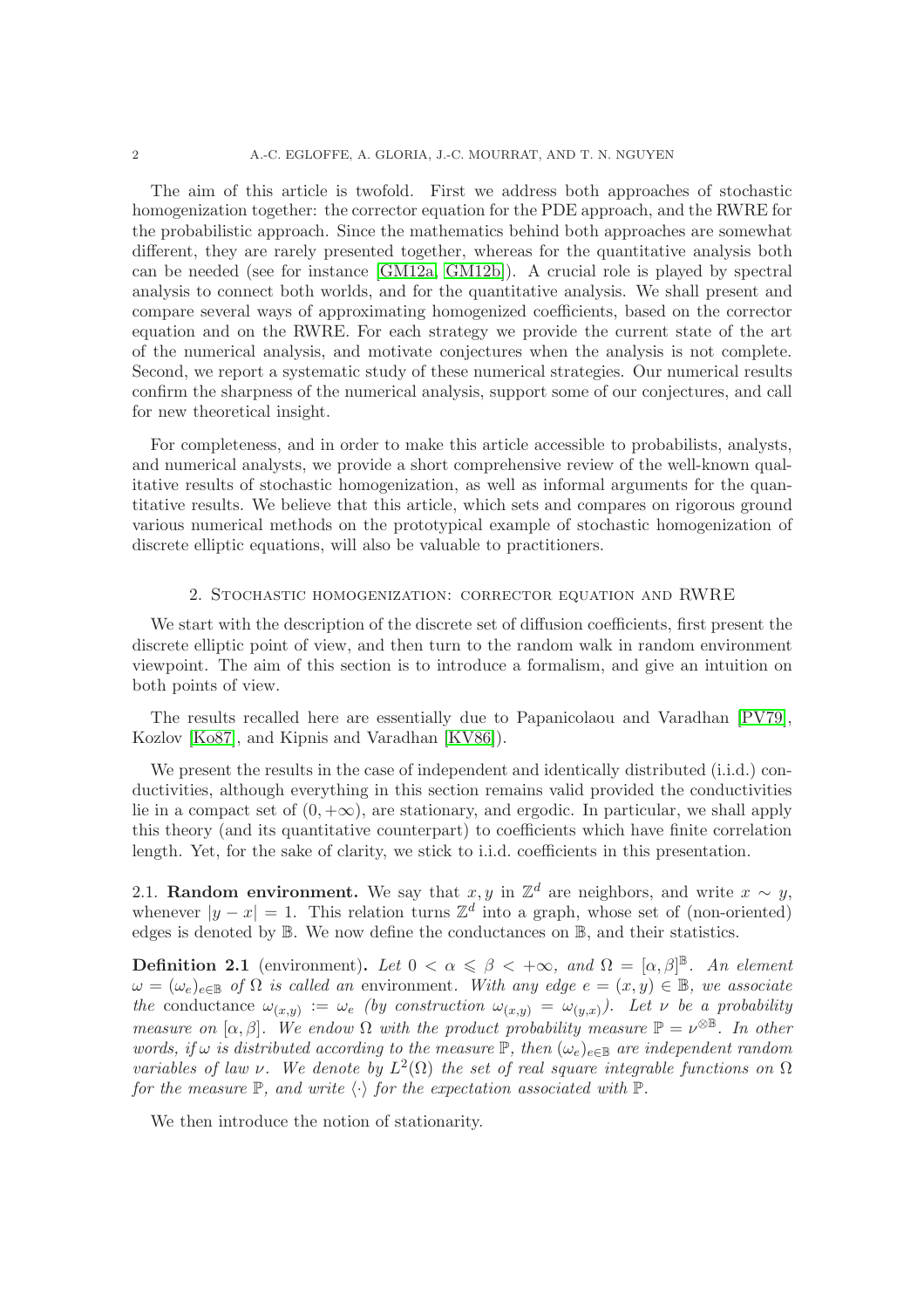<span id="page-2-0"></span>**Definition 2.2** (stationarity). For all  $z \in \mathbb{Z}^d$ , we let  $\theta_z : \Omega \to \Omega$  be such that for all  $\omega \in \Omega$ and  $(x, y) \in \mathbb{B}$ ,  $(\theta_z \omega)_{(x,y)} = \omega_{(x+z,y+z)}$ . This defines an additive action group  $\{\theta_z\}_{z \in \mathbb{Z}^d}$ on  $\Omega$  which preserves the measure  $\mathbb{P}$ , and is ergodic for  $\mathbb{P}$ .

We say that a function  $f : \Omega \times \mathbb{Z}^d \to \mathbb{R}$  is stationary if and only if for all  $x, z \in \mathbb{Z}^d$  and  $\mathbb{P}\text{-}almost every \omega \in \Omega.$ 

$$
f(x+z,\omega) = f(x,\theta_z \omega).
$$

In particular, with all  $f \in L^2(\Omega)$ , one may associate the stationary function (still denoted by  $f: \mathbb{Z}^d \times \Omega \to \mathbb{R}, (x, \omega) \mapsto f(\theta_x, \omega)$ . In what follows we will not distinguish between  $f \in L^2(\Omega)$  and its stationary extension on  $\mathbb{Z}^d \times \Omega$ .

<span id="page-2-5"></span>2.2. Corrector equation. We associate with the conductances on  $\mathbb B$  a conductivity matrix on  $\mathbb{Z}^d$ .

<span id="page-2-1"></span>**Definition 2.3** (conductivity matrix). Let  $\Omega$ , P, and  $\{\theta_z\}_{z\in\mathbb{Z}^d}$  be as in Definitions [2.1](#page-1-0) and [2.2.](#page-2-0) The stationary diffusion matrix  $A : \mathbb{Z}^d \times \Omega \to \mathcal{M}_d(\mathbb{R})$  is defined by

$$
A:(x,\omega)\mapsto \mathrm{diag}(\omega_{(x,x+\mathbf{e}_i)},\ldots,\omega_{(x,x+\mathbf{e}_d)}).
$$

For each  $\omega \in \Omega$ , we consider the discrete elliptic operator L defined by

<span id="page-2-4"></span>
$$
L = -\nabla^* \cdot A(\cdot, \omega) \nabla, \tag{2.1}
$$

where  $\nabla$  and  $\nabla^*$  are the forward and backward discrete gradients, acting on functions  $u: \mathbb{Z}^d \to \mathbb{R}$  by

$$
\nabla u(x) := \begin{bmatrix} u(x + \mathbf{e}_1) - u(x) \\ \vdots \\ u(x + \mathbf{e}_d) - u(x) \end{bmatrix}, \nabla^* u(x) := \begin{bmatrix} u(x) - u(x - \mathbf{e}_1) \\ \vdots \\ u(x) - u(x - \mathbf{e}_d) \end{bmatrix}, \qquad (2.2)
$$

and we denote by  $\nabla^*$  the backward divergence. In particular, for all  $u : \mathbb{Z}^d \to \mathbb{R}$ ,

<span id="page-2-6"></span>
$$
Lu: \mathbb{Z}^d \to \mathbb{R}, \ z \mapsto \sum_{z' \sim z} \omega_{(z, z')} (u(z) - u(z')). \tag{2.3}
$$

The standard stochastic homogenization theory for such discrete elliptic operators (see for instance  $[K\ddot{u}83]$ ,  $[K\ddot{o}87]$  ensures that there exist homogeneous and deterministic coefficients Ahom such that the solution operator of the continuum differential operator  $-\nabla \cdot A_{\text{hom}}\nabla$  describes P-almost surely the large scale behavior of the solution operator of the discrete differential operator  $-\nabla^* \cdot A(\cdot,\omega)\nabla$ . As for the periodic case, the definition of  $A_{\text{hom}}$  involves the so-called correctors. Let  $\xi \in \mathbb{R}^d$  be a fixed direction. The corrector  $\phi: \mathbb{Z}^d \times \Omega \to \mathbb{R}$  in the direction  $\xi$  is the unique solution (in a sense made precise below) to the equation

<span id="page-2-2"></span>
$$
-\nabla^* \cdot A(x,\omega)(\xi + \nabla \phi(x,\omega)) = 0, \qquad x \in \mathbb{Z}^d. \tag{2.4}
$$

The following lemma gives the existence and uniqueness of this corrector  $\phi$ .

<span id="page-2-3"></span>**Lemma 2.4** (corrector). Let  $\Omega$ ,  $\mathbb{P}$ ,  $\{\theta_z\}_{z \in \mathbb{Z}^d}$ , and A be as in Definitions [2.1,](#page-1-0) [2.2,](#page-2-0) and [2.3.](#page-2-1) Then, for all  $\xi \in \mathbb{R}^d$ , there exists a unique measurable function  $\phi : \mathbb{Z}^d \times \Omega \to \mathbb{R}$  such that  $\phi(0, \cdot) \equiv 0$ ,  $\nabla \phi$  is stationary,  $\langle \nabla \phi \rangle = 0$ , and  $\phi$  solves [\(2.4\)](#page-2-2) P-almost surely. Moreover, the symmetric homogenized matrix  $A_{\text{hom}}$  is characterized by

<span id="page-2-7"></span>
$$
\xi \cdot A_{\text{hom}} \xi = \langle (\xi + \nabla \phi) \cdot A(\xi + \nabla \phi) \rangle. \tag{2.5}
$$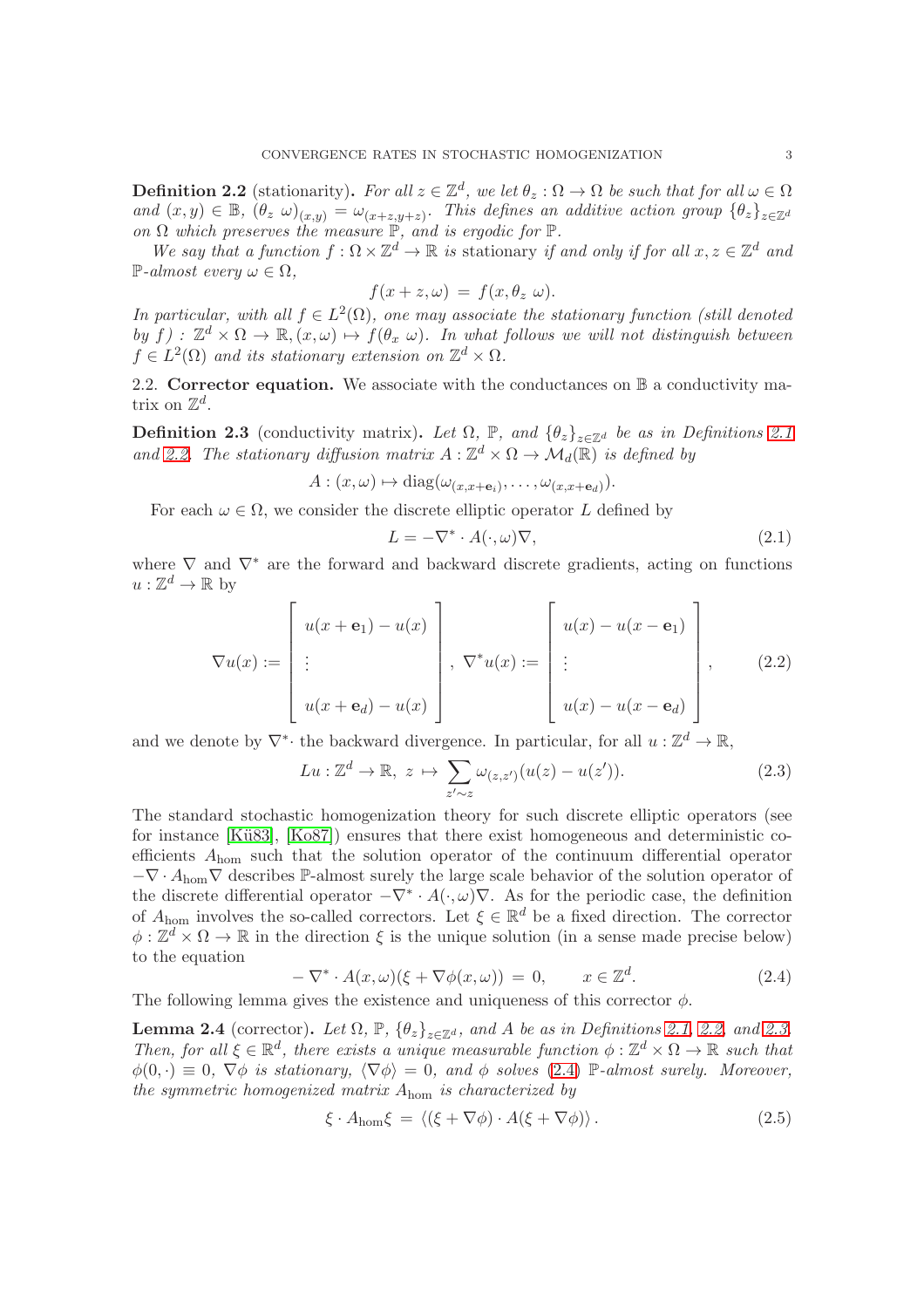The standard proof of Lemma [2.4](#page-2-3) makes use of the regularization of [\(2.4\)](#page-2-2) by a zero-order term  $\mu > 0$ :

<span id="page-3-0"></span>
$$
\mu \phi_{\mu}(x,\omega) - \nabla^* \cdot A(x,\omega)(\xi + \nabla \phi_{\mu}(x,\omega)) = 0, \qquad x \in \mathbb{Z}^d. \tag{2.6}
$$

<span id="page-3-1"></span>**Lemma 2.5** (regularized corrector). Let  $\Omega$ ,  $\mathbb{P}$ ,  $\{\theta_z\}_{z \in \mathbb{Z}^d}$ , and A be as in Definitions [2.1,](#page-1-0) [2.2,](#page-2-0) and [2.3.](#page-2-1) Then, for all  $\mu > 0$  and  $\xi \in \mathbb{R}^d$ , there exists a unique stationary function  $\phi_{\mu} \in L^2(\Omega)$  with  $\langle \phi_{\mu} \rangle = 0$  which solves [\(2.6\)](#page-3-0)  $\mathbb{P}\text{-almost surely.}$ 

To prove Lemma [2.5,](#page-3-1) we follow [\[PV79\]](#page-42-8), and introduce difference operators on  $L^2(\Omega)$ : for all  $u \in L^2(\Omega)$ , we set

<span id="page-3-2"></span>
$$
D u(\omega) := \begin{bmatrix} u(\theta_{\mathbf{e}_1}\omega) - u(\omega) \\ \vdots \\ u(\theta_{\mathbf{e}_d}\omega) - u(\omega) \end{bmatrix}, \ D^* u(\omega) := \begin{bmatrix} u(\omega) - u(\theta_{-\mathbf{e}_1}\omega) \\ \vdots \\ u(\omega) - u(\theta_{-\mathbf{e}_d}\omega) \end{bmatrix}.
$$
 (2.7)

These operators play the same roles as the finite differences  $\nabla$  and  $\nabla^*$  — this time for the variable  $\omega$  (in other words, they define a difference calculus on  $L^2(\Omega)$ ). They allow us to define the counterpart on  $L^2(\Omega)$  to the operator L of [\(2.1\)](#page-2-4):

<span id="page-3-4"></span>**Definition 2.6.** Let  $\Omega$ ,  $\mathbb{P}$ ,  $\{\theta_z\}_{z \in \mathbb{Z}^d}$ , and A be as in Definitions [2.1,](#page-1-0) [2.2,](#page-2-0) and [2.3.](#page-2-1) We define  $\mathcal{L}: L^2(\Omega) \to L^2(\Omega)$  by

$$
\mathcal{L}u(\omega) = -\mathcal{D}^* \cdot A(\omega) \mathcal{D} u(\omega)
$$
  
= 
$$
\sum_{z \sim 0} \omega_{0,z}(u(\omega) - u(\theta_z \omega))
$$

where  $D$  and  $D^*$  are as in [\(2.7\)](#page-3-2).

The fundamental relation between  $L$  and  $\mathcal L$  is the following identity for stationary fields  $u: \mathbb{Z}^d \times \Omega \to \mathbb{R}$ : for all  $z \in \mathbb{Z}^d$  and almost every  $\omega \in \Omega$ ,

$$
Lu(z,\omega) = \mathcal{L}u(\theta_z\omega).
$$

In particular, the regularized corrector  $\phi_{\mu}$  is also the unique weak solution in  $L^2(\Omega)$  to the equation

$$
\mu \phi_{\mu}(\omega) - D^* \cdot A(\omega) (\xi + D \phi_{\mu}(\omega)) = 0, \quad \omega \in \Omega,
$$

and its existence simply follows from the Riesz representation theorem on  $L^2(\Omega)$ .

The regularized corrector  $\phi_{\mu}$  is an approximation of the corrector  $\phi$  in the following sense:

<span id="page-3-3"></span>**Lemma 2.7.** Let  $\Omega$ ,  $\mathbb{P}$ ,  $\{\theta_z\}_{z \in \mathbb{Z}^d}$ , and A be as in Definitions [2.1,](#page-1-0) [2.2,](#page-2-0) and [2.3.](#page-2-1) For all  $\mu > 0$  and  $\xi \in \mathbb{R}^d$ , let  $\phi$  and  $\phi_{\mu}$  be the corrector and regularized corrector of Lemmas [2.4](#page-2-3) and [2.5.](#page-3-1) Then, we have

$$
\lim_{\mu \to 0} \langle | \mathbf{D} \phi_{\mu} - \mathbf{D} \phi |^2 \rangle = 0.
$$

From the elementary a priori estimates

$$
\left\langle |\nabla \phi_{\mu}|^2 \right\rangle = \left\langle |\mathbf{D} \phi_{\mu}|^2 \right\rangle \leq C, \qquad \left\langle \phi_{\mu}^2 \right\rangle \leq C \mu^{-1},
$$

for some C independent of  $\mu$ , we learn that  $D \phi_{\mu}$  is bounded in  $L^2(\Omega, \mathbb{R}^d)$  uniformly in  $\mu$ , so that up to extraction it converges weakly in  $L^2(\Omega, \mathbb{R}^d)$  to some random field  $\Phi$  (which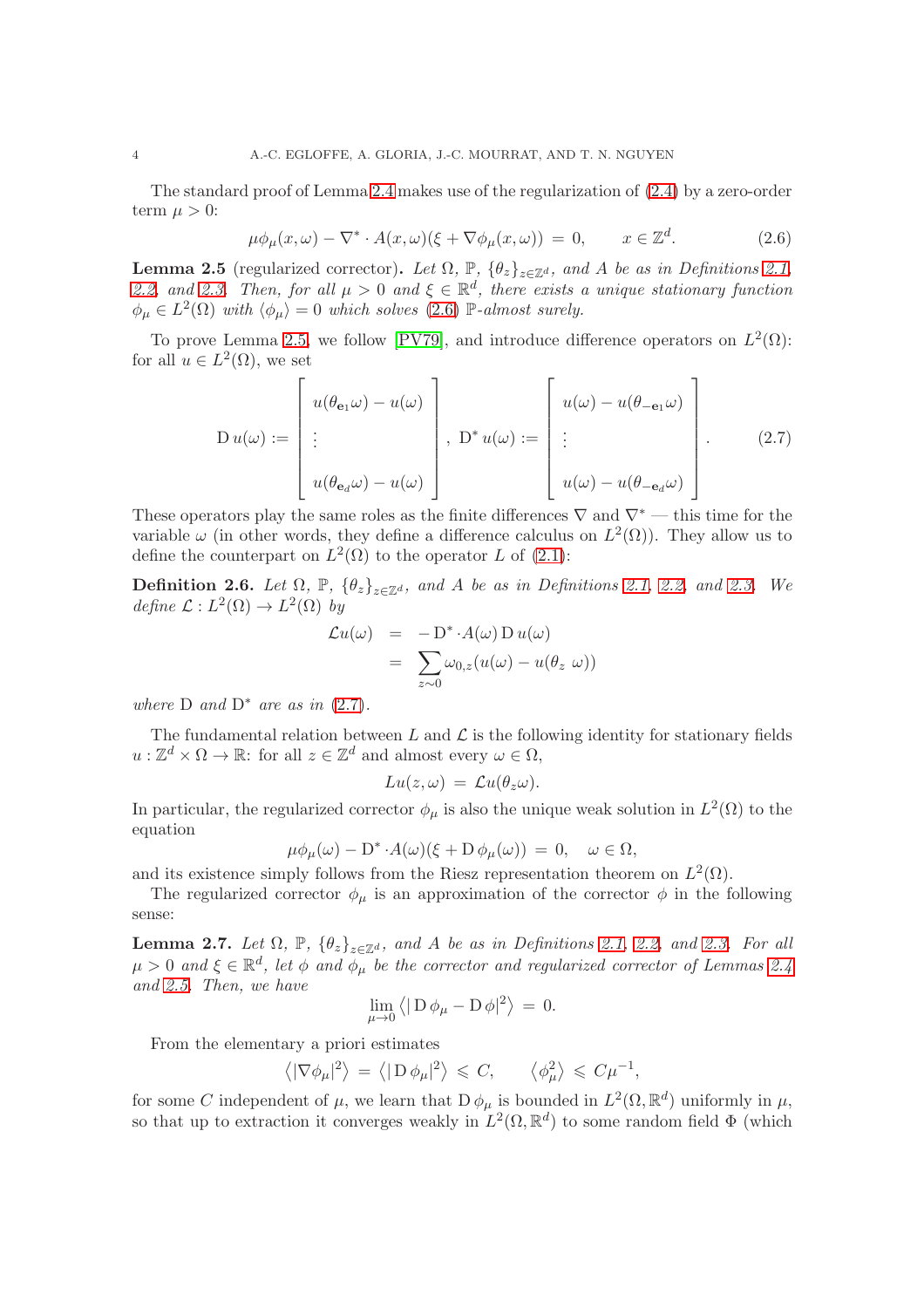is a gradient). This allows one to pass to the limit in the weak formulations and obtain the existence of a field  $\Phi = (\Phi_1, \dots, \Phi_d) \in L^2(\Omega, \mathbb{R}^d)$  such that for all  $\psi \in L^2(\Omega)$ ,

<span id="page-4-0"></span>
$$
\langle D \psi \cdot A(\xi + \Phi) \rangle = 0. \tag{2.8}
$$

Using the following weak Schwarz commutation rule

$$
\forall j, k \in \{1, \dots, d\}, \quad \langle (D_j \psi) \Phi_k \rangle = \langle (D_k \psi) \Phi_j \rangle
$$

one may define  $\phi : \mathbb{Z}^d \times \Omega \to \mathbb{R}$  such that  $\nabla \phi$  is stationary,  $\Phi = \nabla \phi$ , and  $\phi(0, \omega) = 0$  for almost every  $\omega \in \Omega$ . By definition this function  $\phi$  is not stationary. It is a priori not clear (and even wrong in dimension  $d \leq 2$ ) whether there exists some function  $\psi \in L^2(\Omega)$  such that  $D \psi = \Phi$  (this is a major difference with the periodic case).

The uniqueness of  $\Phi$  is a consequence of Lemma [2.7,](#page-3-3) which follows from the fact that  $D\,\phi_\mu$  is a Cauchy sequence in  $L^2(\Omega)$ . To prove this, we shall appeal to spectral theory.

The operator  $\mathcal L$  of Definition [2.6](#page-3-4) is bounded, self-adjoint, and non-negative on  $L^2(\Omega)$ . Indeed, for all  $\psi, \chi \in L^2(\Omega)$ , we have by direct computations

$$
\langle (\mathcal{L}\psi)^2 \rangle^{1/2} \leq 4d\sqrt{\beta} \langle \psi^2 \rangle^{1/2}, \quad \langle (\mathcal{L}\psi)\chi \rangle = \langle \psi(\mathcal{L}\chi) \rangle, \quad \langle \psi \mathcal{L}\psi \rangle \geq 2d\alpha \langle \psi^2 \rangle.
$$

Hence,  $\mathcal L$  admits a spectral decomposition in  $L^2(\Omega)$ . For all  $g \in L^2(\Omega)$  we denote by  $e_g$  the projection of the spectral measure of  $\mathcal L$  on g. This defines the following spectral calculus: for any bounded continuous function  $\Psi : [0, +\infty) \to \mathbb{R}_+,$ 

$$
\langle (\Psi(\mathcal{L})g)g\rangle = \int_{\mathbb{R}^+} \Psi(\lambda)de_g(\lambda).
$$

Let  $\xi \in \mathbb{R}^d$  with  $|\xi| = 1$  be fixed, and define the local drift as  $\mathfrak{d} = -D^* \cdot A\xi \in L^2(\Omega)$ . For all  $\mu \geq \nu > 0$  we have  $\phi_{\mu} = (\mu + \mathcal{L})^{-1} \mathfrak{d}$  and  $\phi_{\nu} = (\nu + \mathcal{L})^{-1} \mathfrak{d}$ , by the Cauchy-Schwarz inequality,

$$
\langle | D \phi_{\mu} - D \phi_{\nu} |^2 \rangle \leq \alpha^{-1} \langle (\phi_{\mu} - \phi_{\nu}) \mathcal{L} (\phi_{\mu} - \phi_{\nu}) \rangle
$$
  
=  $\alpha^{-1} \langle \phi_{\mu} \mathcal{L} \phi_{\mu} \rangle - 2\alpha^{-1} \langle \phi_{\mu} \mathcal{L} \phi_{\nu} \rangle + \alpha^{-1} \langle \phi_{\nu} \mathcal{L} \phi_{\nu} \rangle$   
=  $\alpha^{-1} \langle \mathfrak{d} (\mu + \mathcal{L})^{-1} \mathcal{L} (\mu + \mathcal{L})^{-1} \mathfrak{d} \rangle - 2\alpha^{-1} \langle \mathfrak{d} (\mu + \mathcal{L})^{-1} \mathcal{L} (\nu + \mathcal{L})^{-1} \mathfrak{d} \rangle$   
+  $\alpha^{-1} \langle \mathfrak{d} (\nu + \mathcal{L})^{-1} \mathcal{L} (\nu + \mathcal{L})^{-1} \mathfrak{d} \rangle$ .

By the spectral formula with functions

$$
\Psi(\lambda) = \frac{\lambda}{(\mu + \lambda)^2}, \frac{\lambda}{(\mu + \lambda)(\nu + \lambda)}, \frac{\lambda}{(\nu + \lambda)^2},
$$

we obtain

<span id="page-4-1"></span>
$$
\langle | D \phi_{\mu} - D \phi_{\nu} |^{2} \rangle \leq \alpha^{-1} \int_{\mathbb{R}^{+}} \left( \frac{\lambda}{(\mu + \lambda)^{2}} - 2 \frac{\lambda}{(\mu + \lambda)(\nu + \lambda)} + \frac{\lambda}{(\nu + \lambda)^{2}} \right) de_{\mathfrak{d}}(\lambda)
$$
  

$$
= \alpha^{-1} \int_{\mathbb{R}^{+}} \frac{\lambda(\nu - \mu)^{2}}{(\mu + \lambda)^{2}(\nu + \lambda)^{2}} de_{\mathfrak{d}}(\lambda)
$$
(2.9)  

$$
\leq \alpha^{-1} \int_{\mathbb{R}^{+}} \frac{\mu^{2}}{(\mu + \lambda)^{2} \lambda} de_{\mathfrak{d}}(\lambda),
$$

since  $0 < \nu \leq \mu$ . Since the upper bound is independent of  $\nu$ , we have proved the claim if we can show that it tends to zero as  $\mu$  vanishes. This is a consequence of the Lebesgue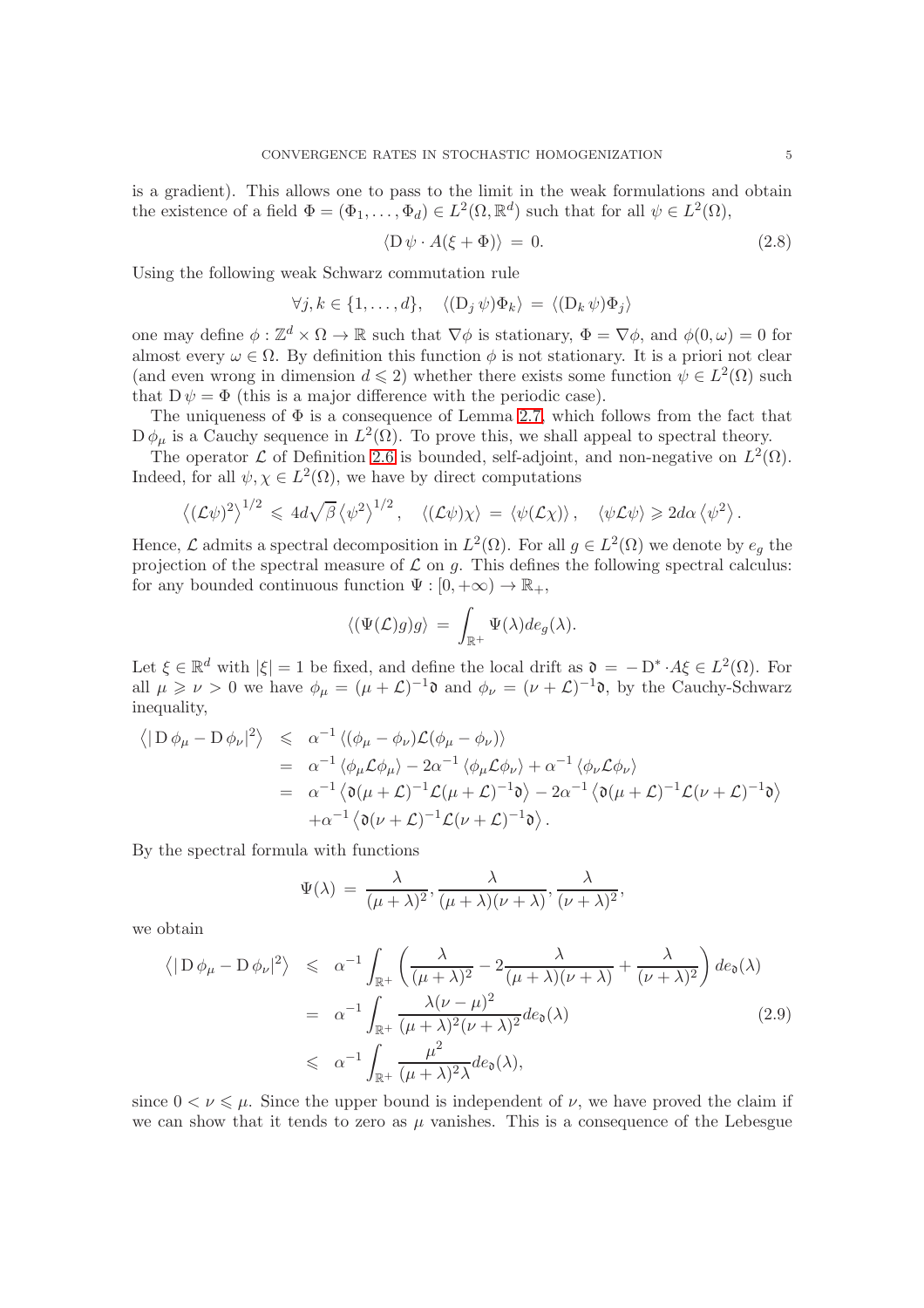dominated convergence theorem provided we show that

<span id="page-5-0"></span>
$$
\int_{\mathbb{R}^+} \frac{1}{\lambda} de_0(\lambda) < \infty. \tag{2.10}
$$

On the one hand, by the a priori estimate of  $D\phi_\mu$ ,

$$
\langle \phi_{\mu} \mathcal{L} \phi_{\mu} \rangle \leq \beta \langle |\mathcal{D} \phi_{\mu}|^2 \rangle \leq \beta C.
$$

On the other hand, by the same type of spectral calculus as above, we have

$$
\langle \phi_{\mu} \mathcal{L} \phi_{\mu} \rangle = \int_{\mathbb{R}^{+}} \frac{\lambda}{(\mu + \lambda)^{2}} d e_{\mathfrak{d}}(\lambda).
$$

Estimate [\(2.10\)](#page-5-0) then follows from the monotone convergence theorem. This concludes the proof of Lemma [2.7.](#page-3-3)

2.3. Random walk in random environment. We now turn our attention to the probabilistic aspects of homogenization. This presentation is informal. It aims at being accessible to non-specialists of probability theory, and at highlighting the inner similarities with the corrector approach of subsection [2.2.](#page-2-5)

<span id="page-5-2"></span>2.3.1. The continuous-time random walk. Let the environment  $\omega$  be fixed for a while (that is, we have picked a realization of the conductivities  $\omega_e \in [\alpha, \beta], e \in \mathbb{B}$ ). The random walk we wish to define, that we will denote by  $(X_t)_{t\in\mathbb{R}_+}$ , is a random process whose behavior is influenced by the environment.

To the specialist, it can be defined by saying that it is the Markov process whose transition rates are the  $(\omega_e)_{e \in \mathbb{B}}$ . The Markov property means that given any time  $t \geq 0$ , the behavior of the process after time  $t$  depends on its past only through its location at time t. In other words, the process "starts afresh" at time t given its current location. In order to give a complete description of the process, it thus suffices to describe its behavior over a time interval  $[0, t]$ , for some  $t > 0$ , no matter how small. As t tends to 0, this behavior is given by

 $\overline{1}$ 

<span id="page-5-1"></span>
$$
\mathbf{P}_{z}^{\omega}\left[X_{t}=z'\right]=\begin{vmatrix} t\omega_{z,z'}+o(t) & \text{if } z' \sim z, \\ 1-\sum_{y\sim z} t\omega_{z,y}+o(t) & \text{if } z'=z, \\ o(t) & \text{otherwise,} \end{vmatrix}
$$
(2.11)

where  $\mathbf{P}_{z}^{\omega}$  is the probability measure corresponding to the walk started at z, that is,  $\mathbf{P}_{z}^{\omega}[X_{0}=z]=1$ . Equation [\(2.11\)](#page-5-1) is what is meant when it is said that  $\omega_{z,z'}$  is the jump rate from  $z$  to  $z'$ .

A more constructive way to represent the random walk is as follows. Let the walk be at some site  $z \in \mathbb{Z}^d$  at time t, and start an "alarm clock" that rings after a random time T which follows an exponential distribution of parameter

<span id="page-5-3"></span>
$$
p_{\omega}(z) := \sum_{z' \sim z} \omega_{z, z'}.
$$
\n(2.12)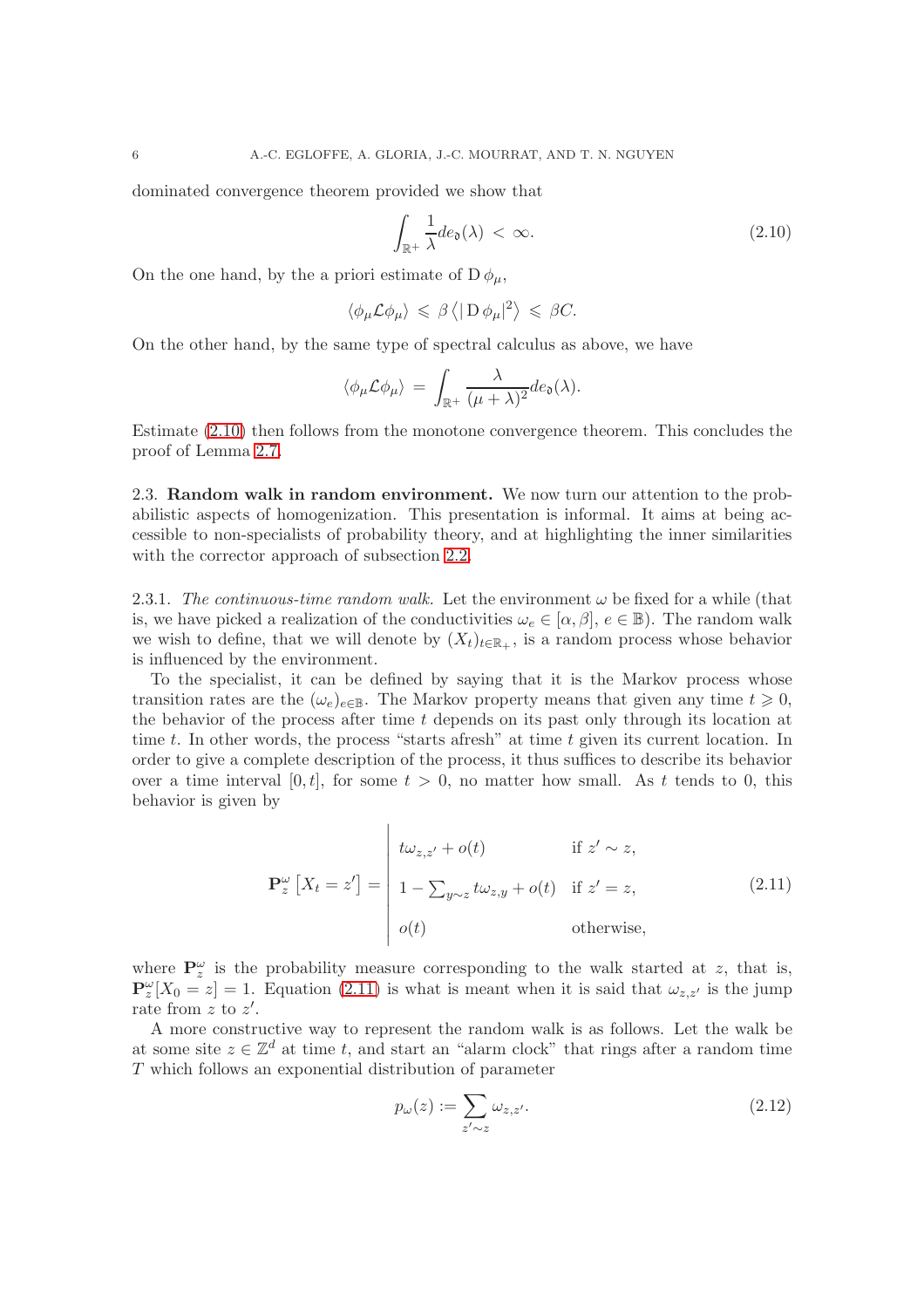This means that for any  $s \geq 0$ , the probability that  $T > s$  is equal to  $e^{-p_{\omega(z)}s}$ . When the clock rings, the walk chooses to move to one (out of  $2d$ ) neighboring site  $z'$  with probability

<span id="page-6-1"></span>
$$
p(z \leadsto z') := \frac{\omega_{z,z'}}{p_\omega(z)},\tag{2.13}
$$

and this choice is made independently of the value of T.

Note that by the Markov property, the fact that the walk has not moved during the time interval  $[t, t + s]$  should give no information on the time of the next jump. Only exponential distributions have this memoriless property.

Let us see why thus defined, the random walk satisfies  $(2.11)$ . The probability that the clock rings during the time interval  $[0, t]$  is

$$
1 - e^{-p_{\omega}(z)t} = p_{\omega(z)}t + o(t).
$$

Since  $p_{\omega}(z)$  is bounded by  $2d\beta$  uniformly over z, the probability that the walk makes two or more jumps is  $o(t)$ . The probability that it ends up at  $z' \sim z$  at time t is thus

$$
(p_{\omega(z)}t + o(t)) p(z \leadsto z') - o(t) = \omega_{z,z'}t + o(t),
$$

and the probability that it stays still is indeed as in [\(2.11\)](#page-5-1).

The link between the random walk and the elliptic operators of the previous subsection is as follows. We let  $(P_t)_{t \in \mathbb{R}_+}$  be the semi-group associated with the random walk, that is, for any  $t \geq 0$  and any bounded function  $f : \mathbb{Z}^d \to \mathbb{R}$ , we let

$$
P_t f(z) = \mathbf{E}_z^{\omega} [f(X_t)],
$$

where  $\mathbf{E}_{z}^{\omega}$  denotes the expectation associated to the probability measure  $\mathbf{P}_{z}^{\omega}$ , under which the random walk starts at  $z \in \mathbb{Z}^d$  in the environment  $\omega$ . This is a semi-group since X has the Markov property. As we now show, the infinitesimal generator of this semi-group is the elliptic operator  $-L$  (where L is defined in [\(2.1\)](#page-2-4)). Recall that the infinitesimal generator of a semi-group, applied to  $f$ , is given by

$$
\lim_{t \to 0} \left( \frac{P_t f - f}{t} \right),
$$

for any f for which the limit exists. From the description  $(2.11)$ , this limit is easily computed. Indeed,

$$
P_t f(z) = \mathbf{E}_z^{\omega} [f(X_t)]
$$
  
= 
$$
(1 - p_{\omega}(z)t) f(z) + t \sum_{z' \sim z} \omega_{(z, z')} f(z') + o(t)
$$
 (2.14)

$$
= f(z) + t \sum_{z' \sim z} \omega_{(z, z')} (f(z') - f(z)) + o(t), \qquad (2.15)
$$

so that by  $(2.3)$ ,

<span id="page-6-0"></span>
$$
\lim_{t \to 0} \left( \frac{P_t f(z) - f(z)}{t} \right) = \sum_{z' \sim z} \omega_{(z, z')} (f(z') - f(z)) = -Lf(z), \tag{2.16}
$$

and we have identified the infinitesimal generator to be  $-L$ , as announced.

An important feature of this random walk is that the jump rates are symmetric: the probability to go from  $z$  to  $z'$  in an "infinitesimal" amount of time is equal to the probability to go from  $z'$  to z, as can be seen on  $(2.11)$ . This may be rephrased as saying that the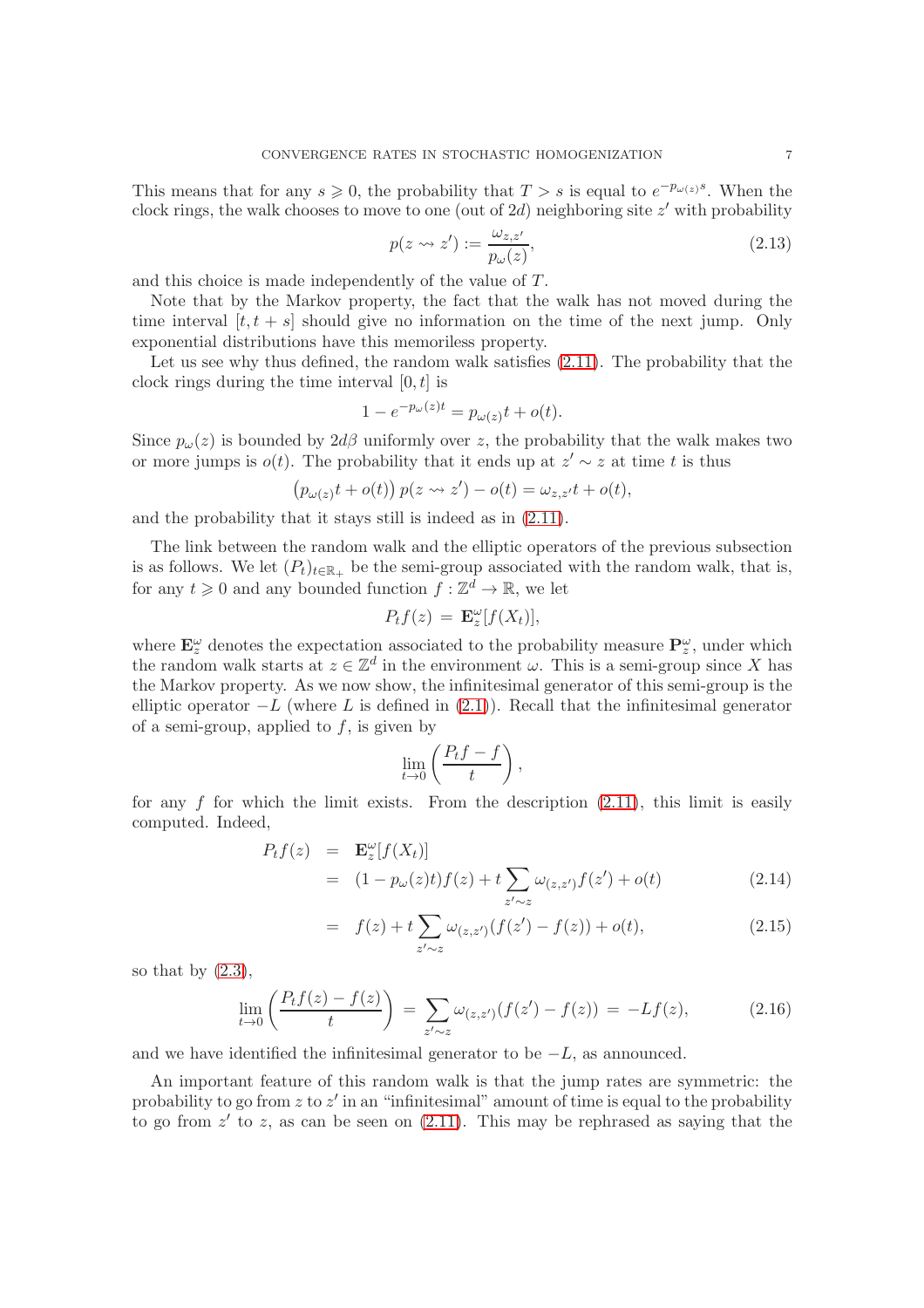counting measure on  $\mathbb{Z}^d$  (which puts mass 1 to every site) is *reversible* for the random walk.

If we were running the random walk on a finite graph instead of  $\mathbb{Z}^d$ , one could normalize the counting measure to make it into a probability measure, and then interpret reversibility as follows. Start the random walk at a point chosen uniformly at random on the graph, and let it run up to time t. Reversibility (of the uniform probability measure) is equivalent to the fact that the distribution of this trajectory is the same as the distribution of the time-reversed path, running from time  $t$  to time 0. In particular, since the starting point is chosen uniformly at random, the distribution of the walk at any time must be the uniform probability measure. Of course, the problem is that on  $\mathbb{Z}^d$ , it does not make sense to say that we choose the starting point "uniformly at random", or in other words, we cannot normalize the counting measure into a probabability measure.

In the previous section, we moved from the operator  $L$  to its "environmental" version, the operator  $\mathcal{L}$ . This takes a very enlightening probabilistic meaning. Instead of considering the random walk itself, we may consider the environment viewed by the particle, which is the random process defined as

$$
t\mapsto \omega(t):=\theta_{X(t)}\omega,
$$

where  $(\theta_x)_{x\in\mathbb{Z}^d}$  are the translations introduced in Definition [2.2.](#page-2-0) One can convince oneself that  $(\omega(t))_{t\in\mathbb{R}_+}$  is a Markov process, and the important point is that its infinitesimal generator is precisely  $-\mathcal{L}$ . A little computation (see for instance [\[Mo10,](#page-42-12) Proposition 3.1]) shows that the reversibility of the counting measure for the random walk translates into the reversibility of the measure  $\mathbb P$  for the process  $(\omega(t))_{t\in\mathbb{R}_+}$ . This reversibility implies that  $(\omega(t))_{t\in\mathbb{R}_+}$  is stationary if we take the initial environment according to P and then let the process run, that is, under the measure

$$
\mathbb{P}_0 := \mathbb{P}\mathbf{P}_0^{\omega},\tag{2.17}
$$

the so-called *annealed* measure. Stationarity means that for any positive integer  $k$  and any  $s_1, \ldots, s_k \geq 0$ , the distribution of the vector  $(\omega(s_1 + t), \ldots, \omega(s_k + t))$  does not depend on  $t \geq 0$ . In particular, under the measure  $\mathbb{P}_0$ , the distribution of  $\omega(t)$  is the measure  $\mathbb{P}$ for any  $t \geqslant 0$ .

To conclude, we argue that from the reversibility follows the fact that the operator  $\mathcal{L}$  is self-adjoint in  $L^2(\Omega)$  — which we have already seen more directlty in the previous subsection. Indeed, the invariance under time reversal implies that, under  $\mathbb{P}_0$  and for any  $t \geq 0$ , the vectors  $(\omega(0), \omega(t))$  and  $(\omega(t), \omega(0))$  have the same distribution. For any bounded functions  $f, q : \Omega \to \mathbb{R}$ , we thus have

<span id="page-7-0"></span>
$$
\mathbb{E}_0\left[f(\omega(0))\ g(\omega(t))\right] = \mathbb{E}_0\left[f(\omega(t))\ g(\omega(0))\right],\tag{2.18}
$$

where we write  $\mathbb{E}_0$  for the expectation associated to  $\mathbb{P}_0$ . Letting  $(\mathcal{P}_t)_{t\in\mathbb{R}_+}$  be the semi-group associated to  $-\mathcal{L}$ , we arrive at

$$
\mathbb{E}_0 \left[ f(\omega(0)) g(\omega(t)) \right] = \langle \mathbf{E}_0^{\omega} \left[ f(\omega(0)) g(\omega(t)) \right] \rangle \n= \langle f(\omega) \mathbf{E}_0^{\omega} \left[ g(\omega(t)) \right] \rangle = \langle f \mathcal{P}_t g \rangle,
$$

and [\(2.18\)](#page-7-0) thus reads

$$
\langle f \, \mathcal{P}_t g \rangle = \langle \mathcal{P}_t f \, g \rangle \, .
$$

This shows that  $\mathcal{P}_t$  is self-adjoint for any  $t \geq 0$ . Passing to the limit as in [\(2.16\)](#page-6-0), we obtain the self-adjointness of  $\mathcal L$  itself. In fact, reversibility of a Markov process and self-adjointness of its infinitesimal generator are two sides of the same coin.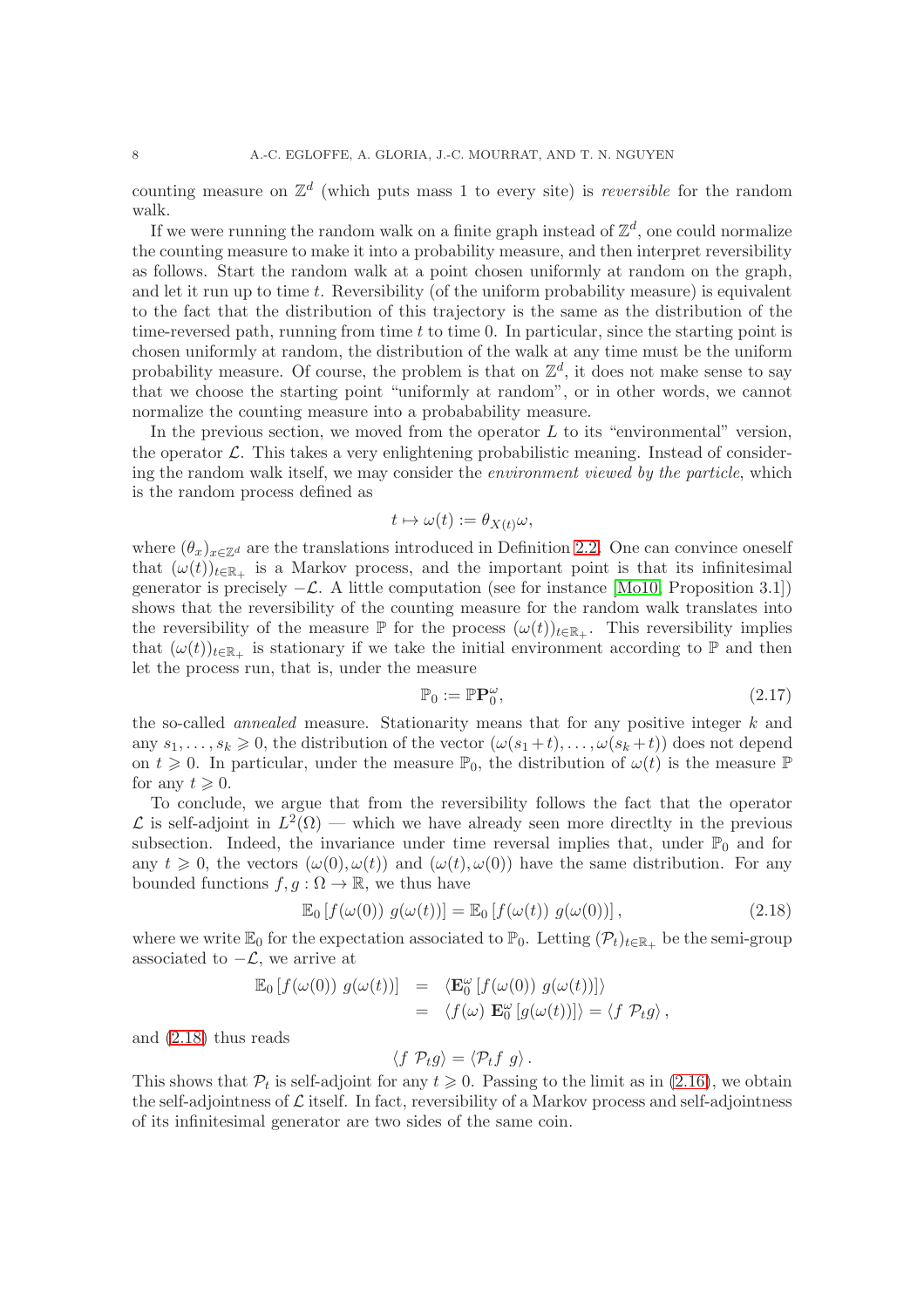<span id="page-8-4"></span>2.3.2. Central limit theorem for the random walk. The aim of this paragraph is to sketch a probabilistic argument justifying the following result.

<span id="page-8-3"></span>**Theorem 2.8** ([\[KV86\]](#page-42-10)). Under the measure  $\mathbb{P}_0$  and as  $\varepsilon$  tends to 0, the rescaled random walk  $X^{(\varepsilon)} := (\sqrt{\varepsilon}X_{t/\varepsilon})_{t\in\mathbb{R}_+}$  converges in distribution (for the Skorokhod topology) to a Brownian motion with covariance matrix  $2A_{\text{hom}}$ , where  $A_{\text{hom}}$  is as in [\(2.5\)](#page-2-7). In other words, for any bounded continuous functional  $F$  on the space of cadlag functions, one has

<span id="page-8-1"></span>
$$
\mathbb{E}_0\left[F(X^{(\varepsilon)})\right] \xrightarrow[\varepsilon \to 0]{} E[F(B)],\tag{2.19}
$$

where B is a Brownian motion started at the origin and with covariance matrix  $2A_{\text{hom}}$ , and E denotes averaging over B. Moreover, for any  $\xi \in \mathbb{R}^d$ , one has

<span id="page-8-0"></span>
$$
t^{-1}\mathbb{E}_0\left[\left(\xi \cdot X_t\right)^2\right] \xrightarrow[t \to +\infty]{} 2\xi \cdot A_{\text{hom}}\xi. \tag{2.20}
$$

Note that the convergence of the rescaled square displacement in [\(2.20\)](#page-8-0) does not follow from [\(2.19\)](#page-8-1), since the square function is not bounded.

From now on, we focus on the one-dimensional projections of  $X$ . As in subsection [2.2,](#page-2-5) we let  $\xi$  be a fixed vector of  $\mathbb{R}^d$ . The idea is to decompose  $\xi \cdot X_t$  as

$$
\xi \cdot X_t = M_t + R_t,\tag{2.21}
$$

where  $(M_t)_{t\geqslant0}$  is a martingale and  $R_t$  is a (hopefully small) remainder.

We recall that  $(M_t)_{t\geqslant0}$  is a martingale under  $\mathbf{E}^{\omega}_0$  if for all  $t\geqslant0$  and  $s\geqslant0$ ,

<span id="page-8-2"></span>
$$
\mathbf{E}_0^{\omega}[M_{t+s}|\mathcal{F}_t] = M_t, \tag{2.22}
$$

where  $\mathcal{F}_t$  is the  $\sigma$ -algebra generated by  $\{M_\tau, \tau \in [0, t]\}$ . (If M was a gambler's money, one should say that he is playing a fair game when [\(2.22\)](#page-8-2) holds, since knowing the history up to time t, his expected amount of money at time  $t + s$  is the amount he has at time t).

We look for a martingale of the form  $M_t = \chi^{\omega}(X_t)$  for some function  $\chi^{\omega}$ . By the Markov property of X,  $(M_t)_{t\geqslant0}$  of this form is a martingale if and only if, for any  $z\in\mathbb{Z}^d$  and any  $t \geqslant 0$ ,

$$
\mathbf{E}_z^{\omega}[\chi^{\omega}(X_t)] = \chi^{\omega}(z), \tag{2.23}
$$

From [\(2.11\)](#page-5-1), we learn that

$$
\mathbf{E}_z^{\omega}[\chi^{\omega}(X_t)] = \chi^{\omega}(z) - sL\chi^{\omega}(z) + O(s^2).
$$

Hence, a necessary condition is that  $L\chi^{\omega}(z) = 0$ , and in fact, this condition is also sufficient. Keeping in mind that we also want the remainder term to be small, we would like  $\chi^{\omega}$  to be a perturbation of the  $z \mapsto \xi \cdot z$ , so that a right choice for  $\chi^{\omega}$  should be

$$
\chi^{\omega}(z) = \xi \cdot z + \phi(z, \omega),
$$

where  $\phi$  is the corrector of Lemma [2.4](#page-2-3) (compare equation [\(2.4\)](#page-2-2) to  $L\chi^{\omega}(z) = 0$ ). The link between the corrector equation and the RWRE appears precisely there. We thus define

$$
M_t = \xi \cdot X_t + \phi(X_t, \omega)
$$
 and  $R_t = -\phi(X_t, \omega)$ .

We now argue that the martingale M has stationary increments under the measure  $\mathbb{P}_0$ . For simplicity, let us just see that the distribution of  $M_{t+s}-M_t$  under  $\mathbb{P}_0$  does not depend on s (instead of considering vectors of increments). The argument relies on the stationarity of the process of the environment viewed by the particle seen above. Given this stationarity, it suffices to see that  $M_{t+s} - M_t$  can be written as a function of  $(\omega(t), \omega(t+s))$  only. This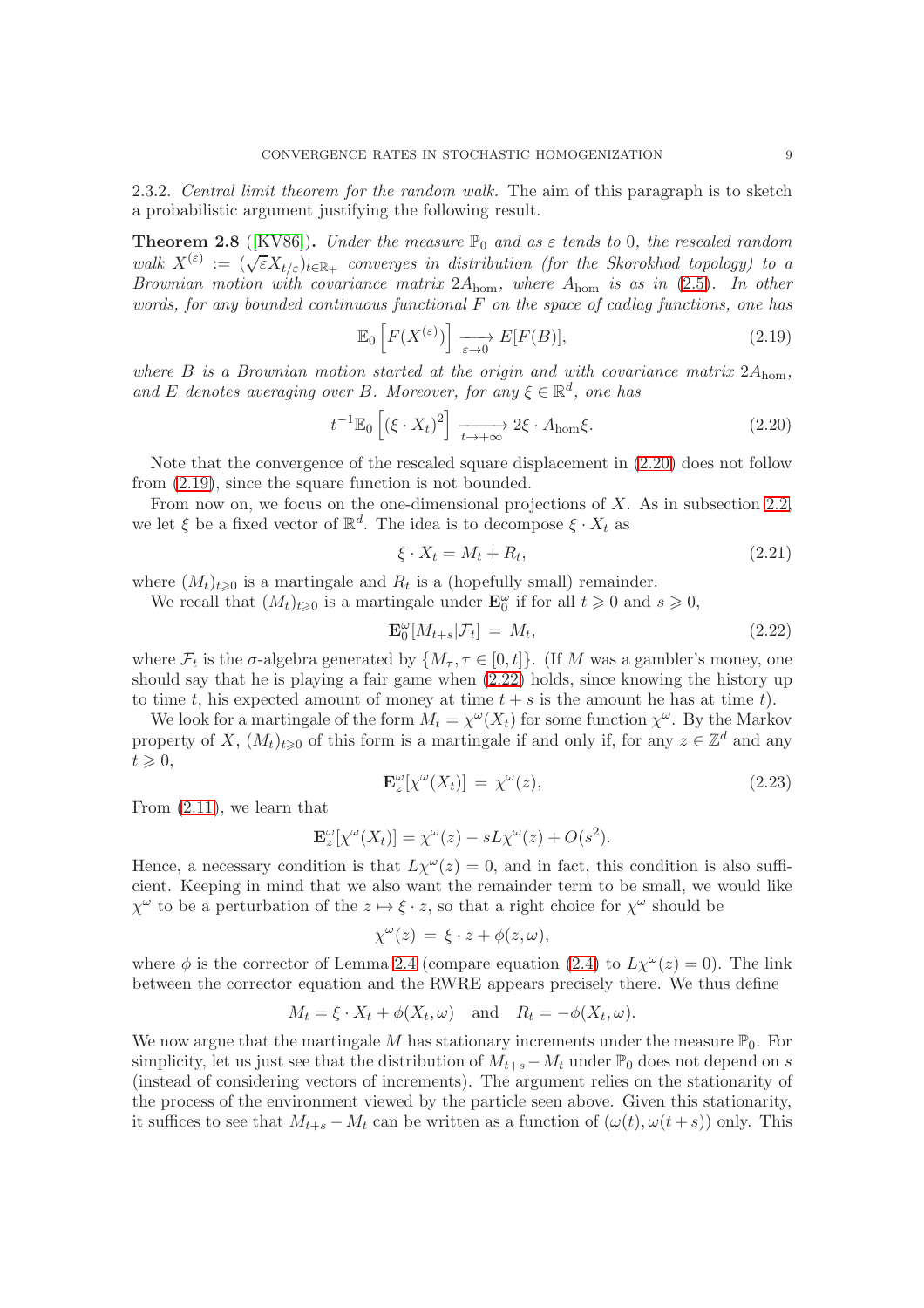is possible because the increment  $M_{t+s} - M_t$  depends only on  $\nabla \phi$ , which is a function of  $\omega$  only (contrary to  $\phi$  itself which is a priori a function of x and  $\omega$ ).

Martingales are interesting for our purpose since they are "Brownian motions in disguise". To make this idea more precise, let us point out that any one-dimensional continuous martingale can be represented as a time-change of Brownian motion (this is the Dubins-Schwarz theorem, see [\[RY,](#page-42-13) Theorem V.1.6]). If  $(B_t)_{t\geq0}$  is a Brownian motion, a time-change of it is for instance  $M_t = B_t$ . Note that in this example, the time-change can be recovered by computing  $E[M_t^2] = t^7$ . Here, the martingale we consider has jumps (since  $X$  itself has), which complicates the matter a little, but let us keep this under the rug. Intuitively, in order to justify the convergence to a Brownian motion, we should show that the underlying time-change grows linearly at infinity. One can check that two increments of a martingale over disjoint time intervals are always orthogonal in  $L^2$  (provided integration is possible). In our case, since  $M_t$  has stationary increments, it thus follows that letting  $\sigma^2(\xi) = \mathbb{E}_0[M_1^2]$ , we have

<span id="page-9-0"></span>
$$
\mathbb{E}_0[M_t^2] = \sigma^2(\xi) \ t,\tag{2.24}
$$

so we are in good shape (i.e. on a heuristic level, it indicates that the underlying timechange indeed grows linearly). Letting  $f : z \mapsto (x \cdot \xi + \phi(x, \omega) \cdot \xi)^2$  and using [\(2.11\)](#page-5-1), one can write

$$
\mathbf{E}_{0}^{\omega}[(M_{t} \cdot \xi)^{2}] = \mathbf{E}_{0}^{\omega}[f(X_{t})]
$$
\n
$$
= f(0) + t \sum_{z' \sim 0} \omega_{(z,z')}(z' \cdot \xi + \phi(z',\omega) \cdot \xi)^{2} + o(t)
$$
\n
$$
= \underbrace{2t(\xi + \nabla\phi(0,\omega) \cdot \xi) \cdot A(0,\omega)(\xi + \nabla\phi(0,\omega) \cdot \xi)}_{=:t v(\omega)} + o(t),
$$

since  $\phi(0,\omega) = 0$ . From the definition of  $A_{\text{hom}}$  in [\(2.5\)](#page-2-7), we thus get

<span id="page-9-2"></span>
$$
\sigma^2(\xi) = \langle v \rangle = 2\xi \cdot A_{\text{hom}}\xi. \tag{2.25}
$$

Provided we can show that the remainder is negligible, this already justifies [\(2.20\)](#page-8-0). In order to prove that  $(\sqrt{\varepsilon}M_{\varepsilon^{-1}t})_{t\geqslant0}$  converges to a Brownian motion of variance  $\sigma^2(\xi)$  as  $\varepsilon$  tends to 0, knowing [\(2.24\)](#page-9-0) is however not sufficient: one does not recover all the information about the time-change by computing  $\mathbb{E}_0[M_t^2]$  alone. This can be understood from the fact that in the Dubins-Schwarz theorem, the time-change that appears can be random itself, and is in fact the quadratic variation of the martingale. We will not go into explaining what the quadratic variation of a martingale is in general, but simply state that in our case, it is given by

$$
V_t = \int_0^t v(\omega(s)) \, \mathrm{d}s,
$$

and what we should prove is thus that

<span id="page-9-1"></span>
$$
t^{-1}V_t = t^{-1} \int_0^t v(\omega(s)) \, \mathrm{d}s \xrightarrow[t \to +\infty]{\text{a.s.}} \sigma^2(\xi) = 2\xi \cdot A_{\text{hom}}\xi. \tag{2.26}
$$

One can show that the process  $(\omega(t))_{t>0}$  is ergodic for the measure  $\mathbb{P}_0$  (see for instance [\[Mo10,](#page-42-12) Proposition 3.1]), and thus the convergence in [\(2.26\)](#page-9-1) is a consequence of the ergodic theorem. Note in passing this surprising fact that the proof of a central limit theorem was finally reduced to a law of large numbers type of statement.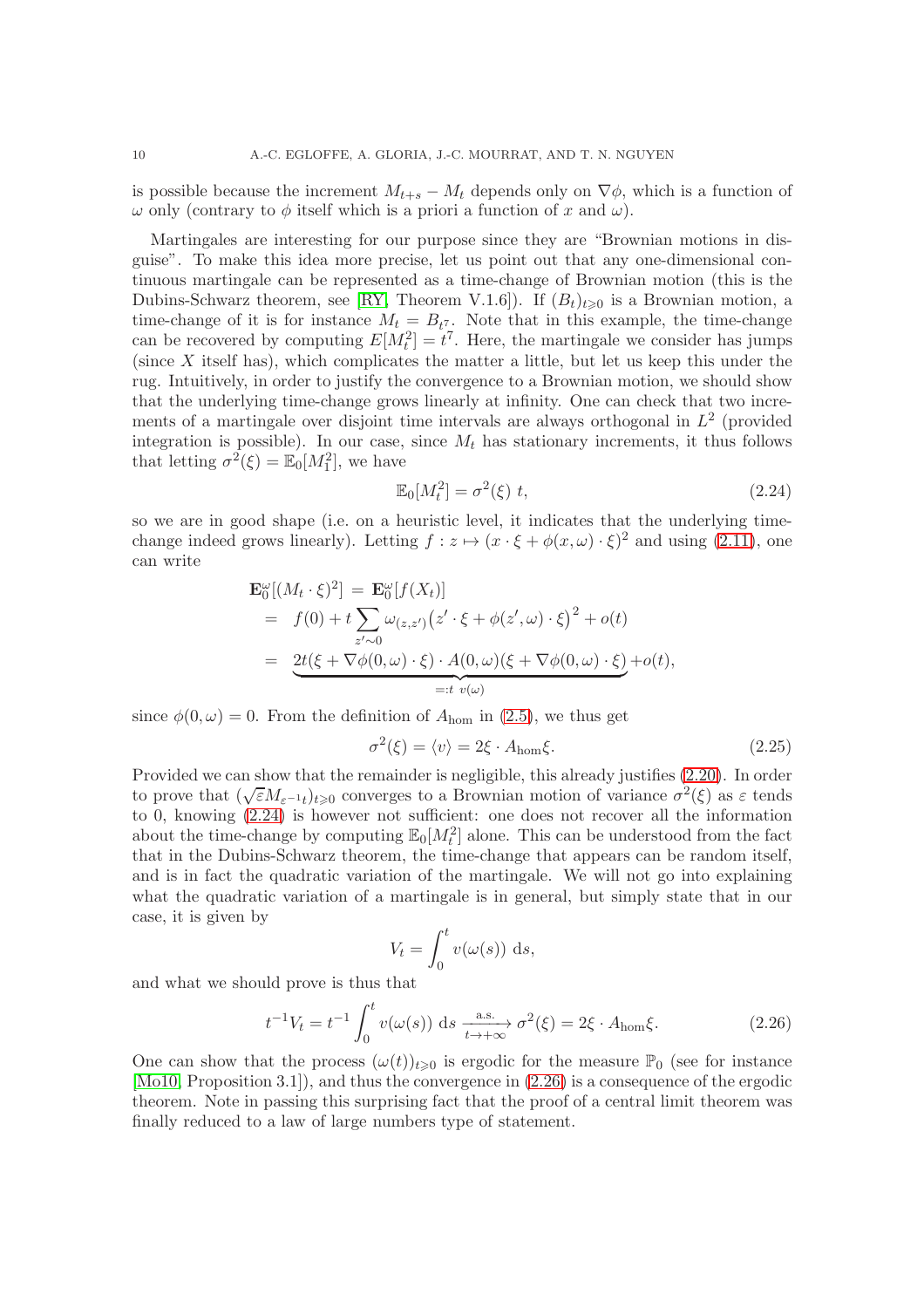In order to obtain a central limit theorem for  $\xi \cdot X$  itself (instead of the martingale part), we need to argue that the remainder term is small. In order to do so, and following [\[KV86\]](#page-42-10), we will rely on spectral theory. We recall that the operator  $\mathcal L$  of Definition [2.6](#page-3-4) being a bounded non-negative self-adjoint operator on  $L^2(\Omega)$ , it admits a spectral decomposition in  $L^2(\Omega)$ . Moreover, for any  $g \in L^2(\Omega)$  the characterizing property of the spectral measure  $e_g$ previously defined is that for any continuous function  $\Psi : [0, +\infty) \to \mathbb{R}_+$ , one has

$$
\langle g \Psi(\mathcal{L})g \rangle = \int_{\mathbb{R}^+} \Psi(\lambda) \, d e_g(\lambda).
$$

We now argue that

<span id="page-10-0"></span>
$$
\frac{1}{t}\overline{\mathbb{E}}[R_t^2] = 2\int_{\mathbb{R}^+} \frac{1 - e^{-t\lambda}}{t\lambda^2} de_0(\lambda) \xrightarrow[t \to +\infty]{} 0,
$$
\n(2.27)

where  $\mathfrak d$  is the local drift in the direction  $\xi$ , that is,

$$
\mathfrak{d} = -\nabla^* \cdot A(0, \omega)\xi = -D^* \cdot A\xi = \sum_{z \sim 0} \omega_{0, z}\xi \cdot z. \tag{2.28}
$$

We start by showing the equality in [\(2.27\)](#page-10-0), and will later show that the spectral integral tends to 0 as t tends to infinity. Recall that

$$
R_t = -\phi(X_t, \omega) = \phi(0, \omega) - \phi(X_t, \omega),
$$

and that  $\phi(0,\omega)-\phi(x,\omega)$  can be obtained as the limit of  $\phi_\mu(0,\omega)-\phi_\mu(x,\omega)$ . To make them easier, we do the computations below as if  $\phi$  was a stationary  $\phi_{\mu}$ . The argument can be made rigorous through spectral analysis as in [\[Mo11,](#page-42-2) Theorem 8.1], or using Lemma [2.7.](#page-3-3) We expand the square:

$$
\mathbb{E}_0[R_t^2] = \mathbb{E}_0[(\phi(0,\omega))^2] + \mathbb{E}_0[(\phi(X_t,\omega))^2] - 2\mathbb{E}_0[\phi(0,\omega)\phi(X_t,\omega)].
$$

Note that, by the simplifying assumption,

$$
\mathbb{E}_0[(\phi(X_t,\omega))^2] = \mathbb{E}_0[(\phi(0,\theta_{X_t} \omega))^2] = \mathbb{E}_0[(\phi(0,\omega(t)))^2].
$$

Since  $(\omega(t))_{t\in\mathbb{R}_+}$  is stationary under  $\mathbb{P}_0$ , the last expectation is equal to  $\mathbb{E}_0[(\phi(0,\omega))^2] =$  $\langle \phi^2 \rangle$ . Since  $\mathcal{L}\phi = \mathfrak{d}$ , we have

$$
\langle \phi^2 \rangle = \langle \mathcal{L}^{-1} \mathfrak{d} \ \mathcal{L}^{-1} \mathfrak{d} \rangle = \langle \mathfrak{d} \ \mathcal{L}^{-2} \mathfrak{d} \rangle = \int \lambda^{-2} \, \mathrm{d} e_{\mathfrak{d}}(\lambda).
$$

For the cross-product,

<span id="page-10-1"></span>
$$
\mathbb{E}_0[\phi(0,\omega)\phi(X_t,\omega)] = \langle \phi(0,\omega) \mathbf{E}_0^{\omega}[\phi(0,\omega(t))] \rangle, \qquad (2.29)
$$

and  $\mathbf{E}_0^{\omega} [\phi(0, \omega(t))]$  is the image  $\phi$  by the semi-group associated to  $-\mathcal{L}$ , that is,  $e^{-t\mathcal{L}}$ . Using also the fact that  $\mathcal{L}\phi = \mathfrak{d}$ , we can rewrite the r.h.s. of [\(2.29\)](#page-10-1) as

$$
\langle \phi \ e^{-t\mathcal{L}} \phi \rangle = \langle \mathcal{L}^{-1} \mathfrak{d} \ e^{-t\mathcal{L}} \mathcal{L}^{-1} \mathfrak{d} \rangle = \int \lambda^{-2} e^{-t\lambda} \ \mathrm{d}e_{\mathfrak{d}}(\lambda),
$$

and this justifies the equality  $(2.27)$ . The fact that the spectral integral in  $(2.27)$  tends to zero follows from the dominated convergence theorem and [\(2.10\)](#page-5-0).

Before concluding this section, we point out several differences between the argument as we presented it and the original one from [\[KV86\]](#page-42-10). Here, we used the existence of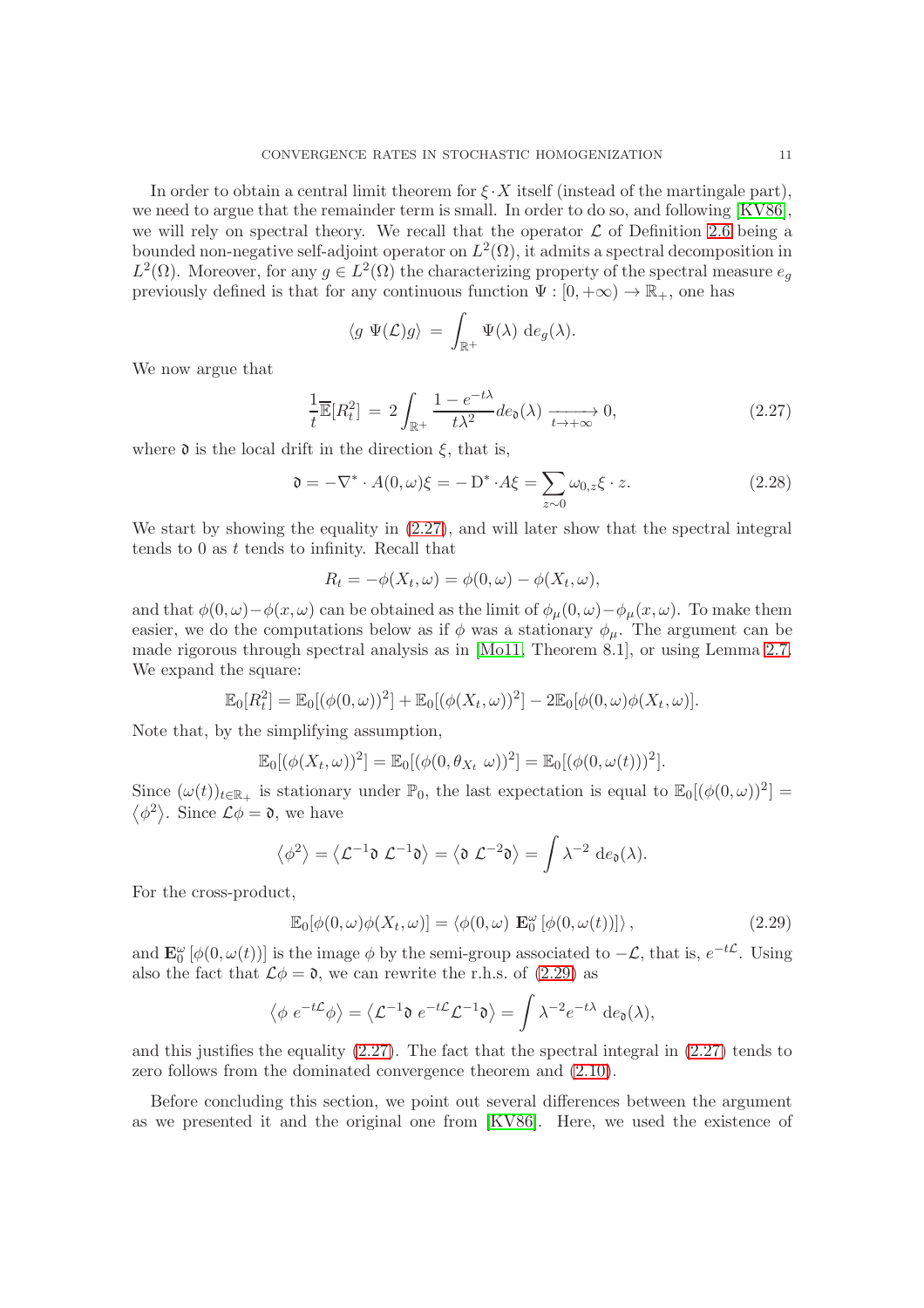the corrector, borrowed from subsection [2.2,](#page-2-5) to construct the martingale. In [\[KV86\]](#page-42-10), the martingale is constructed directly, by considering the martingale

$$
\xi \cdot X_t + \phi_\mu(\omega(t)) - \phi_\mu(\omega(0)) - \mu \int_0^t \phi_\mu(\omega(s)) \, ds,
$$

and showing that for each fixed t, it is a Cauchy sequence in  $L^2(\mathbb{P}_0)$  (and thus converges) as  $\mu$  tends to 0. This is achieved through spectral analysis, using the estimate [\(2.10\)](#page-5-0). This estimate is obtained through a general argument of (anti-) symmetry (see the proof of [\[KV86,](#page-42-10) Theorem 4.1]), which has been systematized by [\[DFGW89\]](#page-41-0). Another difference is that the arguments of [\[KV86\]](#page-42-10) are developped for general reversible Markov processes.

# 3. Numerical approximation of the homogenized coefficients using the CORRECTOR EQUATION

3.1. General approach. Let  $\xi \in \mathbb{R}^d$  be a fixed unit vector. In order to approximate  $A_{\text{hom}}$  using the corrector  $\phi$ , we first replace the expectation in [\(2.5\)](#page-2-7) by a spatial average appealing to ergodicity: almost surely

<span id="page-11-0"></span>
$$
\xi \cdot A_{\text{hom}} \xi = \lim_{N \to \infty} \oint_{Q_N} (\xi + \nabla \phi) \cdot A(\xi + \nabla \phi), \tag{3.1}
$$

where  $Q_N = [0, N)^d$  and  $f_{Q_N} := N^{-d} \sum_{Q_N \cap \mathbb{Z}^d}$ .

Recall that  $\phi$  is the solution to [\(2.4\)](#page-2-2), which is a problem posed on  $\mathbb{Z}^d$ . In order to turn [\(3.1\)](#page-11-0) into a practical formula, one needs a computable approximation  $\phi_N$  of  $\phi$  on  $Q_N$ , which would allow us to define an approximation  $A_N$  of  $A_{\text{hom}}$  by

$$
\xi \cdot A_N \xi = \int_{Q_N} (\xi + \nabla \tilde{\phi}_N) \cdot A(\xi + \nabla \tilde{\phi}_N).
$$

Although  $A_{\text{hom}}$  is deterministic, this approximation  $A_N$  is a random variable. Provided the chosen approximation  $\phi_N$  is "consistent",

$$
\lim_{N \to \infty} \xi \cdot A_N \xi = \xi \cdot A_{\text{hom}} \xi
$$

almost surely.

The starting point for a quantitative convergence analysis is the following identity:

<span id="page-11-1"></span>
$$
\langle (\xi \cdot A_N \xi - \xi \cdot A_{\text{hom}} \xi)^2 \rangle = \text{var} \left[ \xi \cdot A_N \xi \right] + (\xi \cdot \langle A_N \rangle \xi - \xi \cdot A_{\text{hom}} \xi)^2. \tag{3.2}
$$

The square root of the first term of the r. h. s. is called the *random error* or *statistical* error. It measures the fluctuations of  $A_N$  around its expectation. The square root of second term of the r. h. s. is the *systematic error*. It measures the fact that  $\nabla \phi_N$  is only an approximation of  $\nabla \phi$  on  $Q_N$ . In order to give quantitative estimates of these errors, we need to make assumptions on the statistics of  $A$ , and shall assume in the rest of this section that the entries of A have finite correlation length (that is, there exists  $\mathscr{L}_c$  such that  $a(x, x + e_i)$  and  $a(z, z + e_j)$  are independent if  $|x - z| \geq \mathscr{L}_c$ , for all  $i, j \in \{1, ..., d\}$ , which sligthly generalises the i.i.d. case and is enough for our purposes.

In the following subsection, we introduce three approximation methods based on the above strategy, and recall the known (or expected) convergence rates for both errors. The third subsection is dedicated to a numerical study which completes the analysis in two respects: it allows to confirm/infirm numerically the expected convergence rates (if they are not precisely known), and it allows to make explicit the prefactors.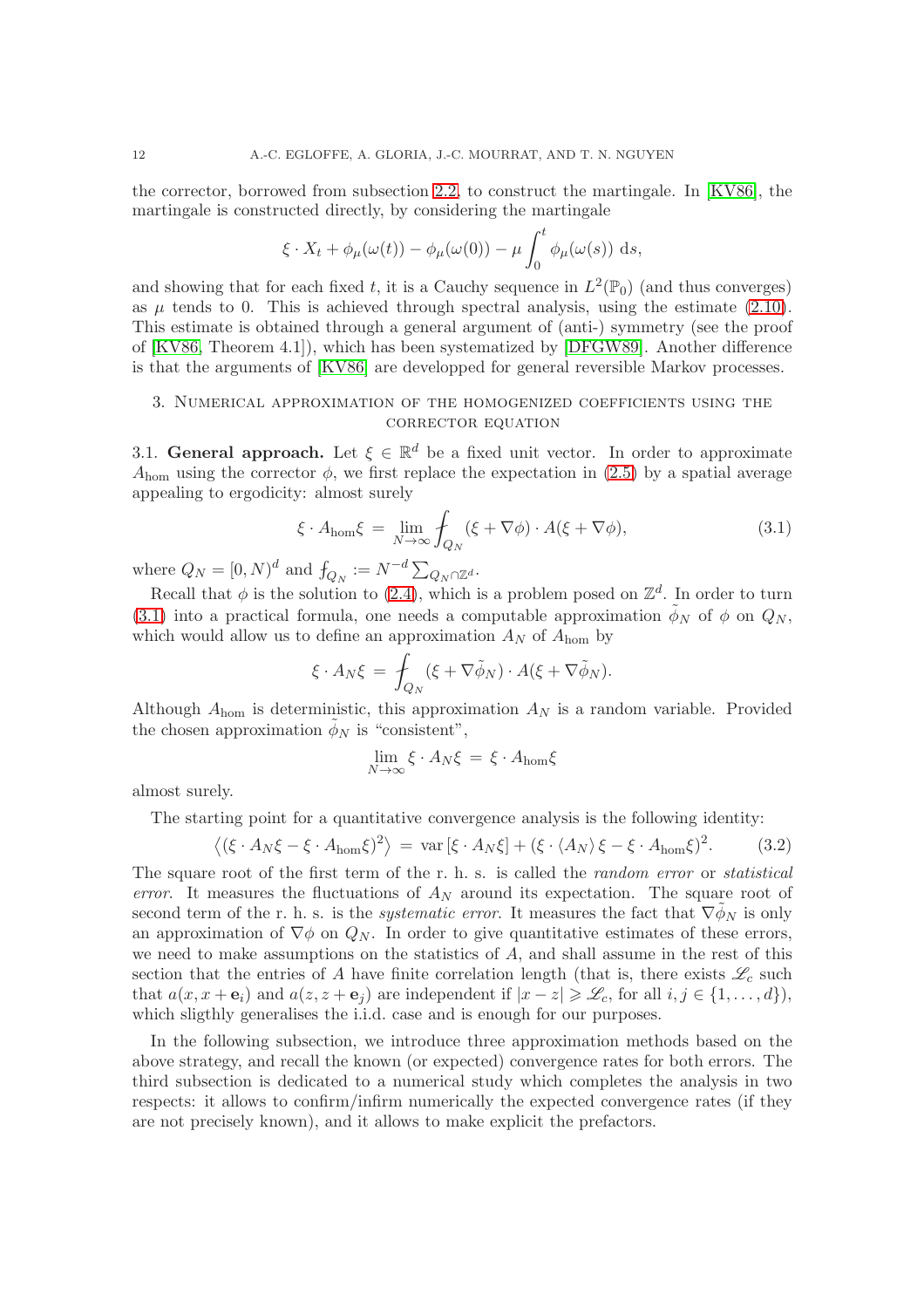### 3.2. Methods and theoretical analysis.

3.2.1. Homogeneous Dirichlet boundary conditions. The simplest approximation of the corrector  $\phi$  on  $Q_N$  for  $N \geq 1$  is given by the unique solution  $\phi_N \in L^2(Q_N \cap \mathbb{Z}^d)$  to

$$
-\nabla \cdot A(\xi + \nabla \phi_N) = 0 \quad \text{in } Q_N,
$$

completed by the boundary conditions  $\phi_N(x) = 0$  for all  $x \in \mathbb{Z}^d \setminus Q_N$ .

The approximation  $A_N$  of  $A_{\text{hom}}$  is then defined by

$$
\xi \cdot A_N \xi := \int_{Q_N} (\xi + \nabla \phi_N) \cdot A(\xi + \nabla \phi_N).
$$

As a direct consequence of homogenization, we have the almost sure convergence:

$$
\lim_{N \to \infty} |A_N - A_{\text{hom}}| = 0.
$$

In terms of convergence rates, the starting point is identity [\(3.2\)](#page-11-1). Although we do not have a complete proof, we expect the random error to scale as the central limit theorem, that is:

<span id="page-12-0"></span>
$$
\text{var}\left[\xi \cdot A_N \xi\right]^{1/2} \sim N^{-d/2},\tag{3.3}
$$

and the systematic error to scale as a surface effect (the corrector is perturbed on the boundary):

<span id="page-12-2"></span>
$$
|\xi \cdot \langle A_N \rangle \xi - \xi \cdot A_{\text{hom}} \xi| \sim N^{-1}.
$$
 (3.4)

Let us give an informal argument for [\(3.3\)](#page-12-0) in the case of ellipticity ratio  $\beta/\alpha$  close to 1, that is, for A a perturbation of Id. Then, at first order, the equation for  $\phi_N$  takes the form

$$
-\triangle \phi_N \,=\, \nabla \cdot A \xi,
$$

completed by homogeneous Dirichlet boundary conditions on  $\partial Q_N$ . Let G denote the Green's function of the discrete Laplace equation on  $Q_N$  with homogeneous Dirichlet boundary conditions. Then, by the Green representation formula,

<span id="page-12-1"></span>
$$
\phi_N(x) = \int_{Q_N} \nabla_y G(x, y) \cdot A(y) \xi dy, \qquad (3.5)
$$

$$
\nabla \phi_N(x) = \int_{Q_N} \nabla_x \nabla_y G(x, y) \cdot A(y) \xi dy.
$$
 (3.6)

We then appeal to the following spectral gap inequality (which is at the core [\[GO11\]](#page-42-0)): for any function X of a finite number of the i.i.d. random variables  $\omega_e$ , we have:

<span id="page-12-3"></span>
$$
\text{var}\left[X\right] \leqslant \sum_{e} \left\langle \sup_{\omega_e} \left| \frac{\partial X}{\partial \omega_e} \right|^2 \right\rangle \text{var}\left[\omega\right],\tag{3.7}
$$

where the supremum is taken w. r. t. the variable  $\omega_e$ , and var  $[\omega]$  is the variance of the i.i.d. conductances. We shall apply this inequality to  $X = \xi \cdot A_N \xi$ . We first note that the weak formulation of the equation yields

$$
X = \xi \cdot A_N \xi = \int_{Q_N} \xi \cdot A(\xi + \nabla \phi_N),
$$

so that by [\(3.6\)](#page-12-1), we have for all  $e = (z, z + e_i)$ 

$$
\frac{\partial X}{\partial \omega_e} = \frac{1}{N^d} \xi_i(\xi_i + \nabla_i \phi_N(z)) + \frac{1}{N^d} \int_{Q_N} \xi \cdot A(x) \nabla_x \nabla_{z_i} G(x, z) \xi_i dx,
$$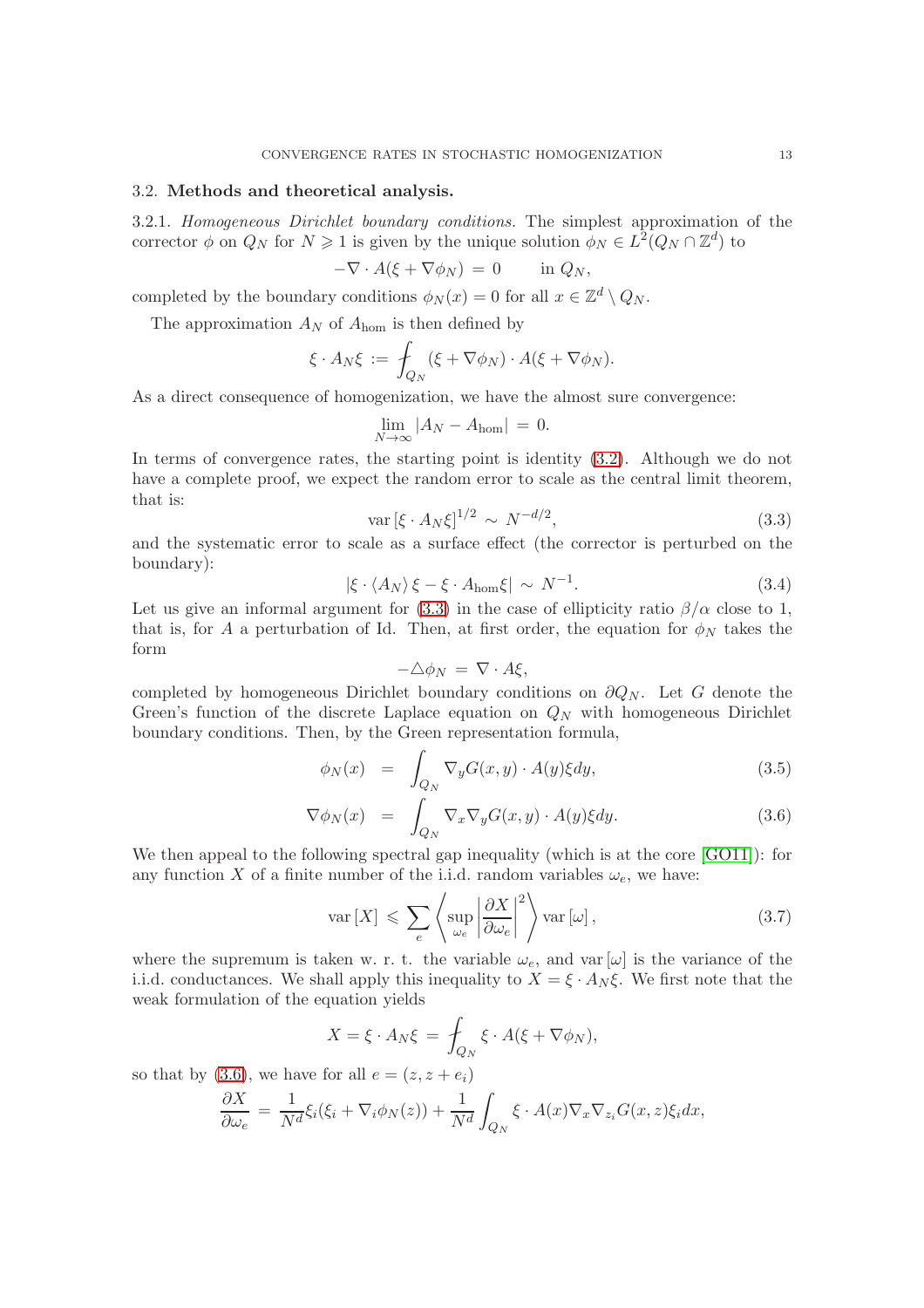which, by symmetry of  $A$  and of  $G$ , we rewrite as

$$
\frac{\partial X}{\partial \omega_e} = \frac{1}{N^d} \xi_i (\xi_i + \nabla_i \phi_N(z)) + \frac{1}{N^d} \xi_i \nabla_{z_i} \int_{Q_N} \nabla_x G(z, x) \cdot A(x) \xi dx.
$$

Using [\(3.5\)](#page-12-1), this turns into

$$
\frac{\partial X}{\partial \omega_e} = \frac{1}{N^d} \xi_i (\xi_i + 2\nabla_i \phi_N(z)).
$$

It remains to take the supremum of this quantity w. r. t.  $\omega_e$ . In view of [\(3.5\)](#page-12-1), we have for all  $j$ 

$$
\underset{\omega_e}{\mathrm{osc}} \nabla_j \phi(z) = \underset{\omega_e}{\mathrm{sup}} \nabla_j \phi(z) - \underset{\omega_e}{\mathrm{inf}} \nabla_j \phi(z) \leqslant |\nabla_{x_j} \nabla_{y_i} G(x, z)|,
$$

which is bounded by a universal constant (in the discrete case the Green function is bounded). We thus have the desired variance estimate:

$$
\begin{aligned}\n\text{var}\left[X\right] &\leqslant \frac{1}{N^{2d}} \sum_{e} \left\langle C(1 + |\nabla_i \phi_N(z)|^2) \right\rangle \text{var}\left[\omega\right] \\
&= \frac{1}{N^{2d}} \left\langle \sum_{e} C(1 + |\nabla_i \phi_N(z)|^2) \right\rangle \text{var}\left[\omega\right] \\
&= \frac{1}{N^d} \frac{1}{N^d} \left\langle dCN^d + C \|\nabla \phi_N\|_{L^2(Q_N)}^2 \right\rangle \text{var}\left[\omega\right] \\
&\lesssim \frac{1}{N^d},\n\end{aligned}
$$

since an elementary deterministic estimate yields

$$
\int_{Q_N} |\nabla \phi_N|^2 \leqslant \beta^2 |Q_N| = \beta^2 N^d.
$$

The difficulty in the case of general ellipticity ratio is to treat the dependence of the Green's function with respect to  $\omega_e$ , which yields additional terms of the form  $|\nabla \phi_N|^4$ which we do not control a priori (see [\[GNOa\]](#page-42-3) in the case of periodic approximations), except for ellipticity ratio close to 1 (so that Meyers' estimate yields sufficient additional integrability of  $\nabla \phi_N$ ).

Note that the convergence rate of the random error [\(3.3\)](#page-12-0) is expected to depend on the dimension whereas the convergence rate of the systematic error [\(3.4\)](#page-12-2) does not. The combination of these (conjectured) estimates would yield the following convergence rate in any dimension

$$
\langle (\xi \cdot A_N \xi - \xi \cdot A_{\text{hom}} \xi)^2 \rangle \sim N^{-2}.
$$

3.2.2. Regularized corrector and filtering. In [\[GO11,](#page-42-0) [GO12a,](#page-42-1) [Gl12\]](#page-42-4), the following strategy was used. Instead of considering an approximation of the corrector  $\phi$ , we consider an approximation of the regularized corrector  $\phi_{\mu}$  of Lemma [2.5.](#page-3-1) The advantage of the regularized corrector is that the Green's function associated with the operator  $\mu - \nabla^* \cdot A \nabla$ decays exponentially in terms of the distance measured in units of  $\mu^{-1/2}$ . Let  $N > 0$ . We denote by  $\phi_{\mu,N}$  the unique solution in  $L^2(Q_N \cap \mathbb{Z}^d)$  to

$$
\mu \phi_{\mu,N} - \nabla \cdot A(\xi + \nabla \phi_{\mu,N}) = 0 \quad \text{in } Q_N,
$$

completed by the boundary conditions  $\phi_{\mu,N}(x) = 0$  for all  $x \in \mathbb{Z}^d \setminus Q_N$ .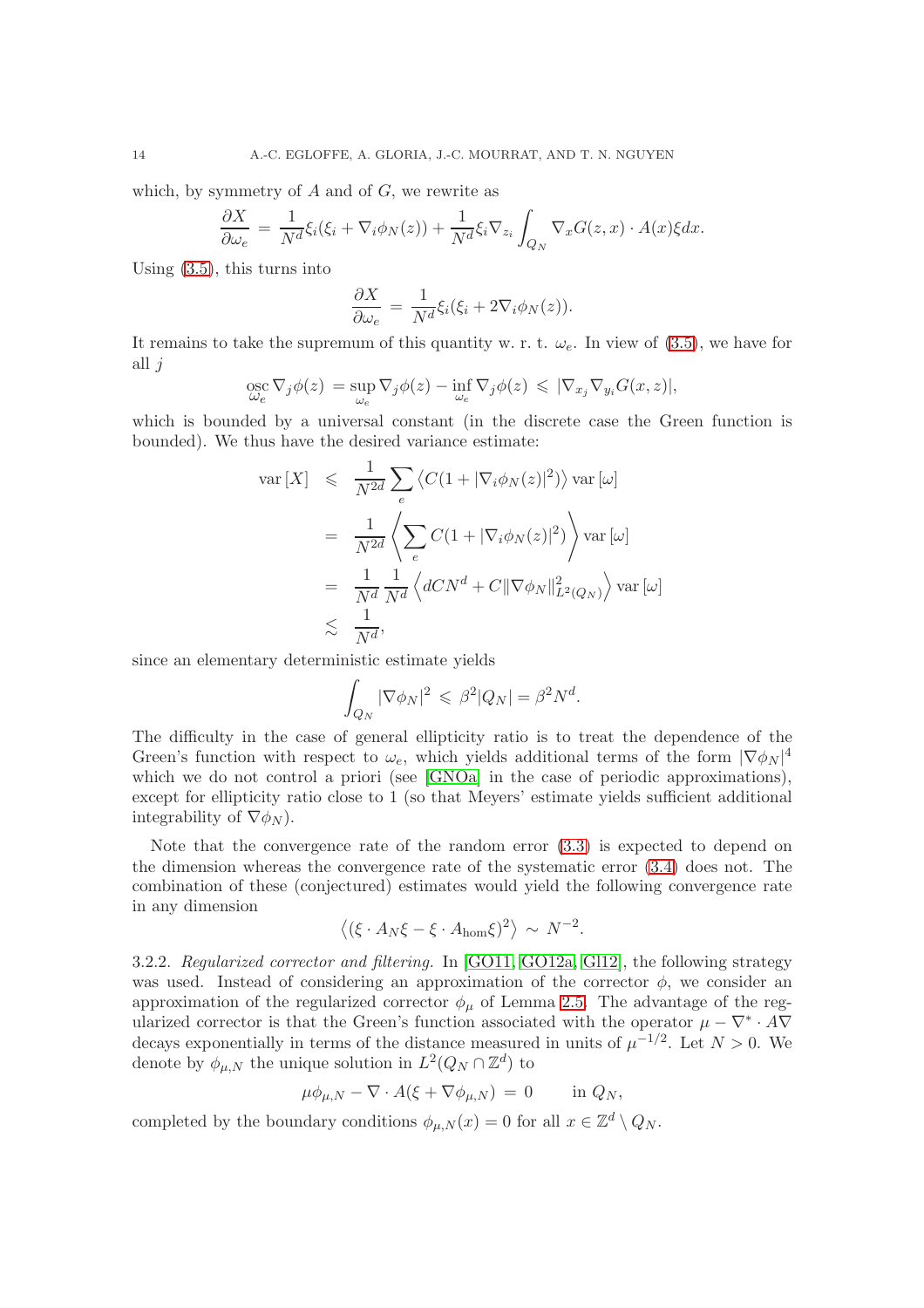To define an approximation of  $A_{\text{hom}}$ , we introduce for all  $L \in \mathbb{N}$  an averaging mask  $\eta_L : \mathbb{Z}^d \to \mathbb{R}^+$ , with support in  $Q_L$ , and such that  $\int_{Q_L} \eta_L = 1$  and  $\sup_{\mathbb{Z}^d} |\nabla \eta_L| \lesssim L^{d+1}$ . For all  $N \ge L > 0$  and  $\mu > 0$ , we then set:

$$
\xi \cdot A_{\mu,N,L}\xi := \int_{Q_L} (\xi + \nabla \phi_{\mu,N}) \cdot A(\xi + \nabla \phi_{\mu,N}) \eta_L.
$$
 (3.8)

We have the following almost sure convergence:

$$
\lim_{\mu \to 0} \lim_{N \geq L \to \infty} |A_{\mu,N,L} - A_{\text{hom}}| = 0.
$$

Following the general approach, we have using the triangle inequality, and expanding the square:

$$
\left\langle \left( \xi \cdot (A_{\mu,N,L} - A_{\text{hom}}) \xi \right)^2 \right\rangle^{1/2} \leq \left\langle \left( \xi \cdot (A_{\mu,N,L} - A_{\mu,L}) \xi \right)^2 \right\rangle^{1/2} + \text{var} \left[ A_{\mu,L} \right]^{1/2} + |A_{\mu} - A_{\text{hom}}|, \tag{3.9}
$$

where:

<span id="page-14-3"></span>
$$
\xi \cdot A_{\mu,L}\xi \quad := \quad \int_{Q_L} (\xi + \nabla \phi_\mu) \cdot A(\xi + \nabla \phi_\mu) \eta_L,
$$
\n
$$
\xi \cdot A_\mu \xi \quad := \quad \langle (\xi + \nabla \phi_\mu) \cdot A(\xi + \nabla \phi_\mu) \rangle. \tag{3.10}
$$

The first term is the error due to the fact that we replace  $\phi_{\mu}$  by the computable approximation  $\phi_{\mu,N}$  on  $Q_L$ . As shown in [\[Gl12\]](#page-42-4) the function  $\phi_{\mu,N}$  is a good approximation of  $\phi_{\mu}$  in the sense that we have the following deterministic estimate: there exists  $c > 0$  such that for all  $0 < L \leq N$ , we have almost surely

<span id="page-14-1"></span>
$$
|A_{\mu,N,L} - A_{\mu,L}| \lesssim \mu^{-3/4} \left(\frac{N}{L}\right)^{d/2} \left(\frac{N}{N-L}\right)^{d-1/2} \exp\left(-c\sqrt{\mu}(N-L)\right). \tag{3.11}
$$

This estimate essentially follows from the exponential decay of the Green's function measured in units of  $\mu^{-1/2}$ . Hence, provided  $\sqrt{\mu}(N-L) \gg 1$ , the error between  $A_{\mu,N,L}$  and  $A_{\mu,L}$  is negligible.

Within the assumption of finite correlation length, it is shown in [\[GO11\]](#page-42-0) that there exists  $q > 0$  (depending only on  $\alpha$  and  $\beta$ ) such that

<span id="page-14-2"></span>
$$
\text{var}\left[\xi \cdot A_{\mu,L}\xi\right] \lesssim \left| \begin{array}{ll} d=2 & : & L^{-2}\ln^q \mu + \mu^2 \ln^q \mu, \\ d > 2 & : & L^{-d} + \mu^2 L^{2-d}, \end{array} \right| \tag{3.12}
$$

that is the central limit theorem scaling (up to a logarithmic correction in dimension 2) provided  $\mu L \leq 1$ . (We expect this convergence rate to be optimal in general.)

 $\overline{1}$ 

In [\[GO12a\]](#page-42-1) (see also [\[GNOa\]](#page-42-3) for  $d = 2$ ), it is proved that

<span id="page-14-0"></span>
$$
|\xi \cdot A_{\mu} \xi - \xi \cdot A_{\text{hom}} \xi| \lesssim \begin{vmatrix} d = 2 & \vdots & \mu, \\ d = 3 & \vdots & \mu^{3/2}, \\ d = 4 & \vdots & \mu^{2} |\ln \mu|, \\ d > 4 & \vdots & \mu^{2}. \end{vmatrix}
$$
 (3.13)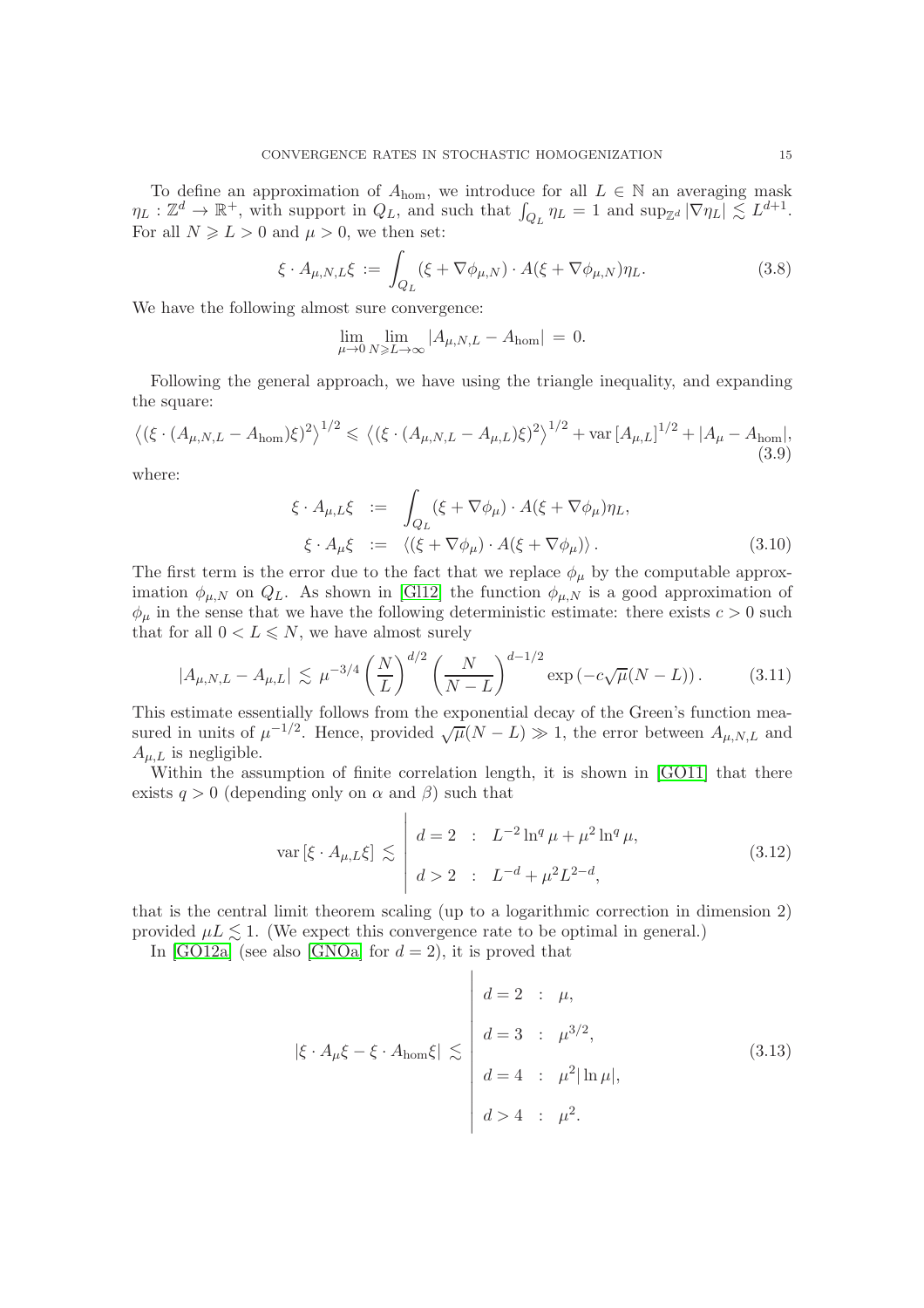Note that this scaling depends on the dimension and saturates at dimension  $d = 4$ . The proof of this estimate is interesting because similar arguments are used to analyze methods based on RWRE. It relies on an observation by one of us in [\[Mo11\]](#page-42-2), and spectral calculus. Recall that for fixed unit vector  $\xi \in \mathbb{R}^d$  we denote by  $\mathfrak{d} = D^* \cdot A \xi$  the local drift and by  $e_{\mathfrak{d}}$ the projection of the spectral measure onto  $\mathfrak{d}$ . By definition,

$$
\xi \cdot A_{\mu} \xi - \xi \cdot A_{\text{hom}} \xi = \langle (\xi + D \phi_{\mu}) \cdot A(\xi + D \phi_{\mu}) - (\xi + D \phi) \cdot A(\xi + D \phi) \rangle
$$
  
= 
$$
\langle (D \phi_{\mu} - D \phi) \cdot A(\xi + D \phi) + (\xi + D \phi_{\mu}) \cdot A(D \phi_{\mu} - D \phi) \rangle.
$$

Using the weak form of the corrector equation [\(2.8\)](#page-4-0), one has for all  $\psi \in L^2(\Omega)$ ,

$$
\langle \mathcal{D}\,\psi\cdot A(\xi+\mathcal{D}\,\phi)\rangle\,=\,0.
$$

Taking  $\psi = \phi_{\mu} - \phi_{\nu}$  for  $\nu > 0$ , and using the symmetry of A, one obtains

$$
\langle (\mathcal{D} \phi_{\mu} - \mathcal{D} \phi_{\nu}) \cdot A(\xi + \mathcal{D} \phi) \rangle = 0 = - \langle (\xi + \mathcal{D} \phi) \cdot A(\mathcal{D} \phi_{\mu} - \mathcal{D} \phi_{\nu}) \rangle.
$$

Taking the limit  $\nu \to 0$  and using the strong convergence of  $D\phi_{\nu}$  to  $D\phi$  given by Lemma [2.7,](#page-3-3) this finally yields

$$
\xi \cdot A_{\mu} \xi - \xi \cdot A_{\text{hom}} \xi = \langle (D \phi_{\mu} - D \phi) \cdot A(D \phi_{\mu} - D \phi) \rangle.
$$

Hence, by spectral calculus and taking the limit  $\nu \rightarrow 0$  in [\(2.9\)](#page-4-1), we obtain

$$
0 \leq \xi \cdot A_{\mu} \xi - \xi \cdot A_{\text{hom}} \xi = \mu^2 \int_{\mathbb{R}^+} \frac{1}{(\mu + \lambda)^2 \lambda} de_{\mathfrak{d}}(\lambda).
$$

This immediately implies that  $\xi \cdot A_\mu \xi - \xi \cdot A_{\text{hom}} \xi \sim \mu^2$  if  $\lambda \mapsto \lambda^{-3}$  is  $de_0$ -integrable on  $\mathbb{R}^+$ . More precisely, what matters in this spectral integral is the behavior at the bottom of the spectrum. We cannot expect a spectral gap (which would hold in the periodic case since there is a Poincaré's inequality on the torus) but we expect the bottom of the spectrum to be sufficiently thin to yield the result. It is convenient to rewrite the spectral integral as

$$
\int_{\mathbb{R}^+} \frac{1}{(\mu + \lambda)^2 \lambda} de_{\mathfrak{d}}(\lambda) \leq \int_0^1 \frac{1}{(\mu + \lambda)^2 \lambda} de_{\mathfrak{d}}(\lambda) + \int_{\mathbb{R}^+} \frac{1}{\lambda} de_{\mathfrak{d}}(\lambda).
$$

By [\(2.10\)](#page-5-0) the second term of the r. h. s. is bounded, and an elementary calculation shows that [\(3.13\)](#page-14-0) is a consequence of the following optimal estimate of the so-called "spectral exponents": for all  $0 < \nu \leq 1$  and  $d \geq 2$ ,

<span id="page-15-0"></span>
$$
\int_0^{\nu} de_{\mathfrak{d}}(\lambda) \lesssim \nu^{d/2+1}.
$$
 (3.14)

Suboptimal bounds with exponents  $d/2 - 2$  were first obtained for d large in [\[Mo11,](#page-42-2) Theorem 2.4] using probabilistic arguments, optimal bounds up to dimension 4 (and up to some logarithm in dimension 2) in [\[GO12a\]](#page-42-1) using the spectral gap estimate [\(3.7\)](#page-12-3) and elliptic regularity theory, up to dimension 6 in [\[GM12a\]](#page-42-5) by pushing forward the method of [\[GO12a\]](#page-42-1) (see [\[GM12b\]](#page-42-6) for a generalization of this strategy which would yield the optimal exponents for all  $d > 2$ , and in any dimension in [\[GNOa\]](#page-42-3) using the spectral gap estimate and parabolic regularity theory to obtain first bounds on the semi-group which turn after integration in time into bounds on the spectral exponents.

Altogether, if we take  $N - L \sim N \sim L$ , and  $\mu \sim N^{-\gamma}$  with  $1 \leq \gamma < 2$  (so that [\(3.11\)](#page-14-1) is of infinite order in  $N$ ), the combination of the three estimates  $(3.11)$ ,  $(3.12)$ , and  $(3.13)$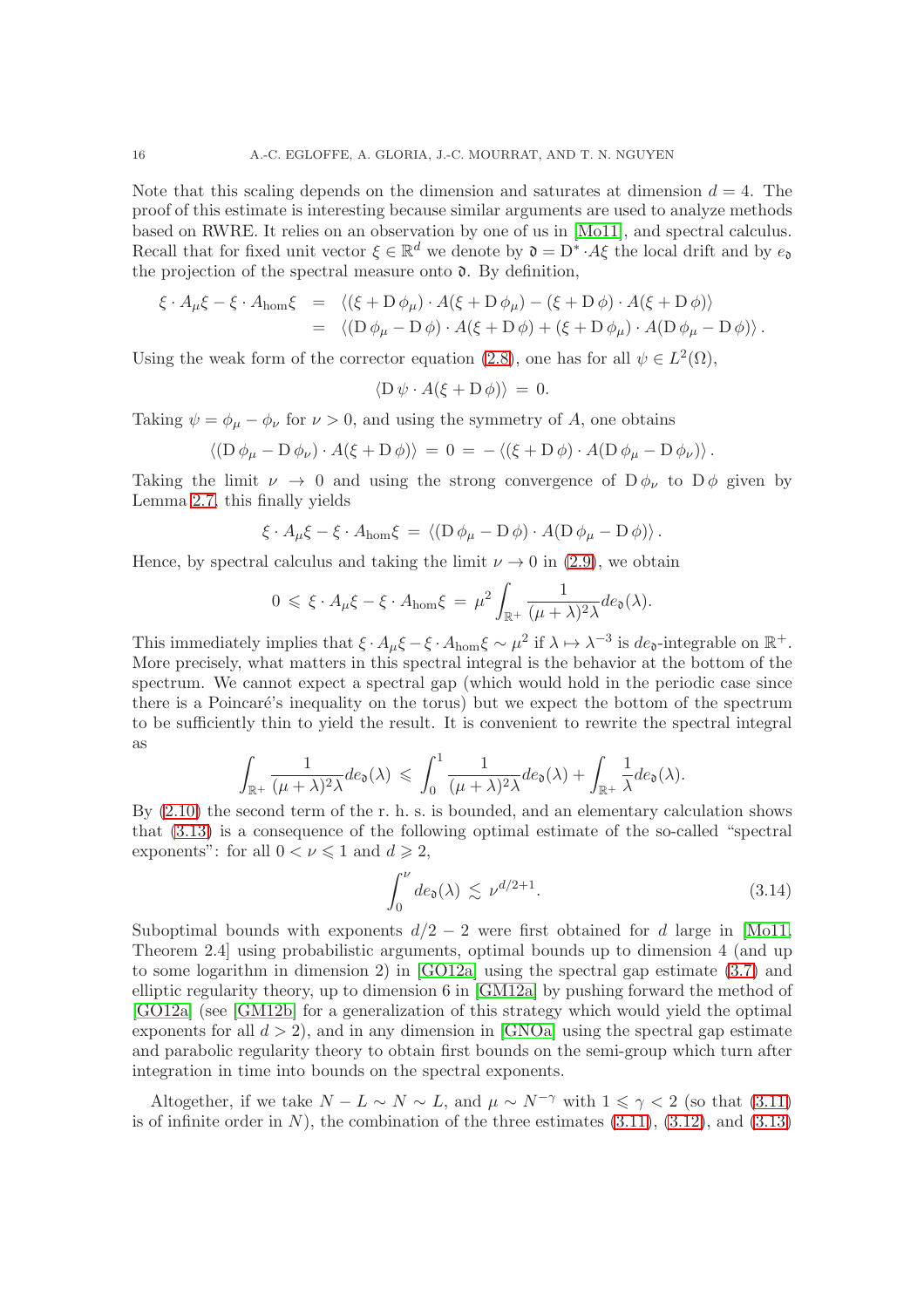yields:

$$
\langle |A_{\mu,N,L} - A_{\text{hom}}|^2 \rangle \lesssim \begin{vmatrix} d = 2 & : & N^{-2} \ln^q N, \\ d = 3 & : & N^{-3}, \\ d = 4 & : & N^{-4} + N^{-4\gamma} \ln^2 N, \\ d > 4 & : & N^{-4}, \end{vmatrix}
$$
 (3.15)

which yields the central limit theorem scaling up to dimension 4 at least.

In dimension  $d > 2$ , since the fluctuations of  $A_{\mu,L}$  have the scaling of the central limit theorem [\(3.12\)](#page-14-2), one may wonder whether the distribution of  $L^{d/2}(\xi \cdot A_{\mu,L}\xi - \xi \cdot \langle A_{\mu,L}\rangle \xi)$ converges in law to a Gaussian random variable. Related results were obtained by Nolen [\[No11\]](#page-42-14), Rossignol [\[Ro12\]](#page-43-0), and Biskup, Salvi, and Wolff [\[BSW12\]](#page-41-1).

<span id="page-16-1"></span>3.2.3. Periodization method. The periodization method is a widely used method to approximate homogenized coefficients, which consists in periodizing the random medium, see [\[Ow03,](#page-42-15) [EY07\]](#page-42-16). What is less known is that there may be several ways to periodize a random medium:

- the periodization in space,
- the periodization in law.

Both periodization methods coincide in the specific case of i.i.d. conductances. The periodization in law is implicitly used in the very nice contribution [\[KFGMJ\]](#page-42-17).

Let A be a random conductivity function with finite correlation length. Let us begin with the periodization in space. It consists in approximating the corrector  $\phi$  on  $Q_N$  by the  $Q_N$ -periodic solution  $\phi_N^{\text{spa}}$  with zero average to

$$
-\nabla \cdot A^{\#,N}(\xi + \nabla \phi_N^{\text{spa}}) = 0 \text{ in } \mathbb{Z}^d,
$$

where  $A^{\#,N}$  is the  $Q_N$ -periodic extension of  $A|_{Q_N}$  on  $\mathbb{Z}^d$ , that is for all  $k \in \mathbb{Z}^d$  and  $z \in Q_N$ ,  $A^{\#,N}(kN+z) := A(z)$ . The associated approximation  $A_N^{\text{spa}}$  $_N^{\text{spa}}$  of  $A_{\text{hom}}$  is then given by

$$
\xi \cdot A_N^{\rm spa} \xi \, := \, \int_{Q_N} (\xi + \nabla \phi_N^{\rm spa}) \cdot A^{\#,N} (\xi + \nabla \phi_N^{\rm spa}).
$$

As a direct consequence of homogenization (see also [\[Ow03\]](#page-42-15)), we have almost surely

<span id="page-16-0"></span>
$$
\lim_{N \to \infty} |A_N^{\text{spa}} - A_{\text{hom}}| = 0. \tag{3.16}
$$

In order to define the periodization in law, we have to make even more specific the structure of A. For all  $i \in \{1, ..., d\}$ , let  $g_i : [\alpha, \beta]^{\mathbb{B}} \to [\alpha, \beta]$  be a measurable function depending only on a finite number of variables in  $\mathbb B$  (recall that  $\mathbb B$  is the set of edges), and let  $\{\bar{\omega}_e\}_{e\in\mathbb{B}}$  be a family of i.i.d. random variables in  $[\alpha, \beta]$ . We assume that the conductances  $\{\omega_e\}_{e \in \mathbb{B}}$  are given as follows: For all  $z \in \mathbb{Z}^d$  and  $i \in \{1, ..., d\}$ ,

$$
\omega_{(z,z+\mathbf{e}_i)} := g_i(\tau_z\bar{\omega}),
$$

where  $\tau_z\bar{\omega}$  is the translation of  $\bar{\omega}$  by z, i. e. for all  $e = (z', z' + e_j)$  with  $z' \in \mathbb{Z}^d$  and  $j \in \{1, \ldots, d\}, \tau_z \bar{\omega}_e := \bar{\omega}_{(z+z',z+z'+e_j)}$ . Since  $g_i$  only depends on a finite number of variables, A has finite correlation length. The periodization in law consists in periodizing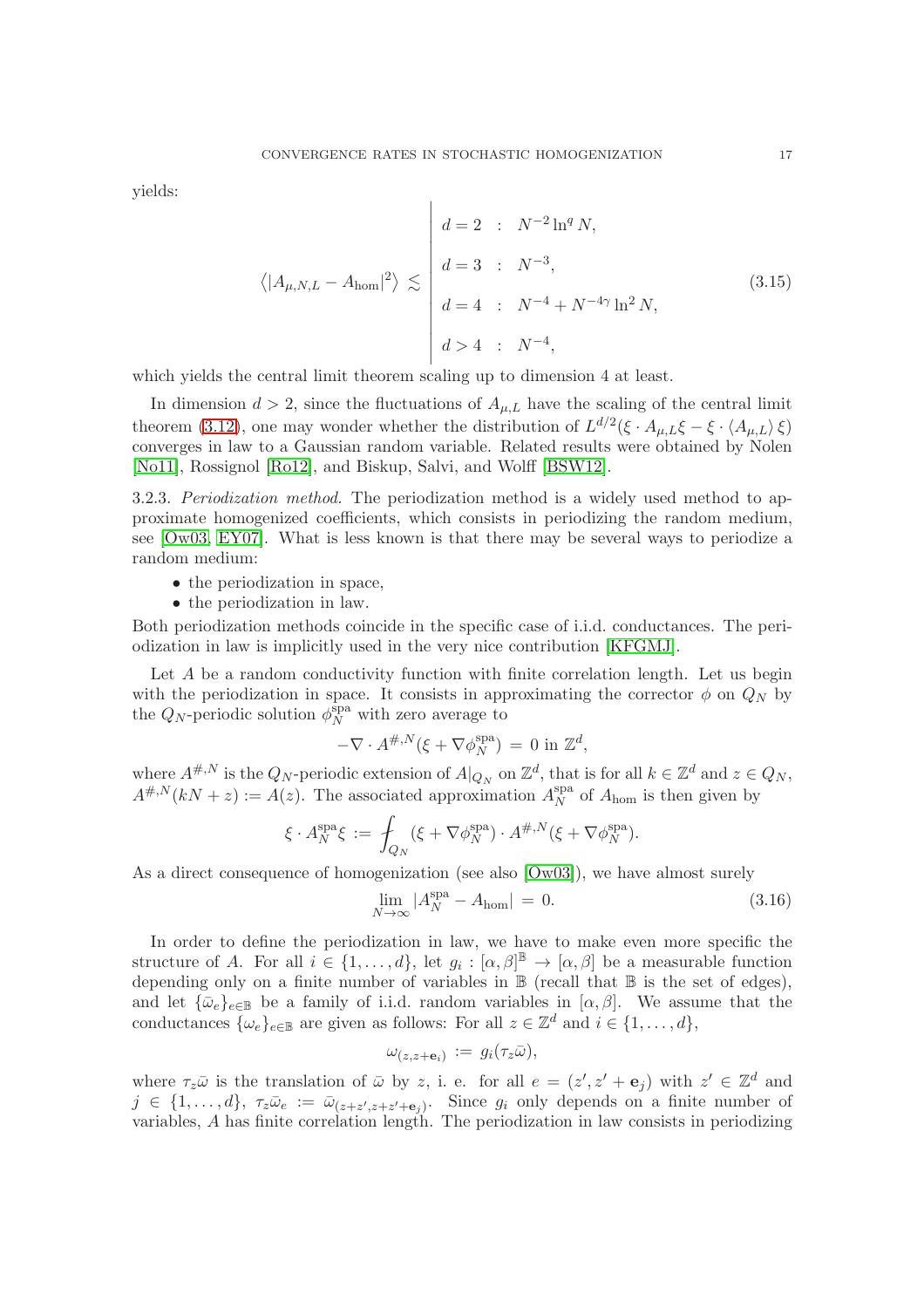the underlying i.i.d. random variables and then applying the deterministic function g. For all  $N \geq 1$  we define  $\bar{\omega}^{\#,N}$  by: for all  $k \in \mathbb{Z}^d$ ,  $z \in Q_N$ , and  $i \in \{1,\ldots,d\}$ ,  $\bar{\omega}_{(k+z,k+z+\mathbf{e}_i)}^{\#,N} :=$  $\bar{\omega}_{(z,z+\mathbf{e}_i)}$ , and we set for all  $z \in \mathbb{Z}^d$ 

$$
A_{\#,N}(z) := \mathrm{diag}(g_1(\tau_z \bar{\omega}^{\#,N}), \ldots, g_d(\tau_z \bar{\omega}^{\#,N})).
$$

Note that  $A_{\#,N}$  is  $Q_N$ -periodic. It does coincide with  $A^{\#,N}$  if  $g_i(\bar{\omega}) = \mathcal{G}(\bar{\omega}_{(0,0+\mathbf{e}_i)})$  for some  $\mathcal{G}$ , in which case the conductances  $\omega_e$  are i.i.d. random variables, but not otherwise. We then consider the unique  $Q_N$ -periodic solution  $\phi_N^{\text{law}}$  with zero average to

$$
-\nabla \cdot A_{\#,N}(\xi + \nabla \phi_N^{\text{law}}) = 0 \text{ in } \mathbb{Z}^d,
$$

and define

$$
\xi \cdot A_N^{\text{law}} \xi := \int_{Q_N} (\xi + \nabla \phi_N^{\text{law}}) \cdot A_{\#,N} (\xi + \nabla \phi_N^{\text{law}}).
$$

In order to prove the almost sure convergence

$$
\lim_{N \to \infty} |A_N^{\text{law}} - A_{\text{hom}}| = 0,
$$

in view of  $(3.16)$ , it is enough to show that for large N,

$$
\xi \cdot A_N^{\rm spa} \xi - o(1) \leq \xi \cdot A_N^{\rm law} \xi \leq \xi \cdot A_N^{\rm spa} \xi + o(1).
$$

By Meyers' estimates, there exists  $p > 2$  such that for all N and almost surely,

<span id="page-17-0"></span>
$$
\int_{Q_N} |\nabla \phi_N^{\text{law}}|^p, \int_{Q_N} |\nabla \phi_N^{\text{spa}}|^p \lesssim N^d. \tag{3.17}
$$

Next we use the following alternative formula for  $A_N^{\text{law}}$  (which holds by symmetry of  $A_{\#,N}$ ):

$$
\xi \cdot A_N^{\text{law}} \xi = \inf \left\{ \oint_{Q_N} (\xi + \nabla \phi) \cdot A_{\#,N} (\xi + \nabla \phi), \phi \text{ is } Q_N \text{-periodic} \right\}.
$$

Using  $\phi_N^{\text{spa}}$ <sup>spa</sup> as a test function and the fact that  $A_{\#,N}$  and  $A^{\#,N}$  coincide on  $Q_{N-\mathscr{L}_c}$ , where  $\mathcal{L}_c$  is the correlation-length of A, we get by Hölder's inequality with exponents  $(p/2, p/(p-2))$ 

$$
\xi \cdot A_N^{\text{law}} \xi \leq \int_{Q_N} (\xi + \nabla \phi_N^{\text{spa}}) \cdot A_{\#,N} (\xi + \nabla \phi_N^{\text{spa}})
$$
\n
$$
= \int_{Q_N} (\xi + \nabla \phi_N^{\text{spa}}) \cdot A^{\#,N} (\xi + \nabla \phi_N^{\text{spa}})
$$
\n
$$
+ \int_{Q_N} (\xi + \nabla \phi_N^{\text{spa}}) \cdot (A_{\#,N} - A^{\#,N}) (\xi + \nabla \phi_N^{\text{spa}})
$$
\n
$$
\leq \xi \cdot A_{\#,N} \xi + \beta N^{-d} \int_{Q_N \setminus Q_{N-L_c}} (1 + |\nabla \phi_N^{\text{spa}}|^2)
$$
\n
$$
\leq \xi \cdot A_N^{\text{spa}} \xi + \beta N^{-d} |Q_N \setminus Q_{N-L_c}|^{(p-2)/p} ||\nabla \phi_N^{\text{spa}}||_{L^p(Q_N)}^{2/p}
$$
\n
$$
= \xi \cdot A_N^{\text{spa}} \xi + o(1)
$$

using in addition [\(3.17\)](#page-17-0). The converse inequality is proved the same way.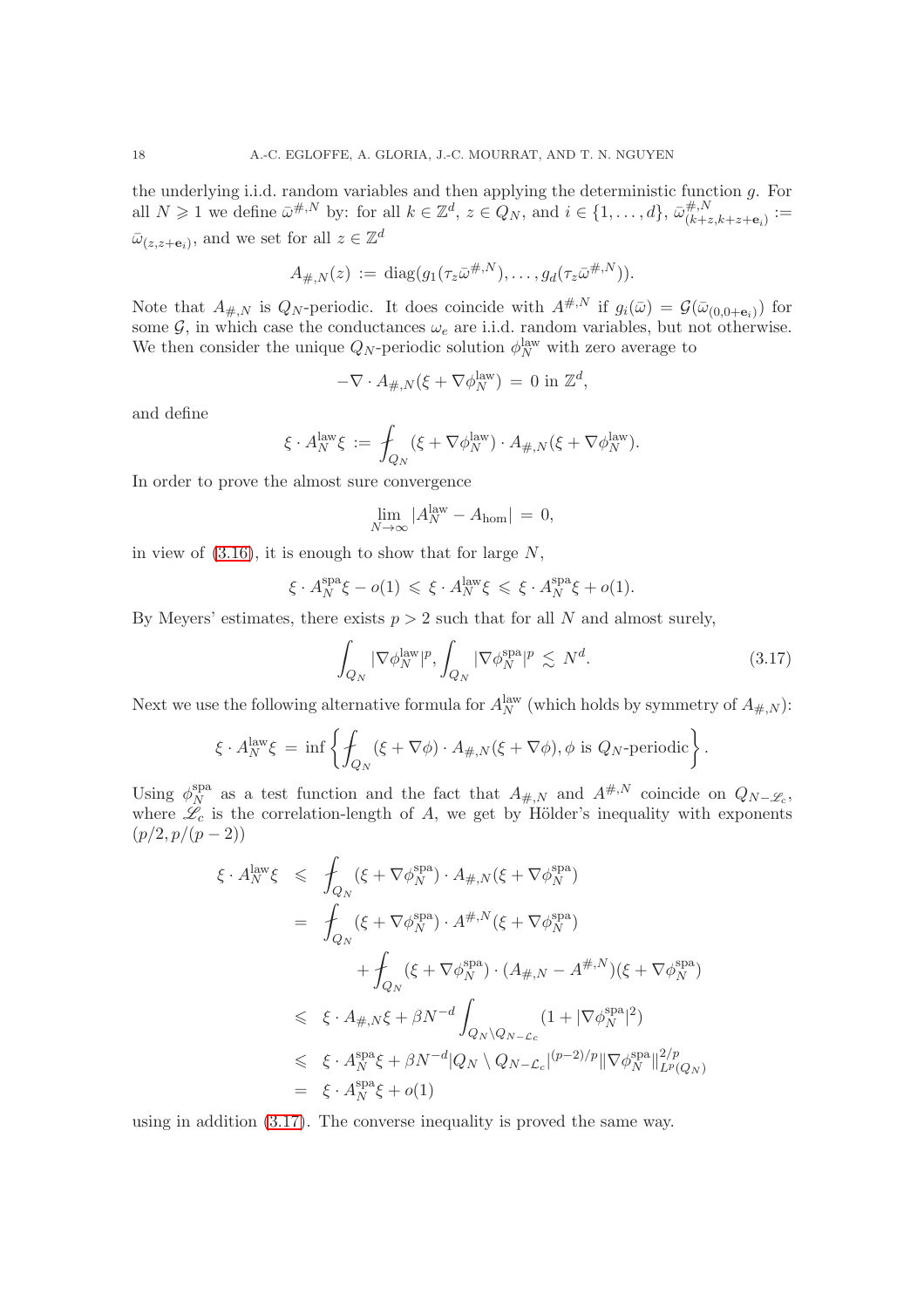Let us turn to convergence rates, and begin with the periodization in law, which is analyzed in [\[GNOa,](#page-42-3) [GNOb\]](#page-42-7). The general approach takes the form:

$$
\langle |\xi \cdot A_N^{\text{law}} \xi - \xi \cdot A_{\text{hom}} \xi|^2 \rangle = \text{var} \left[ \xi \cdot A_N^{\text{law}} \xi \right] + (\xi \cdot (\langle A_N^{\text{law}} \rangle - A_{\text{hom}}) \xi)^2.
$$

As shown in [\[GNOa,](#page-42-3) [GNOb\]](#page-42-7), the random and systematic errors satisfy

<span id="page-18-2"></span>
$$
\text{var}\left[\xi \cdot A_N^{\text{law}} \xi\right]^{1/2} \lesssim N^{-d/2},\tag{3.18}
$$

and

<span id="page-18-0"></span>
$$
|\xi \cdot \left\langle A_N^{\text{law}} \right\rangle \xi - \xi \cdot A_{\text{hom}} \xi| \lesssim N^{-d} \ln^d N. \tag{3.19}
$$

The proof of  $(3.19)$  is subtle. Let us give a hint of the proof in dimension  $d = 2, 3$  for the case i.i.d. conductances. The idea consists in introducing a zero-order term as for the regularization, and we consider

$$
\xi \cdot A_{\mu,N}^{\text{law}} \xi := \int_{Q_N} (\xi + \nabla \phi_{\mu,N}^{\text{law}}) \cdot A_{\#,N} (\xi + \nabla \phi_{\mu,N}^{\text{law}}),
$$

where  $\mu > 0$ , and  $\phi_{\mu,N}^{\text{law}}$  is the  $Q_N$ -periodic solution to

$$
\mu \phi_{\mu,N}^{\text{law}} - \nabla \cdot A_{\#,N}(\xi + \nabla \phi_N^{\text{law}}) = 0 \text{ in } \mathbb{Z}^d.
$$

We also denote by  $A_{\mu}$  the approximation of  $A_{\text{hom}}$  defined in [\(3.10\)](#page-14-3). Then by the triangle inequality, for all  $\mu > 0$ ,

$$
\begin{aligned} |\xi \cdot \left\langle A_N^{\text{law}} \right\rangle \xi - \xi \cdot A_{\text{hom}} \xi| &\leqslant |\xi \cdot \left\langle A_N^{\text{law}} \right\rangle \xi - \xi \cdot \left\langle A_{\mu, N}^{\text{law}} \right\rangle \xi| \\ &\quad + |\xi \cdot \left\langle A_{\mu, N}^{\text{law}} \right\rangle \xi - \xi \cdot A_{\mu} \xi| + |\xi \cdot (A_{\mu} - A_{\text{hom}})|. \end{aligned}
$$

The first of the r. h. s. has the same scaling as the last term (repeating the arguments of spectral theory), that is  $(3.13)$ , which is independent of N. The only term which relates N to  $\mu$  is the second term. In the i.i.d. case, we have by periodicity and stationarity

<span id="page-18-1"></span>
$$
\xi \cdot \left\langle A_{\mu,N}^{\text{law}} \right\rangle \xi = \left\langle \int_{Q_N} (\xi + \nabla \phi_{\mu,N}^{\text{law}}) \cdot A_{\#,N} (\xi + \nabla \phi_{\mu,N}^{\text{law}}) \right\rangle
$$
  
=  $\left\langle (\xi + \nabla \phi_{\mu,N}^{\text{law}}(0)) \cdot A_{\#,N}^{\text{law}}(0) (\xi + \nabla \phi_{\mu,N}^{\text{law}}(0)) \right\rangle.$  (3.20)

Hence, since  $A_{\#,N}^{\text{law}}(0) = A(0),$ 

$$
\xi \cdot \left\langle A_{\mu,N}^{\text{law}} \right\rangle \xi - \xi \cdot A_{\mu} \xi
$$
  
=  $\left\langle (\xi + \nabla \phi_{\mu,N}^{\text{law}}(0)) \cdot A(0) (\xi + \nabla \phi_{\mu,N}^{\text{law}}(0)) - (\xi + \nabla \phi_{\mu}(0)) \cdot A(0) (\xi + \nabla \phi_{\mu}(0)) \right\rangle$ ,

and we only have to compare  $\nabla \phi_\mu$  and  $\nabla \phi_{\mu,N}^{\text{law}}$  at the origin. Using deterministic estimates on the Green's function, this yields

$$
|\xi \cdot \langle A_{\mu,N}^{\text{law}} \rangle \xi - \xi \cdot A_{\mu} \xi| \lesssim \frac{1}{\sqrt{\mu}} \exp(-c\sqrt{\mu}N),
$$

for some c depending only on  $\alpha$ ,  $\beta$ , and d. Optimizing the error with respect to  $\mu$  (taking for instance  $\sqrt{\mu} = \frac{d+1}{c}$  $\frac{+1}{c}L^{-1}\ln(L/\ln L)$  yields the announced result [\(3.19\)](#page-18-0).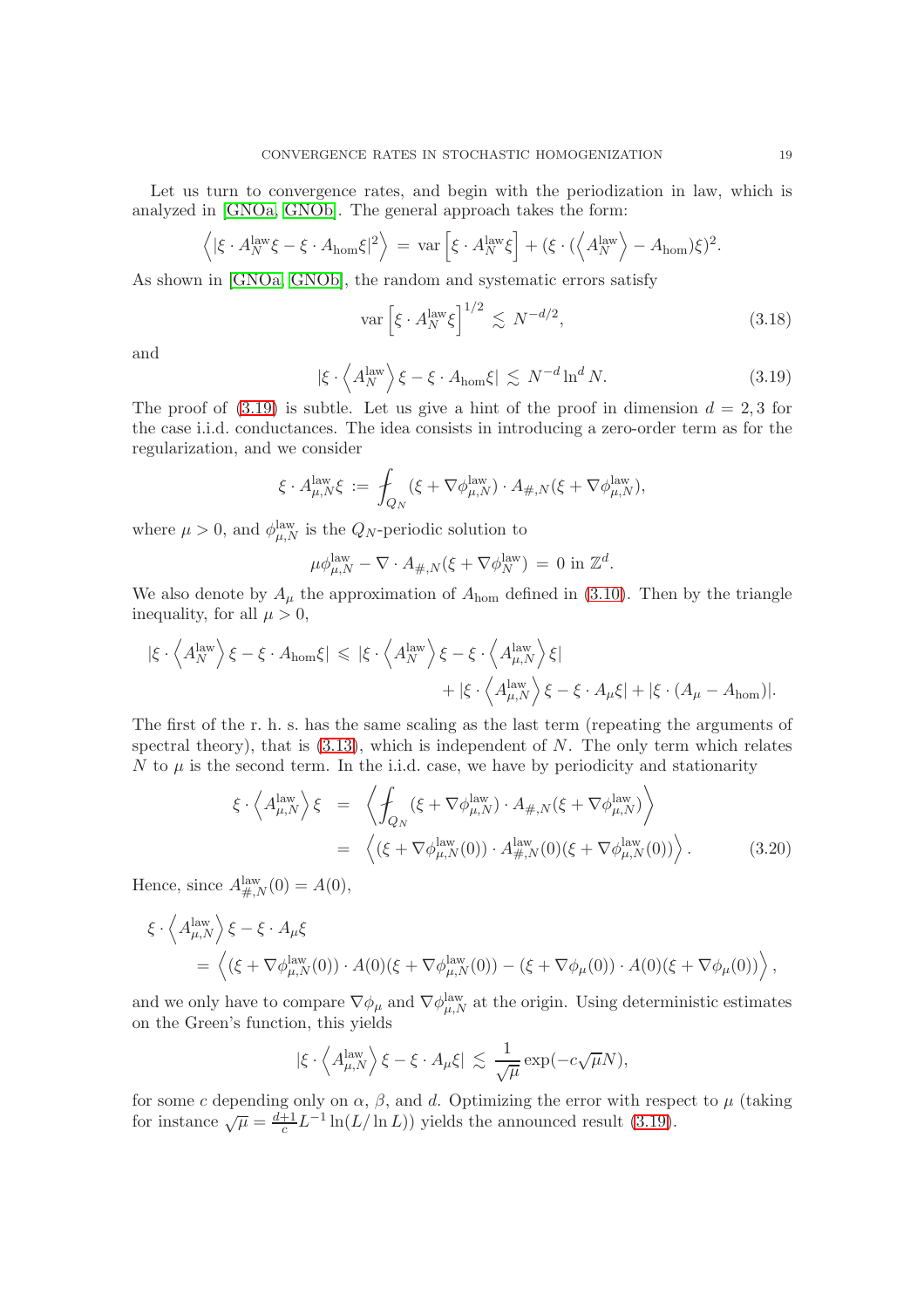Let us make two comments on this proof. First, for  $d > 3$  this strategy does not allow one to get [\(3.19\)](#page-18-0) since [\(3.13\)](#page-14-0) saturates at  $d = 4$ . Instead of comparing  $A_{\text{hom}}$  to  $A_{\mu}$ , we then compare  $A_{\text{hom}}$  to a family of approximations  $A_{k,\mu}$  for which we have

$$
\xi \cdot A_{k,\mu} \xi - \xi \cdot A_{\text{hom}} \xi \lesssim \mu^p \int_{\mathbb{R}^+} \frac{1}{\lambda^{p+1}} de_{\mathfrak{d}}(\lambda),
$$

for some  $p \in \mathbb{N}$  which tends to infinity as k tends to infinity. This allows one to fully exploit [\(3.14\)](#page-15-0). There are many possible choices for  $A_{k,\mu}$ , as the one introduced in [\[GM12a\]](#page-42-5) and defined by its spectral formula (and then translated back in physical space), and the one introduced in [\[GNOa\]](#page-42-3) and defined by Richardson extrapolation in space. Second, the proof presented above crucially relies on the i.i.d. structure when writing [\(3.20\)](#page-18-1). Indeed this relies on the fact that both statistical ensembles we use (the i.i.d. on B and on the set of edges of the N-torus) can be coupled (the ensemble on the torus being "included" in the ensemble on B). A similar construction can be made in the case of hidden i.i.d. variables as introduced above — but not in full generality.

We expect these convergence rates to be optimal in general, so that the systematic error would scale as the square of the random error in any dimension (up to logarithmic corrections). As for the method with the zero-order term, we expect  $N^{d/2}(\xi \cdot A_N^{\text{law}} \xi - \xi \cdot \xi)$  $\langle A_N^{\text{law}} \rangle \xi$  to converge in law to a Gaussian random variable, this time for all  $d \geq 2$ .

In the case of the periodization in space, we still expect the random error to scale as the central limit theorem

<span id="page-19-1"></span>
$$
\text{var}\left[\xi \cdot A_N^{\text{spa}} \xi\right]^{1/2} \lesssim N^{-d/2}.\tag{3.21}
$$

Yet, we do not expect the scaling of [\(3.19\)](#page-18-0) to hold in this case, and we rather conjecture that (unless the entries of  $A$  are i.i.d.) the systematic error scales as a surface effect (as for Dirichlet boundary conditions), namely

<span id="page-19-0"></span>
$$
|\xi \cdot \langle A_N^{\text{spa}} \rangle \xi - \xi \cdot A_{\text{hom}} \xi| \sim N^{-1}, \tag{3.22}
$$

although we do not have a proof of this. The intuition behing this conjecture is that the imposed periodicity is not compatible with the underlying stationarity. A similar phenomenon occurs when considering a periodic problem and approximating the corrector on a domain which is not a multiple of the period and with periodic boundary conditions (so that the periodicity of the approximated corrector and that of the true corrector do not match), which yields an error which scales again as a surface effect (although the prefactor is usually much smaller than for Dirichlet boundary conditions).

### <span id="page-19-2"></span>3.3. Numerical study.

3.3.1. Homogeneous Dirichlet boundary conditions. We consider the simplest possible example: the case of Bernoulli variables. The conductances  $\{\omega_e\}_{e \in \mathbb{B}}$  are i.i.d. random variables taking values  $\alpha = 1$  and  $\beta = 4$  with probability 1/2.

In dimension  $d = 2$ , it is known that the homogenized matrix  $A_{\text{hom}}$  takes the form  $\sqrt{\alpha\beta}$ Id = 2Id (the Dykhne formula, see [\[Gl12\]](#page-42-4) for a proof). On Figure [1](#page-20-0) we have plotted the estimates of the random error  $N \mapsto \text{var}[\xi \cdot A_N \xi]^{1/2}$  and of the systematic error  $N \mapsto$  $|\xi \cdot \langle A_N \rangle \xi - \xi \cdot A_{\text{hom}} \xi|$  in logarithmic scale.

These errors are approximated by empirical averages of independent realizations, and intervals of confidence are given for the systematic error (corresponding to the empirical standard deviation). The number of independent realizations in function of N is displayed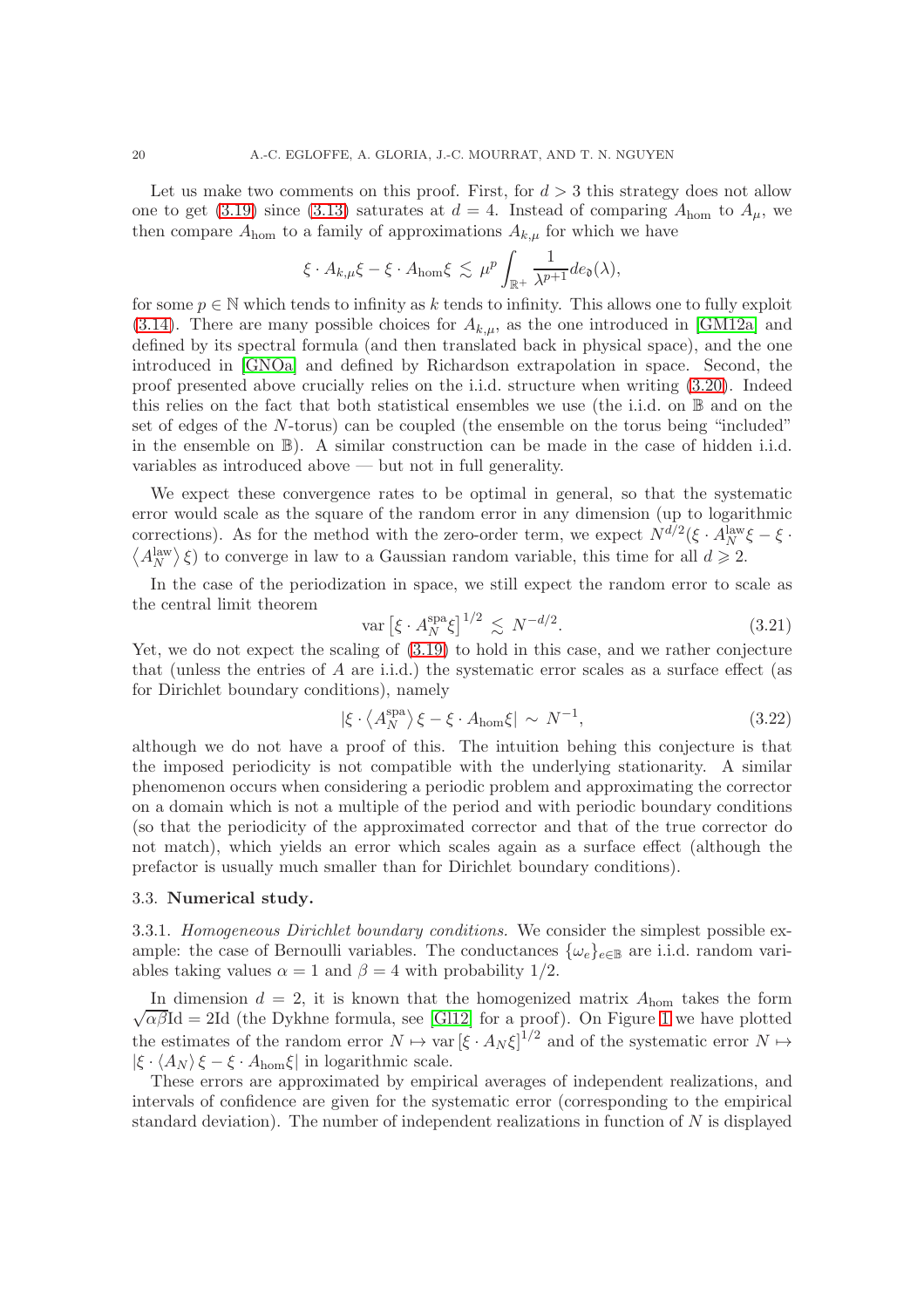

<span id="page-20-0"></span>FIGURE 1. Dirichlet boundary conditions,  $d = 2$ , statistical error (red) rate 1.02 and prefactor 1.62, systematic error (blue) rate 0.98 and prefactor 0.56.

<span id="page-20-1"></span>TABLE 1.

|                                                                                                  | 10 | 20 | 31 | 56 | 100 | 208 | 316 |
|--------------------------------------------------------------------------------------------------|----|----|----|----|-----|-----|-----|
| Number of   1500   6000   14415   47040   150000   648960   1497840 <sup> </sup><br>realizations |    |    |    |    |     |     |     |

for completeness in Table [1.](#page-20-1) As can be seen, the apparent convergence rates of the random error and of the systematic error are 1.02 and 0.98, respectively. This confirms the conjecture of  $(3.3)$  and  $(3.4)$  for  $d = 2$ .

For numerical tests in dimension  $d = 3$ , we have to proceed slightly differently since there is no closed formula for the homogenized coefficient (the homogenized matrix is still a multiple of the identity by symmetry arguments). The approximation of the random error  $N \mapsto \text{var}[\xi \cdot A_N \xi]^{1/2}$  is unchanged. Yet, instead of plotting the systematic error  $N \mapsto |\xi \cdot \langle A_N \rangle \xi - \xi \cdot A_{\text{hom}} \xi|$ , we plot an approximation of  $N \mapsto |\xi \cdot \langle A_N \rangle \xi - \xi \cdot \langle A_N^{\text{law}} \rangle \xi|$ via empirical averages, where  $A_N^{\text{law}}$  is the approximation of  $A_{\text{hom}}$  by periodization. In particular, in view of [\(3.19\)](#page-18-0), we have by the triangle inequality

$$
|\xi \cdot \langle A_N \rangle \xi - \xi \cdot A_{\text{hom}} \xi| \geqslant |\xi \cdot \langle A_N \rangle \xi - \xi \cdot \langle A_N^{\text{law}} \rangle \xi| - CN^{-d} \ln^d N
$$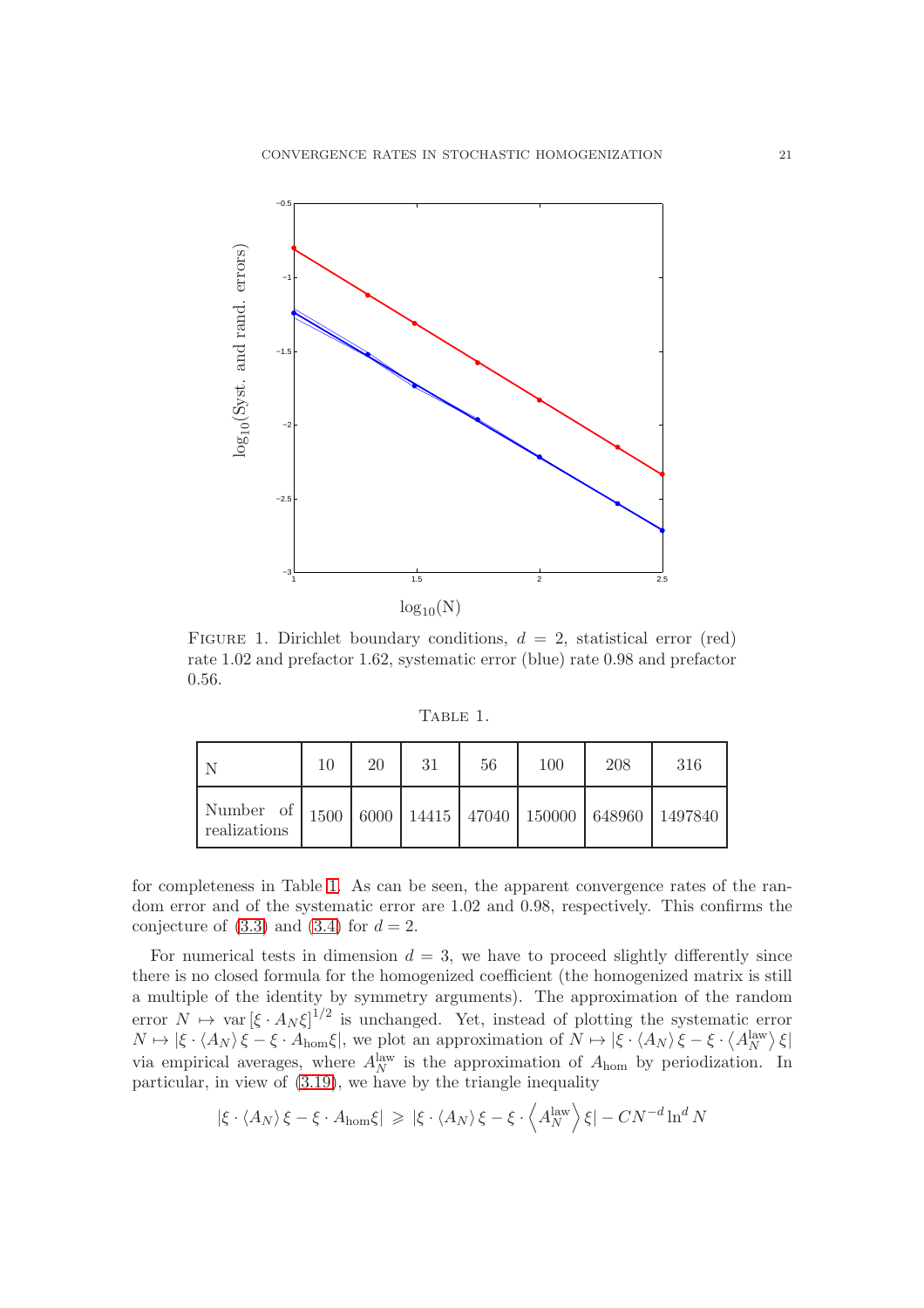

<span id="page-21-0"></span>FIGURE 2. Dirichlet boundary conditions,  $d = 3$ , statistical error (red) rate 1.56 and prefactor 1.91, systematic error (blue) rate 0.90 and prefactor 0.27.

<span id="page-21-1"></span>Table 2.

|                                                                                | 10 | 15 | 20 | 25 | 35 | 43 |
|--------------------------------------------------------------------------------|----|----|----|----|----|----|
| Number of   15000   50625   120000   234375   643125   1192605<br>realizations |    |    |    |    |    |    |

for some  $C > 0$ , so that  $|\xi \cdot \langle A_N \rangle \xi - \xi \cdot A_{\text{hom}} \xi|$  and  $|\xi \cdot \langle A_N \rangle \xi - \xi \cdot \langle A_N^{\text{law}} \rangle \xi|$  are of the same order provided  $|\xi \cdot \langle A_N \rangle \xi - \xi \cdot \langle A_N^{\text{law}} \rangle \xi| \gtrsim N^{-d} \ln^d N$  (which we indeed observe numerically). These two errors  $N \mapsto \text{var}[\xi \cdot A_N \xi]^{1/2}$  and  $N \mapsto |\xi \cdot \langle A_N \rangle \xi - \xi \cdot \langle A_N^{\text{law}} \rangle \xi|$ are plotted on Figure [2](#page-21-0) in logarithmic scale. The number of independent realizations in function of  $N$  is displayed for completeness in Table [2.](#page-21-1) As can be seen, the apparent convergence rate of the random error and of the (modified) systematic error are 1.56 and 0.9, respectively. This confirms the conjecture of  $(3.3)$  and  $(3.4)$  for  $d = 3$ .

<span id="page-21-2"></span>3.3.2. Regularized corrector and filtering. We still consider the same simple two-dimensional example of the Bernoulli random variables taking values  $\alpha = 1$  and  $\beta = 4$  with probability 1/2, and for which the homogenized matrix is  $A_{\text{hom}} = \sqrt{\alpha \beta} \text{Id} = 2 \text{Id}$ . In order to define  $A_{\mu,N,L}$  completely, we need to choose L and  $\mu$  in function of N, and define the averaging mask  $\eta_L$ . We have taken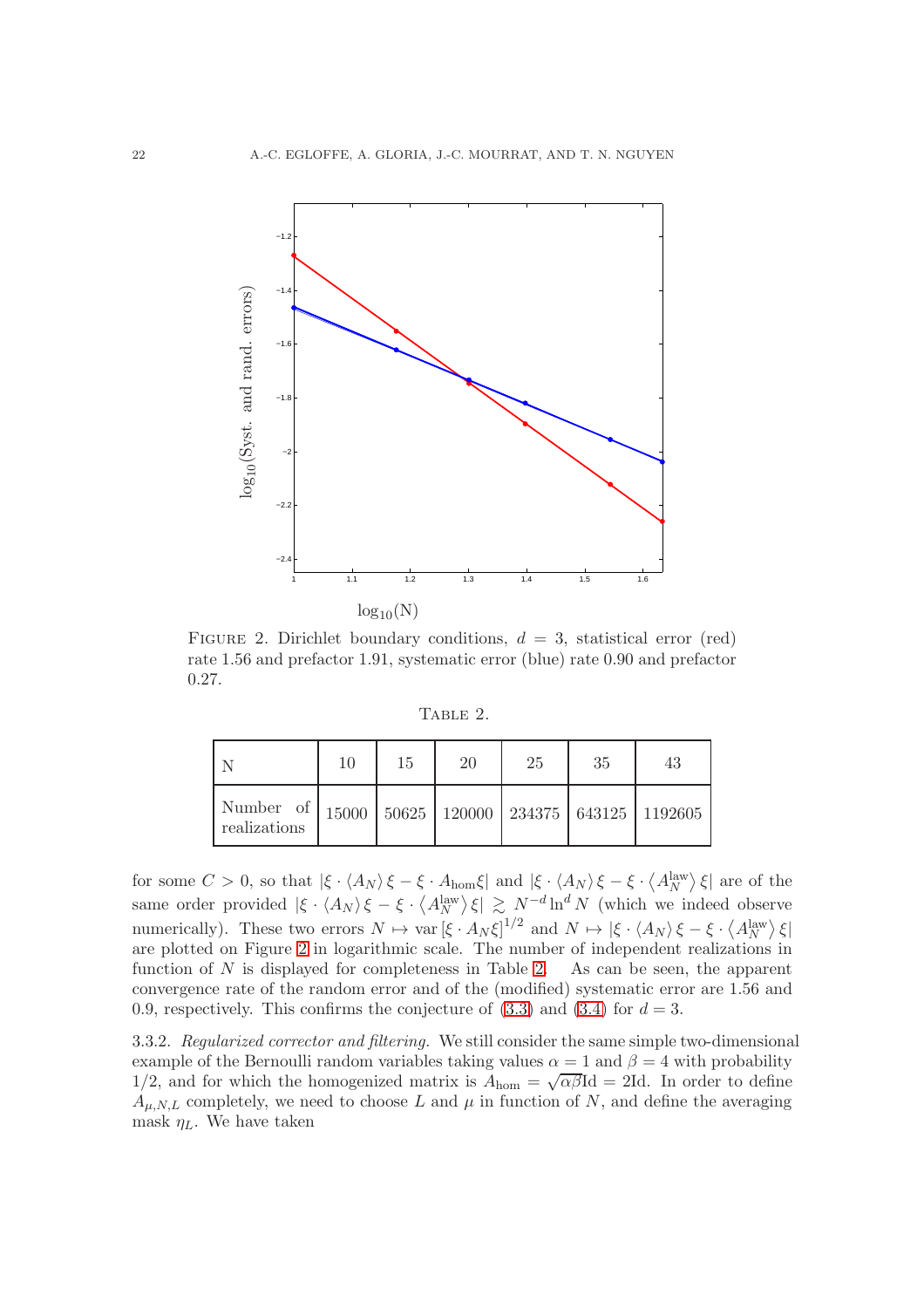

<span id="page-22-0"></span>FIGURE 3. Regularized corrector,  $d = 2$ , i .i. d. case, statistical error (red) rate 0.97 and prefactor 2.51, systematic error (blue) rate 1.55 and prefactor 3.55.

<span id="page-22-1"></span>TABLE 3.

|                                                                                     | 10 | 17 | 31 | 56 | 100 | 177 | 316 |
|-------------------------------------------------------------------------------------|----|----|----|----|-----|-----|-----|
| Number of   1500   4335   14415   47040   150000   510081   1480338<br>realizations |    |    |    |    |     |     |     |

•  $L = 4N/5$  and  $L = 3N/5$ ,

$$
\bullet \ \mu = 125/N^{3/2},
$$

• a piecewise affine mask, as plotted on Figure [4](#page-23-0) for  $N = 10$  (the first one for  $L = 4N/5$  and the second one for  $L = 3N/5$ .

The theoretical predictions [\(3.12\)](#page-14-2) and [\(3.13\)](#page-14-0) take the following forms with these parameters:

<span id="page-22-2"></span>
$$
\text{var}\left[\xi \cdot A_{\mu,N,L}\xi\right]^{1/2} \quad \lesssim \quad N^{-1}\ln^q N \tag{3.23}
$$

$$
|\xi \cdot \langle A_{\mu, N, L} \rangle \xi - \xi \cdot A_{\text{hom}} \xi| \leq N^{-3/2} \ln^2 N. \tag{3.24}
$$

These two errors are plotted on Figure [3](#page-22-0) in logarithmic scale. The number of independent realizations in function of  $N$  is displayed for completeness in Table [3.](#page-22-1) As can be seen, the apparent convergence rates for the random and systematic errors are 0.97 and 1.55,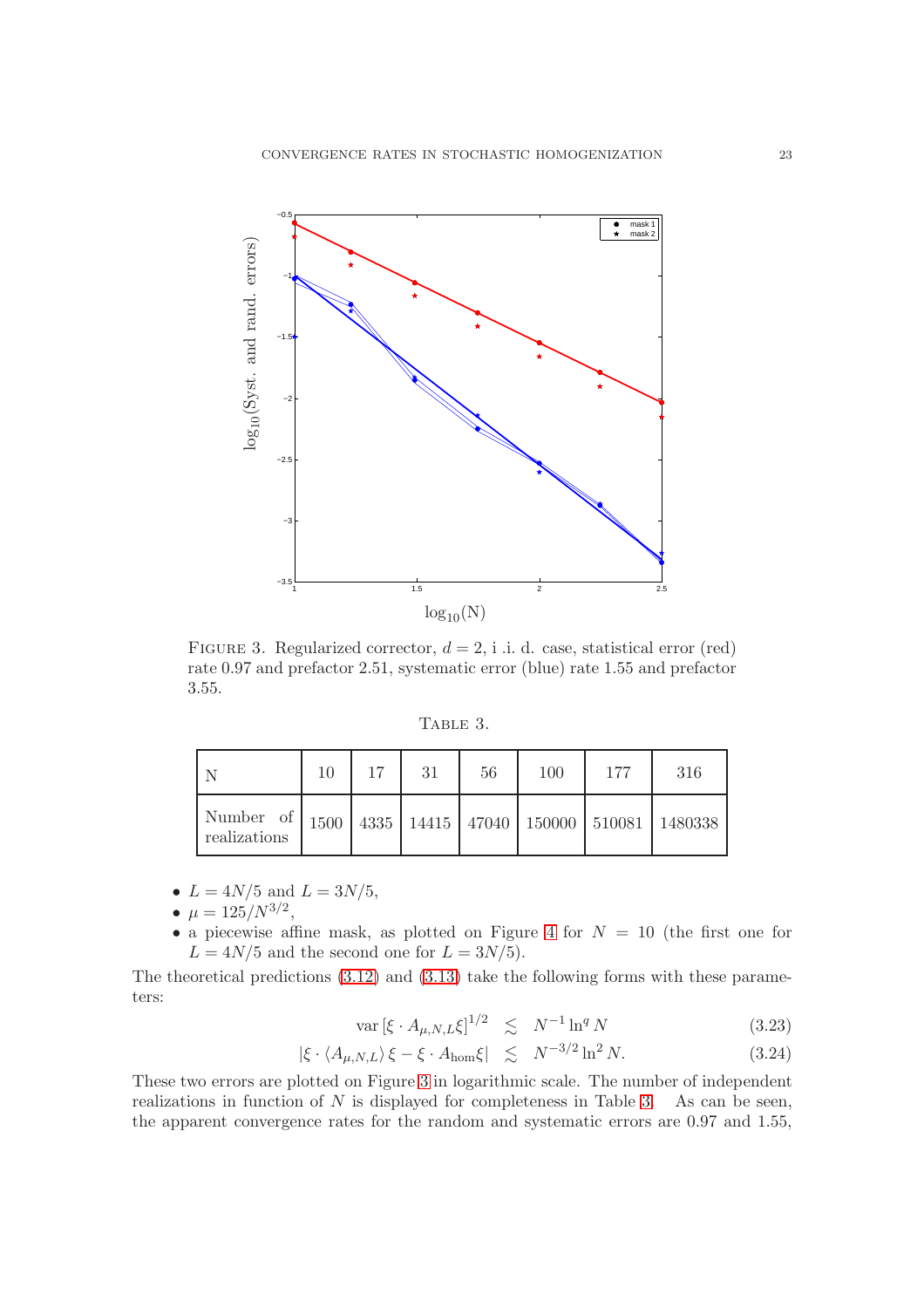

<span id="page-23-0"></span>FIGURE 4. Two masks for  $N = 10$ 

respectively. This shows the sharpness of the analysis. These numerical tests also give an idea on the prefactors in [\(3.12\)](#page-14-2) and [\(3.13\)](#page-14-0). We observe that the systematic error decays faster than the random error, and that the prefactors are of the same order (roughly twice as big for the systematic error).

The second series of tests on the regularization method aims at validating an approach which will be used to compare the two periodization methods. In particular, we consider now a two-dimensional case with correlations for which we do not have a closed formula of the homogenized coefficients. The statistics of the coefficients is defined as follows. We let  ${\bar{\omega}}_{(z,z+e_i)}\}_{z\in\mathbb{Z}^2, i\in\{1,2\}}$  be i.i.d. variables following a uniform law in [0, 1]. We define  $\omega_{(z,z+e_i)}$ to be  $\alpha = 1$  if for all z' such that  $||z' - z||_{\infty} \le 2$  we have  $\bar{\omega}_{(z, z+e_i)} \le p$  (that is, if the 25 hidden i.i.d. random variables are less than p, and  $\omega_{(z,z+e_i)}$  to be  $\beta = 4$  if there exists z' with  $||z'-z||_{\infty} \leq 2$  such that  $\bar{\omega}_{(z,z+e_i)} > p$ , where p is chosen so that  $p^{25} = 1/2$  (that is,  $\alpha$ and  $\beta$  are equiprobable). The typical realization of such conductances is made of islands of  $\beta$ 's of size 4 in a sea of  $\alpha$ 's. This example can be recast in the form of the correlated case described in Paragraph [3.2.3.](#page-16-1) Since the analysis of [\[GO12a,](#page-42-1) [GNOa,](#page-42-3) [GNOb\]](#page-42-7) also covers the case of finite correlation length, the theoretical predictions [\(3.23\)](#page-22-2) and [\(3.24\)](#page-22-2) also apply to this case, provided we still take

- $L = 4N/5;$
- $\mu = 125/N^{3/2}$ ,
- a piecewise affine mask, as plotted on Figure [4.](#page-23-0)

Since we do not know  $A_{\text{hom}}$  a priori, we shall replace the systematic error by  $N \mapsto$  $|\xi \cdot \langle A_{\mu,N,L} - A_N^{\text{law}} \rangle \xi|$ , where  $A_N^{\text{law}}$  is the approximation of  $A_{\text{hom}}$  by the periodization in law method. The combination of [\(3.24\)](#page-22-2) and [\(3.19\)](#page-18-0) indeed yields

$$
|\xi \cdot \left\langle A_{\mu,N,L} - A_N^{\text{law}} \right\rangle \xi| \lesssim N^{-3/2} \ln^2 N,
$$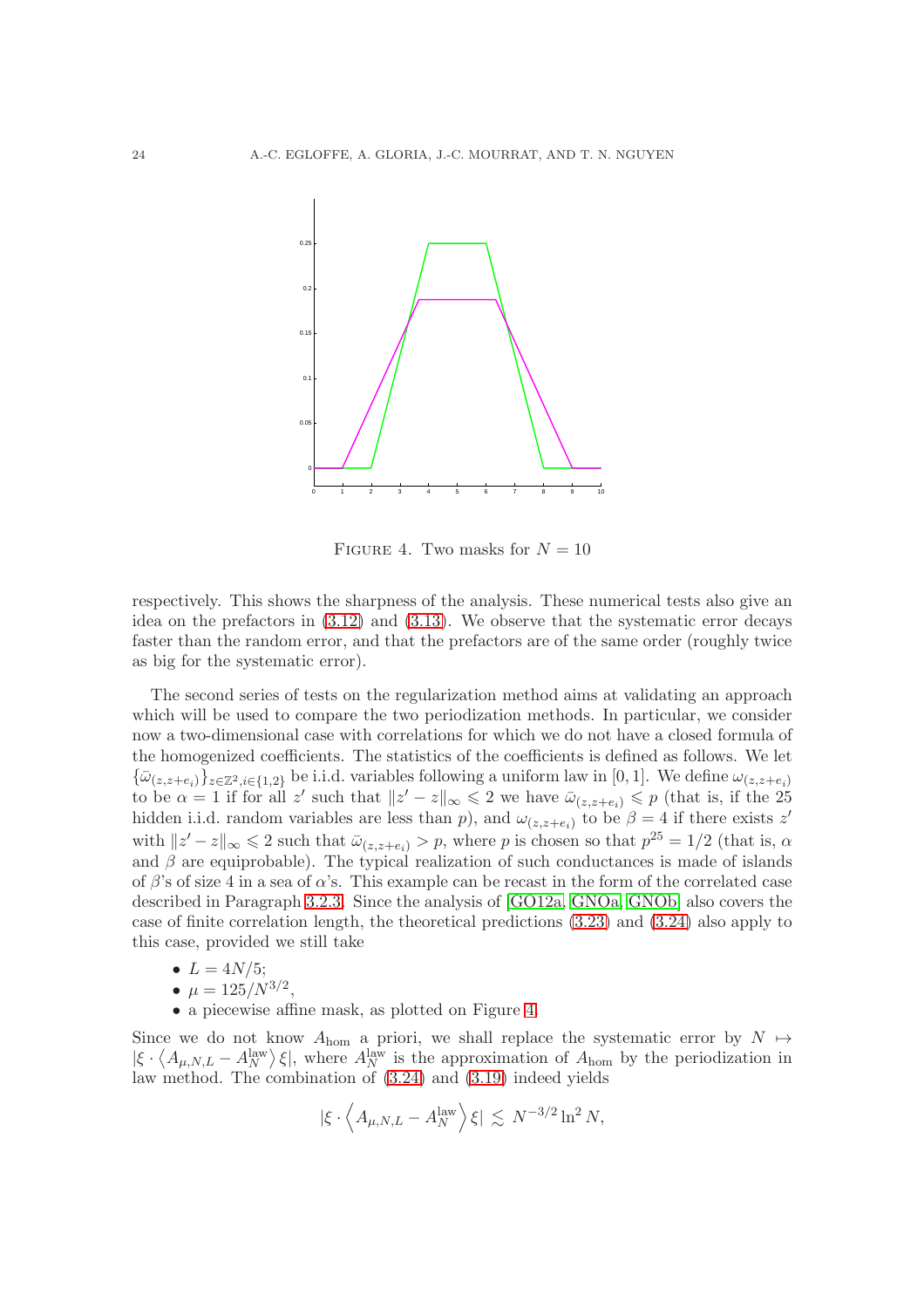

<span id="page-24-0"></span>FIGURE 5. Regularized corrector,  $d = 2$ , correlated case, statistical error (red) rate 1 and prefactor 9.77, systematic error (blue) rate 1.35 and prefactor 20.9.

<span id="page-24-1"></span>TABLE 4.

|                                                                               | 10 | 31 | 100 | 177 | 246 | 316 |
|-------------------------------------------------------------------------------|----|----|-----|-----|-----|-----|
| Number of   1500   14415   150000   469935   907740   1497840<br>realizations |    |    |     |     |     |     |

which we want to check numerically. This modified systematic error is plotted on Figure [5](#page-24-0) in logarithmic scale. The number of independent realizations in function of  $N$  is reported on in Table [4.](#page-24-1) As can be seen, the apparent convergence rate for the modified systematic error is close to 3/2, so that the true systematic error  $|\xi \cdot \langle A_{\mu,N,L} \rangle - A_{\text{hom}} \xi|$  has the same decay (up to possible logarithmic corrections) since

$$
|\xi \cdot \langle A_{\mu,N,L} \rangle - A_{\text{hom}} \xi| \geqslant |\xi \cdot \langle A_{\mu,N,L} - A_N^{\text{law}} \rangle \xi| + C N^{-2} \ln^2 N,
$$

for some  $C > 0$  due to [\(3.19\)](#page-18-0). Note that the asymptotic regime is more difficult to capture in the correlated case than in the i.i.d. since the typical lengthscale is 4 in the first case (the size of a typical island), and 1 in the second case. Yet these tests show it is possible to observe numerically a convergence with a rate larger than 1 in this correlated case.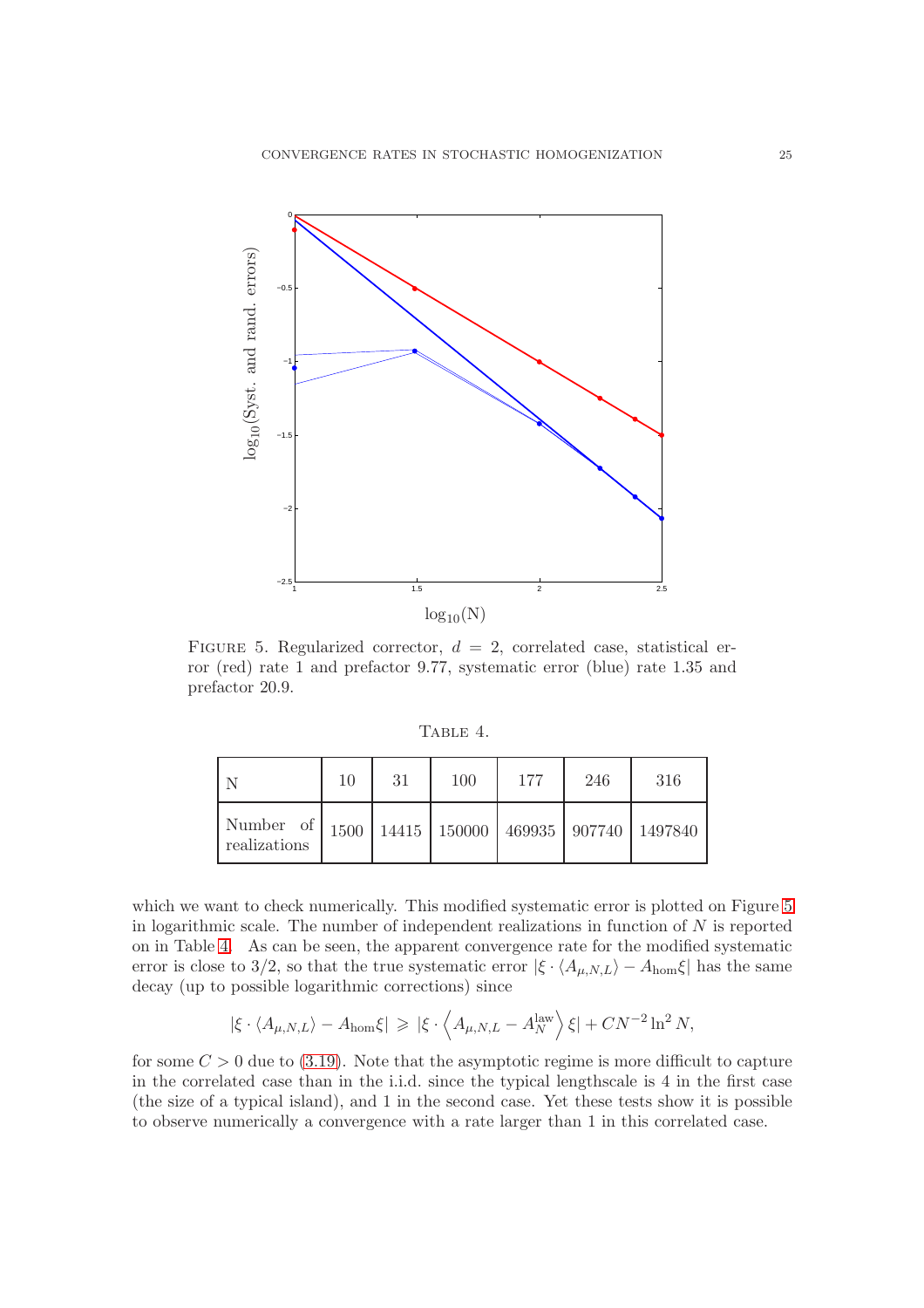

<span id="page-25-0"></span>FIGURE 6. Periodization in law,  $d = 2$ , i.i.d., statistical error (red) rate 1.01 and prefactor 1.48, systematic error (blue) rate 2.17 and prefactor 1.29.

<span id="page-25-1"></span>TABLE 5.

|                                                                               | 10 | 20 | 31 | 75 | 135 | 177 |
|-------------------------------------------------------------------------------|----|----|----|----|-----|-----|
| Number of   1500   14415   498904   469930   780900   1245782<br>realizations |    |    |    |    |     |     |

3.3.3. Periodization methods. In this subsection we first check numerically the sharpness of [\(3.18\)](#page-18-2) and [\(3.19\)](#page-18-0) on our simple two-dimensional Bernoulli case. On Figure [6](#page-25-0) we have plotted the estimates of the random error  $N \mapsto \text{var} \left[ \xi \cdot A_N^{\text{law}} \xi \right]^{1/2}$  and of the systematic error  $N \mapsto |\xi \cdot \langle A_N^{\text{law}} \rangle \xi - \xi \cdot A_{\text{hom}} \xi|$  in logarithmic scale. These errors are approximated by empirical averages of independent realizations, and intervals of confidence are given for the systematic error (corresponding to the empirical standard deviation). The number of independent realizations in function of  $N$  is displayed for completeness in Table [5.](#page-25-1) As can be seen, the apparent convergence rates of the random error and of the systematic error are 1.01 and 2.17 (note that the fluctuations are more important for the evaluation of the systematic error which is very small), which confirms the predictions (up to the logarithmic correction for the systematic error). In addition, the prefactors are again of the same order (slightly smaller for the systematic error), so that the systematic error is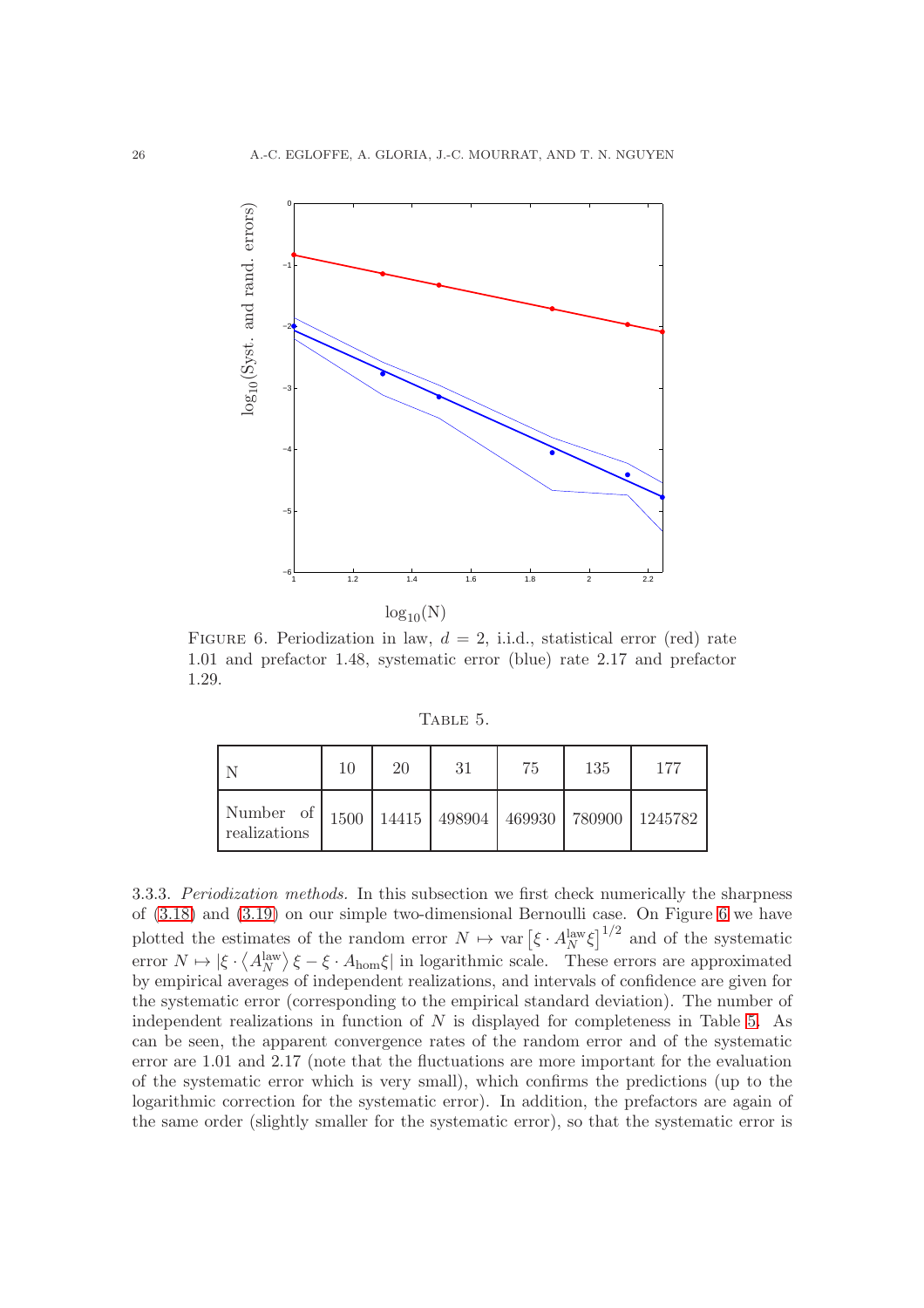

<span id="page-26-0"></span>FIGURE 7. Periodization in space,  $d = 2$ , correlated, statistical error (red) rate 0.99 and prefactor 6.17, modified systematic error (blue) rate 1 and prefactor 0.13.

<span id="page-26-1"></span>TABLE 6.

|                                                                                                | 10 | 31 | 78 | 100 | 138 | 177 | 246 | 316 |
|------------------------------------------------------------------------------------------------|----|----|----|-----|-----|-----|-----|-----|
| Number of   1500   14415   91260   150000   285660   469935   907740   1497840<br>realizations |    |    |    |     |     |     |     |     |

really negligible in front of the random error. This will be further analyzed in the next subsection.

The second series of tests deals with the correlated two-dimensional example introduced in Paragraph [3.3.2.](#page-21-2) In this case, we'd like to check numerically our conjecture [\(3.22\)](#page-19-0) on the systematic error for the periodization in space method. As in the previous section, we replace the systematic error by the modified systematic error  $N \mapsto \left[ \xi \cdot \left\langle A_N^{\text{spa}} - A_N^{\text{law}} \right\rangle \xi \right]$ . In view of [\(3.19\)](#page-18-0), we indeed have

$$
|\xi \cdot (\langle A_N^{\rm spa} \rangle - A_{\rm hom})\xi| = |\xi \cdot \langle A_N^{\rm spa} - A_N^{\rm law} \rangle \xi| + O(N^{-2} \ln^2 N).
$$

On Figure [7](#page-26-0) we have plotted the estimates of the random error  $N \mapsto \text{var} \left[ \xi \cdot A_N^{\text{law}} \xi \right]^{1/2}$  and of the modified systematic error  $N \mapsto |\xi \cdot \langle A_N^{\text{law}} - A_N^{\text{spa}} \rangle$  $\binom{\text{spa}}{N}$   $\xi$  in logarithmic scale. These errors are approximated by empirical averages of independent realizations, and intervals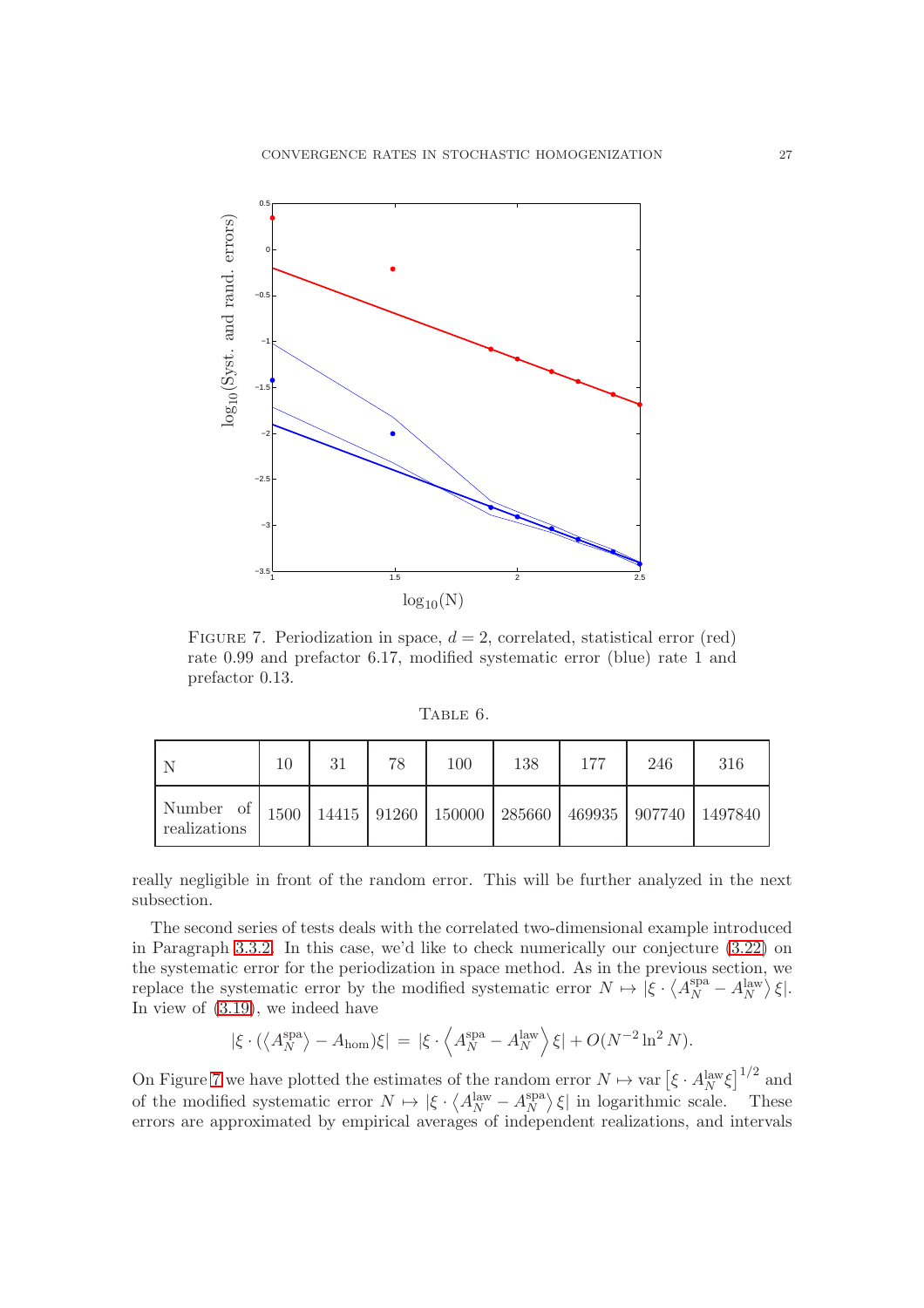

<span id="page-27-0"></span>Figure 8. Periodization in law of A (four periods)

<span id="page-27-1"></span>Figure 9. Periodization in space of A (four periods)

of confidence are given for the systematic error (corresponding to the empirical standard deviation). The number of independent realizations in function of  $N$  is displayed for completeness in Table [6.](#page-26-1) As can be seen, the slopes of the random error and of the systematic error are 0.99 and 1, which confirms the conjectures [\(3.21\)](#page-19-1) and [\(3.22\)](#page-19-0) on the periodization in space method. Yet it should be noticed that the prefactor of the systematic error is much smaller (around 40 times smaller) than the prefactor of the random error. This makes the systematic error hardly noticeable in practice. This would'nt be so clear in the case of dimension  $d \geq 3$  (as on Figure [2\)](#page-21-0).

It is instructive to compare the periodization in law  $A_{N,\#}$  of A to the periodization in space  $A^{N,\#}$  of A in terms of images. Typical realizations of these periodizations are represented on Figures [8](#page-27-0) and [9](#page-27-1) for  $N = 100 - 4$  periods are reproduced. A close look at Figure [9](#page-27-1) reveals the mismatch between stationarity and enforced periodicity (which does not appear on Figure  $8$  — this is the core of the "coupling" strategy).

3.3.4. Optimal numerical strategy. In this last paragraph, we propose a numerical strategy to obtain an approximation of the homogenized coefficients in the i.i.d. case at a given precision and at the lowest cost. In view of the previous subsections, it is clear that the periodization (in law) method minimizes both the random and systematic errors at N fixed. One feature we have not used yet is the scalability of the variance: if  $\{A_i\}_{1\leq i\leq k}$  are  $k$  independent realizations of a random variable  $A$ , then

$$
\text{var}\left[\frac{1}{k}\sum_{i=1}^{k}A_i\right] = \frac{1}{\sqrt{k}}\text{var}\left[A\right].
$$

While empirical averages of independent realizations do not allow one to reduce the systematic error, they do allow one to reduce the random error. This is particularly interesting since:

- the dominant error is the random error,
- it is computationally cheaper to solve several smaller linear problems than one single large problem (the solution cost of a linear system is always superlinear).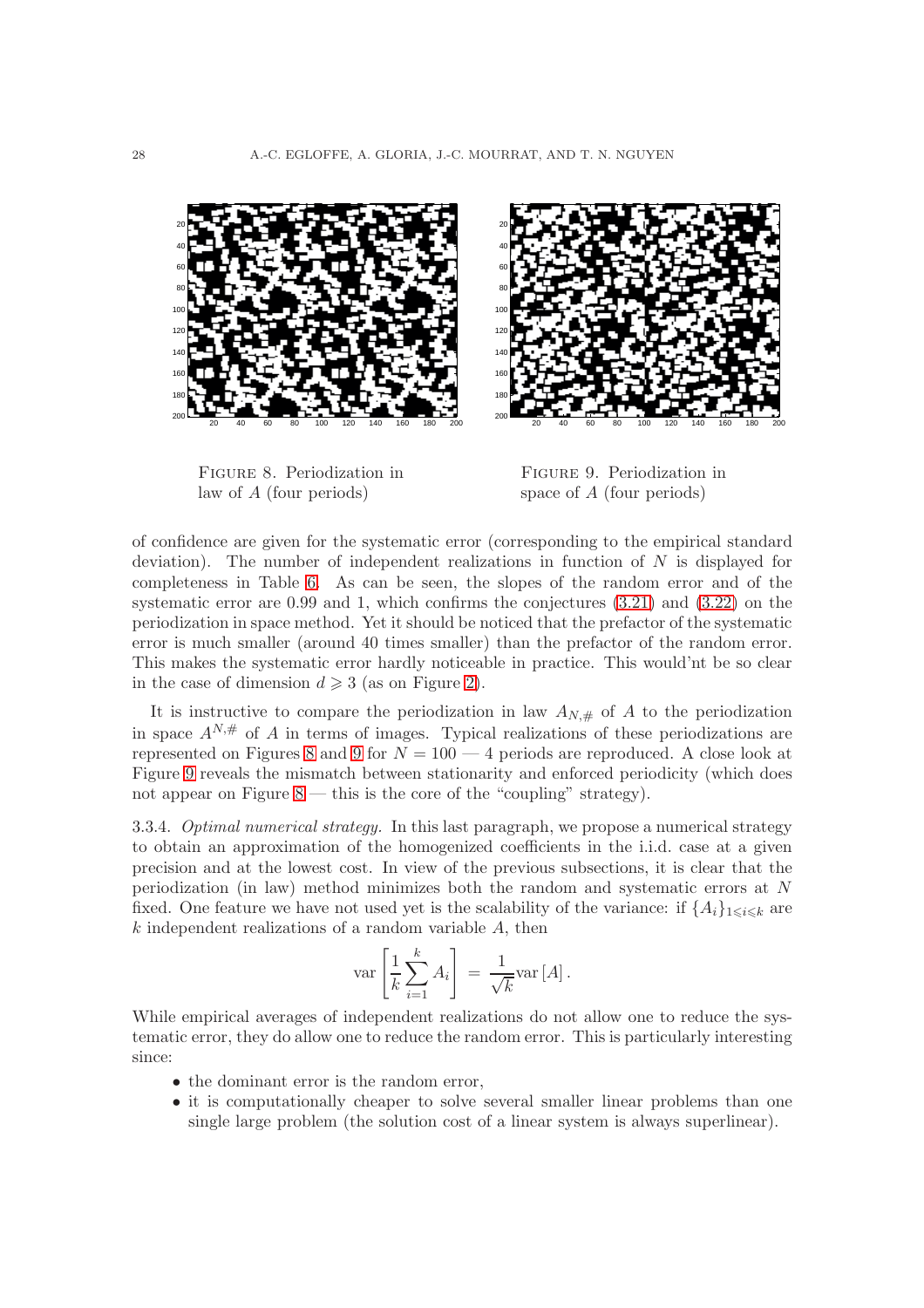In view of the analysis of the periodization in law, in order to approximate homogenized coefficients within a tolerance  $\delta > 0$ , the cheapest computational way consists in solving  $k_{\delta}$  independent periodic problems of size  $N_{\delta}$ , and take as approximation the empirical average of these  $k_{\delta}$  realizations  $A^{\text{law}}_{N_{\delta},i}$ :

<span id="page-28-0"></span>
$$
\frac{1}{k_{\delta}} \sum_{i=1}^{k_{\delta}} A_{N_{\delta},i}^{\text{law}},\tag{3.25}
$$

where  $N_{\delta}$  is such that

$$
\delta/2 = C_{syst} N_{\delta}^{-d} \ln^d N_{\delta},
$$

and  $k_{\delta}$  such that

$$
\delta/2 = \frac{1}{\sqrt{k_{\delta}}} C_{rand} N_{\delta}^{-d/2}.
$$

where  $C_{syst}$  and  $C_{rand}$  are the optimal prefactors in the estimates [\(3.19\)](#page-18-0) and [\(3.18\)](#page-18-2), respectively. Then we have

$$
\left\langle \left| A_{\text{hom}} - \frac{1}{k_{\delta}} \sum_{i=1}^{k_{\delta}} A_{N_{\delta},i}^{\text{law}} \right|^2 \right\rangle^{1/2} \leq \delta.
$$

To be precise, the associated computational cost is  $k_{\delta}\gamma_d(N_{\delta}^d)$ , where  $M \mapsto \gamma_d(M)$  is the cost of solving a linear problem of order  $M$  (order of the matrix of the linear system) in dimension d. Since  $\gamma_d$  is superlinear, one readily convinces oneself that the best one can do is indeed [\(3.25\)](#page-28-0).

In the i.i.d. case of Figure [6,](#page-25-0) an approximation of these prefactors is

$$
C_{syst} = 1.29, \quad C_{rand} = 1.48.
$$

# 4. Numerical approximation of the homogenized coefficients using the RWRE

4.1. General approach. We now discuss how to approximate homogenized coefficients by simulating random walks. The simulation of a random walk has a very interesting feature: one does not need to generate a full environment a priori. Rather, it suffices to generate the environment along the trajectory of the random walk. This is particularly interesting in dimensions 3 and higher, where the random walk is transient, and visits only a vanishing fraction of the space. In fact, although the walk is recurrent in dimension 2, this last observation still holds in this case, since the time necessary to exit a box of size N is of order  $N^2$ , while at such a time, the walk has typically visited a number of distinct sites of order  $N^2/\ln(N)$ .

In general terms, the strategy consists in simulating a large number of random walks, each in its own independent environment, and rely on Theorem [2.8](#page-8-3) to recover the homogenized coefficients. Keeping the environment fixed would be more difficult to analyse from a theoretical point of view, would certainly lead to larger errors (although we cannot prove this), and would force us to abandon the approach of generating the environment along the trajectory.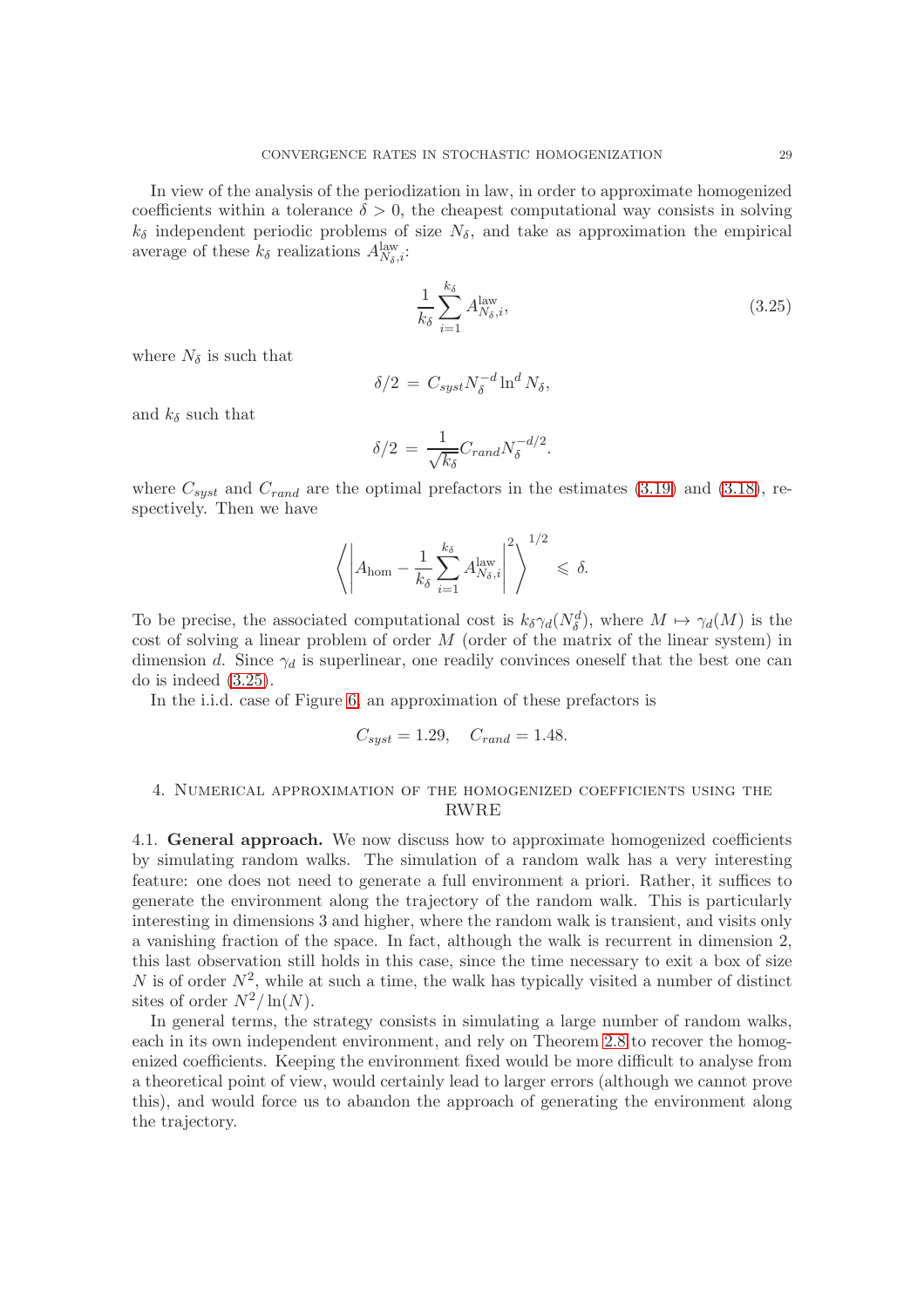4.2. The discrete-time random walk. Although it is easier to see the link between the corrector equation and the continuous-time random walk, when it comes to simulations, it is more convenient to work with a discrete-time version of  $X$ , since there is no waiting times to compute. We define  $(Y_n)_{n\in\mathbb{N}}$  to be the discrete-time Markov chain such that  $\mathbf{P}_z^{\omega}[X_0=z]=1$  and

<span id="page-29-0"></span>
$$
\mathbf{P}_z^{\omega}[Y_1 = z'] = \begin{vmatrix} p(z \leadsto z') & \text{if } z' \sim z, \\ 0 & \text{otherwise,} \end{vmatrix}
$$
 (4.1)

where  $p(z \rightarrow z')$  was introduced in [\(2.13\)](#page-6-1). Considering the "constructive" definition of the random variable X given in paragraph [2.3.1,](#page-5-2) one can see that if  $Y_n$  is the position of X after n steps, then  $(Y_n)_{n\in\mathbb{N}}$  is a discrete-time Markov process satisfying [\(4.1\)](#page-29-0). As before, it will be convenient to consider the environment viewed by the walk  $Y$ , defined as

$$
\omega_n = \theta_{Y_n} \; \omega.
$$

Note that the probabilities  $p(z \leadsto z')$  and  $p(z' \leadsto z)$  need not be equal, hence it is not true in general that the counting measure is reversible for Y. A reversible measure  $\pi$  for Y should satisfy, for any  $z, z' \in \mathbb{Z}^d$ ,

$$
\pi(z) p(z \leadsto z') = \pi(z') p(z' \leadsto z).
$$

This relation holds if we choose  $\pi(z) = p_{\omega}(z)$  (recall the definitions of  $p_{\omega}(z)$  and  $p(z \leadsto z')$ ) given in  $(2.12)$  and  $(2.13)$  respectively). This means that contrary to the continuoustime random walk, the discrete-time walk will preferably spend time on sites where  $p_{\omega}(z)$ is large. This effect has its counterpart concerning the environment viewed by  $Y$ : the measure  $\mathbb P$  is not invariant for  $(\omega_n)_{n\in\mathbb N}$  in general, but rather the following "tilted" version  $\tilde{\mathbb{P}}$ , defined by

<span id="page-29-3"></span>
$$
d\tilde{\mathbb{P}}(\omega) = \frac{p(\omega)}{\langle p \rangle} d\mathbb{P}(\omega),
$$
\n(4.2)

where for simplicity we write  $p(\omega) = p_{\omega}(0)$ , and  $\langle p \rangle = \langle p(\omega) \rangle$ . In particular, the measure  $\tilde{P}$ has a density with respect to our initial measure  $\mathbb{P}$ . Since  $p(\omega)$  is never equal to 0 or infinity, a property holds  $\tilde{\mathbb{P}}$ -almost surely if and only if it holds with  $\mathbb{P}$ -almost surely.

We write  $\tilde{\mathbb{P}}_0$  for the measure  $\tilde{\mathbb{P}}\mathbf{P}^\omega_0$ , and  $\tilde{\mathbb{E}}_0$  for the associated expectation. Adapting slightly the arguments of paragraph [2.3.2,](#page-8-4) we obtain the following.

**Theorem 4.1** ([\[KV86\]](#page-42-10)). Under the measure  $\tilde{P}_0$  and as  $\varepsilon$  tends to 0, the rescaled discretetime random walk  $Y^{(\varepsilon)} := (\sqrt{\varepsilon} Y_{\lfloor t/\varepsilon \rfloor})_{t \in \mathbb{R}_+}$  converges in distribution (for the Skorokhod topology) to a Brownian motion with covariance matrix  $2A_{\text{hom}}^{\text{disc}}$ , where

<span id="page-29-4"></span>
$$
A_{\text{hom}}^{\text{disc}} = \langle p \rangle^{-1} A_{\text{hom}} = (2d \langle \omega_e \rangle)^{-1} A_{\text{hom}}, \tag{4.3}
$$

and  $A_{\text{hom}}$  is as in [\(2.5\)](#page-2-7). In other words, for any bounded continuous functional F on the space of cadlag functions, one has

<span id="page-29-2"></span>
$$
\tilde{\mathbb{E}}_0\left[F(Y^{(\varepsilon)})\right] \xrightarrow[\varepsilon \to 0]{} E[F(B)],\tag{4.4}
$$

where  $B$  is a Brownian motion started at the origin and with covariance matrix  $2A_{\text{hom}}^{\text{disc}}$ . Moreover, for any  $\xi \in \mathbb{R}^d$ , one has

<span id="page-29-1"></span>
$$
n^{-1}\tilde{\mathbb{E}}_0\left[\left(\xi \cdot Y_n\right)^2\right] \xrightarrow[n \to +\infty]{} 2\xi \cdot A_{\text{hom}}^{\text{disc}}\xi. \tag{4.5}
$$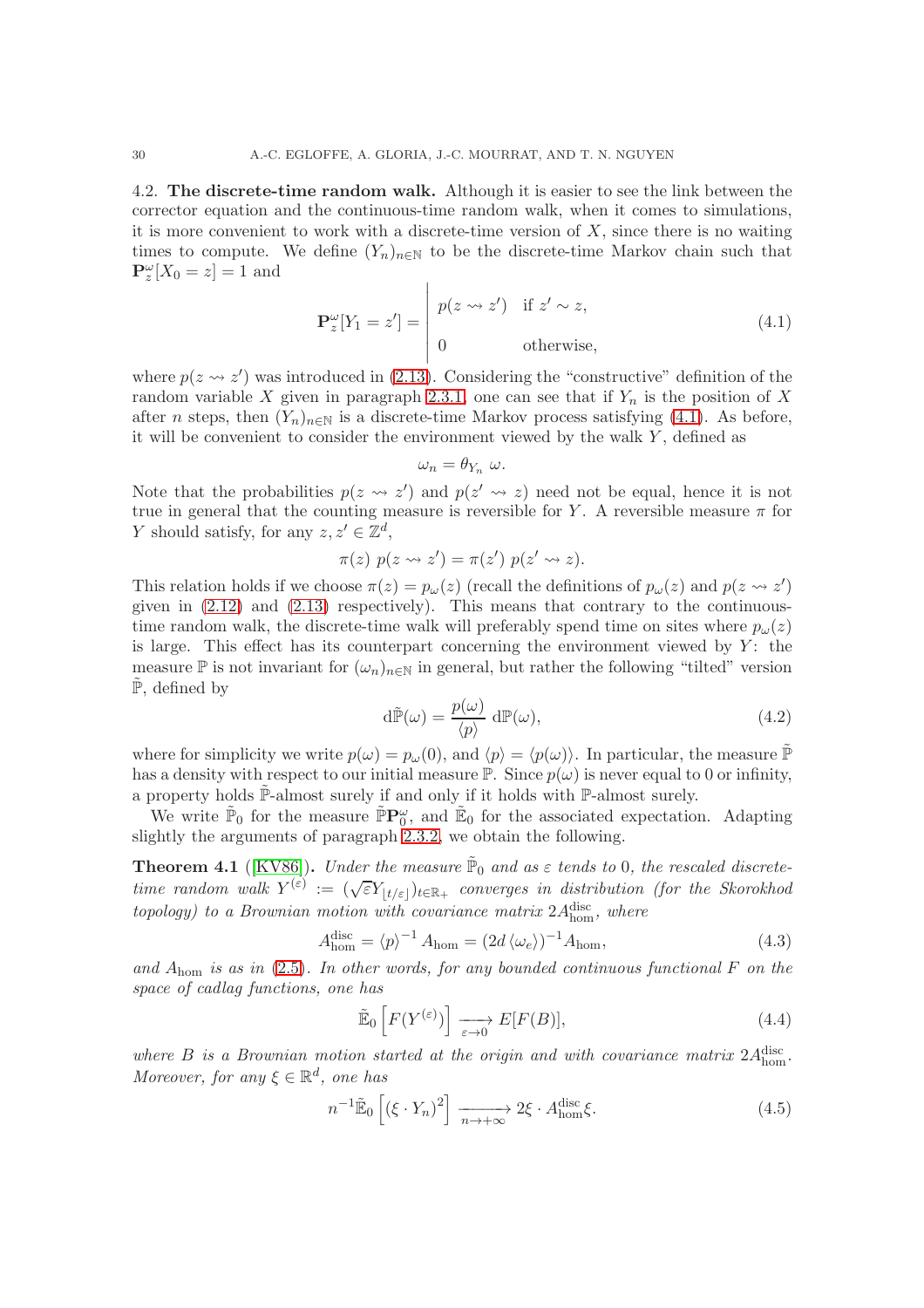Before discussing numerical methods based on this theorem, we introduce some notation. Let  $Y^{(1)}, Y^{(2)}, \ldots$  be independent discrete-time random walks evolving in the environments  $\omega^{(1)}, \omega^{(2)}, \ldots$  respectively. We write  $\mathbf{P}_0^{\overline{\omega}}$  for their joint distribution, all random walks starting from 0, where  $\overline{\omega} = (\omega^{(1)}, \omega^{(2)}, \ldots)$ . The environments  $(\omega^{(1)}, \omega^{(2)}, \ldots)$  are themselves i.i.d. random variables distributed according to  $\mathbb{P}$ , and we write  $\mathbb{P}^{\otimes}$  for their joint distribution. We also write  $\mathbb{P}_0^{\otimes}$  as a shorthand for the measure  $\mathbb{P}^{\otimes}P_0^{\overline{\omega}}$ . As usual, we simply replace "P" by "E" with the appropriate typography to denote corresponding expectations.

4.3. Methods and theoretical analysis. In the two following paragraphs, we discuss numerical methods based respectively on the convergences in [\(4.5\)](#page-29-1) and [\(4.4\)](#page-29-2). We do so with the aim of explaining the quantitative estimates on the errors that can be proved, and the theoretical reasons lying behind the superiority of the method based on the convergence of the rescaled mean square displacement.

4.3.1. Method based on the mean square displacement. As announced, we start with a method based on the convergence in [\(4.5\)](#page-29-1). Recall that, by the definition of the tilted measure  $\tilde{\mathbb{P}}$  in [\(4.2\)](#page-29-3), we have

<span id="page-30-0"></span>
$$
n^{-1}\tilde{\mathbb{E}}_0\left[\left(\xi \cdot Y_n\right)^2\right] = \frac{1}{n \langle p \rangle} \mathbb{E}_0\left[p(\omega)(\xi \cdot Y_n)^2\right].\tag{4.6}
$$

By the law of large numbers, we know that for any fixed  $n$ , the quantity

$$
\hat{A}_k(n) := \frac{p(\omega^{(1)})(\xi \cdot Y_n^{(1)})^2 + \dots + p(\omega^{(k)})(\xi \cdot Y_n^{(k)})^2}{kn \langle p \rangle} \tag{4.7}
$$

converges (almost surely) to the quantity in the right-hand side of equality  $(4.6)$  as k tends to infinity. From the convergence in [\(4.5\)](#page-29-1), we thus obtain

<span id="page-30-1"></span>
$$
\lim_{n \to +\infty} \lim_{k \to +\infty} \hat{A}_k(n) = 2\xi \cdot A_{\text{hom}}^{\text{disc}} \xi. \tag{4.8}
$$

The quantity  $\hat{A}_k(n)$  is what we will compute. It involves k random walks, each simulated in its own environment, up to time n. The expression involves the average  $\langle p \rangle = 2d \langle \omega_e \rangle$ , but this can be easily computed beforehand, so we assume that we have exact knowledge of this quantity. The convergence in [\(4.8\)](#page-30-1) can be made quantitative.

<span id="page-30-2"></span>**Theorem 4.2** ([\[GM12b\]](#page-42-6)). There exist constants  $q, C, c > 0$  such that for any  $k \in \mathbb{N}^*$ , any  $\varepsilon > 0$  and any n large enough,

$$
\mathbb{P}_0^{\otimes} \left[ \left| \hat{A}_k(n) - 2\xi \cdot A_{\text{hom}}^{\text{disc}} \xi \right| \geqslant (C\mu_d(n) + \varepsilon)/n \right] \leqslant \exp\left( -\frac{k\varepsilon^2}{cn^2} \right),\tag{4.9}
$$

where

$$
\mu_d(n) = \begin{vmatrix} \ln^q n & \text{if } d = 2, \\ 1 & \text{if } d \geqslant 3. \end{vmatrix}
$$

This theorem ensures that it suffices to choose k as a large constant times  $n^2$  to guarantee, with probability close to 1, that the difference between  $\hat{A}_k(n)$  and  $2\xi \cdot A_{\text{hom}}^{\text{disc}} \xi$  is smaller than  $C/n$  (or  $C \ln^q(n)/n$  if  $d = 2$ ) for some constant C.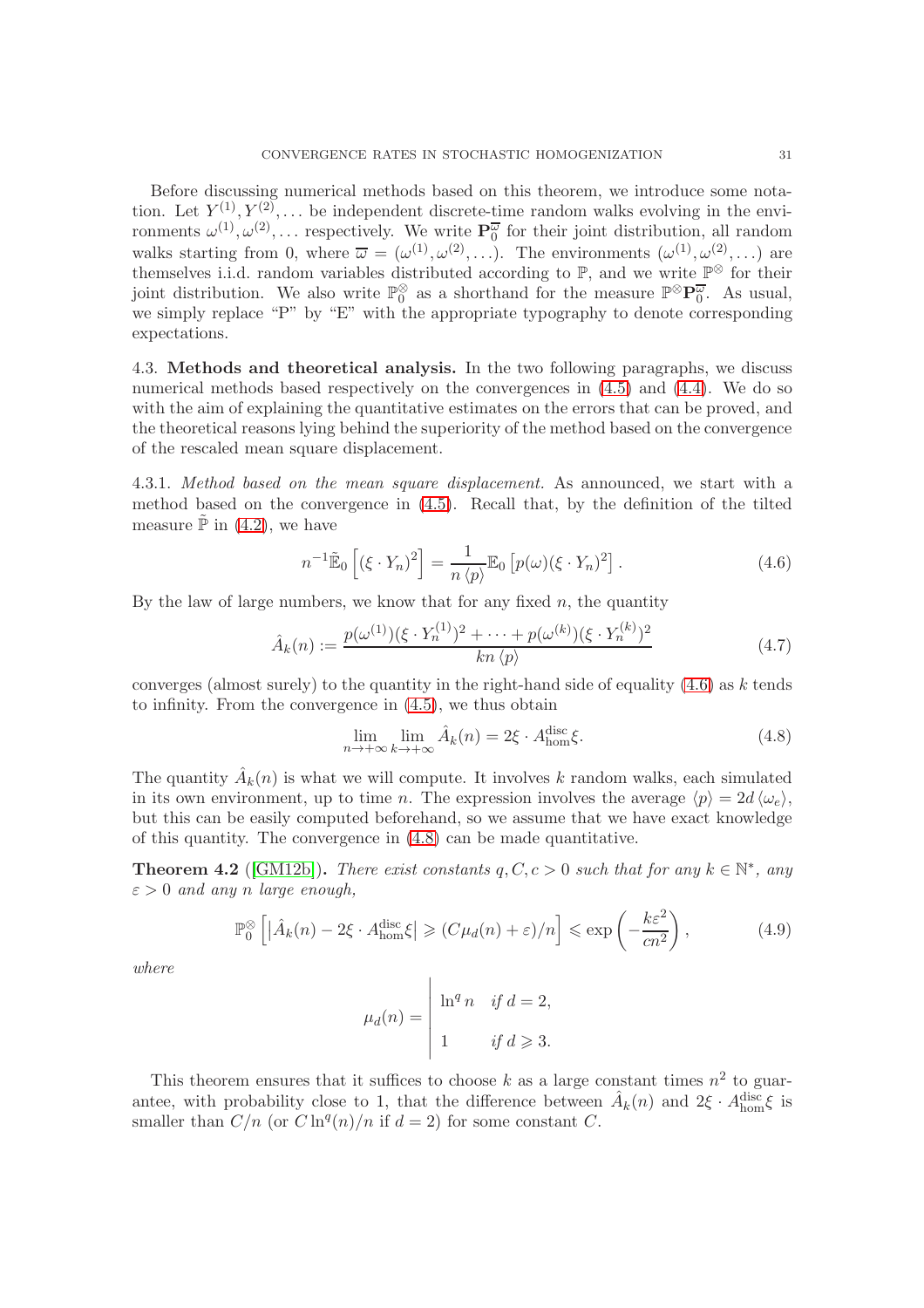We decompose the error

$$
\left|\hat{A}_k(n) - 2\xi \cdot A_{\text{hom}}^{\text{disc}}\xi\right|
$$

into the sum of

<span id="page-31-4"></span>
$$
\left| \hat{A}_k(n) - n^{-1} \tilde{\mathbb{E}}_0 \left[ (\xi \cdot Y_n)^2 \right] \right| + \left| n^{-1} \tilde{\mathbb{E}}_0 \left[ (\xi \cdot Y_n)^2 \right] - 2\xi \cdot A_{\text{hom}}^{\text{disc}} \xi \right|.
$$
 (4.10)

We call the first difference the *statistical error*, and the second difference the *systematic* error. The theorem is proved if we show the following two inequalities:

<span id="page-31-0"></span>
$$
\mathbb{P}_0^{\otimes} \left[ \left| \hat{A}_k(n) - n^{-1} \tilde{\mathbb{E}}_0 \left[ (\xi \cdot Y_n)^2 \right] \right| \geqslant \varepsilon/n \right] \leqslant \exp\left( -\frac{k\varepsilon^2}{cn^2} \right),\tag{4.11}
$$

<span id="page-31-1"></span>
$$
\left| n^{-1} \tilde{\mathbb{E}}_0 \left[ \left( \xi \cdot Y_n \right)^2 \right] - 2\xi \cdot A_{\text{hom}}^{\text{disc}} \xi \right| \leqslant C \mu_d(n)/n. \tag{4.12}
$$

Inequality [\(4.11\)](#page-31-0) is controlled using classical large deviations theory, noting that  $\hat{A}_k(n)$  is a sum of i.i.d. random variables. In the same vein, it is also possible to show (see [\[GM12b,](#page-42-6) Proposition 5.1) that for any sequence  $k_n$  tending to infinity with n,

<span id="page-31-5"></span>
$$
\sqrt{k_n}\left(\hat{A}_{k_n}(n) - n^{-1}\tilde{\mathbb{E}}_0\left[\left(\xi \cdot Y_n\right)^2\right]\right) \xrightarrow[n \to +\infty]{(\text{distr.})} \mathcal{N}(0, \mathsf{v}),\tag{4.13}
$$

where  $\mathcal{N}(0, \mathbf{v})$  is a Gaussian random variable of variance v, and

<span id="page-31-6"></span>
$$
\mathbf{v} = \left(3\frac{\langle p^2 \rangle}{\langle p \rangle^2} - 1\right) (2\xi \cdot A_{\text{hom}}^{\text{disc}} \xi)^2.
$$
 (4.14)

Although the left-hand side of inequality [\(4.12\)](#page-31-1) is deterministic, its proof requires a more subtle analysis. The problem can be rephrased by saying that a quantitative control of the convergence in [\(4.5\)](#page-29-1) is needed.

For simplicity, we will instead discuss how to obtain a quantitative control of the convergence in [\(2.20\)](#page-8-0), that is, for the continuous-time random walk. Recall that in para-graph [2.3.2,](#page-8-4) we decomposed  $\xi \cdot X_t$  into  $M_t + R_t$ , where  $M_t$  is a stationary martingale under the measure  $\overline{\mathbb{P}}_0$ , and  $R_t$  is a remainder. The martingale property and the stationarity of the increments guarantee that  $\mathbb{E}_0[M_t^2]$  grows linearly with t, and in fact (see [\(2.24\)](#page-9-0) and  $(2.25)$ 

<span id="page-31-2"></span>
$$
\mathbb{E}_0[M_t^2] = 2t \xi \cdot A_{\text{hom}}\xi. \tag{4.15}
$$

We stress that the fact that there is an equality above, and not just an asymptotic equivalence, is in itself a "miracle": it says that for any t, the expectatation of  $M_t^2$  is exactly the expectation of  $(\xi \cdot B_t)$ , where B is the limiting Brownian motion (and moreover, note that we did not need any quantitative information whatsoever when deriving this identity).

Using [\(4.15\)](#page-31-2) and the fact that  $\xi \cdot X_t = M_t + R_t$ , we thus obtain

<span id="page-31-3"></span>
$$
\mathbb{E}_0\left[ (\xi \cdot X_t)^2 \right] = 2t\xi \cdot A_{\text{hom}}\xi + \mathbb{E}_0\left[ R_t^2 \right] + 2\mathbb{E}_0\left[ M_t R_t \right]. \tag{4.16}
$$

In paragraph [2.3.2,](#page-8-4) we have sketched the argument leading to a proof of the fact that  $R_t/\sqrt{t}$  tends to 0 in  $L^2(\mathbb{P}_0)$  (see [\(2.27\)](#page-10-0)): the problem is reduced to a proof of the fact that the spectral measure is light enough in the neighborhood of 0 to integrate  $\lambda^{-1}$  (see [\(2.10\)](#page-5-0)); and this in turn is proved via a general argument of symmetry.

This general argument is interesting, and covers arbitrary stationary distributions of conductances. However, it gives no information on the rate at which  $t^{-1}\mathbb{E}_0\left[R_t^2\right]$  converges to 0, and this is inherent to such a high level of generality. When the conductances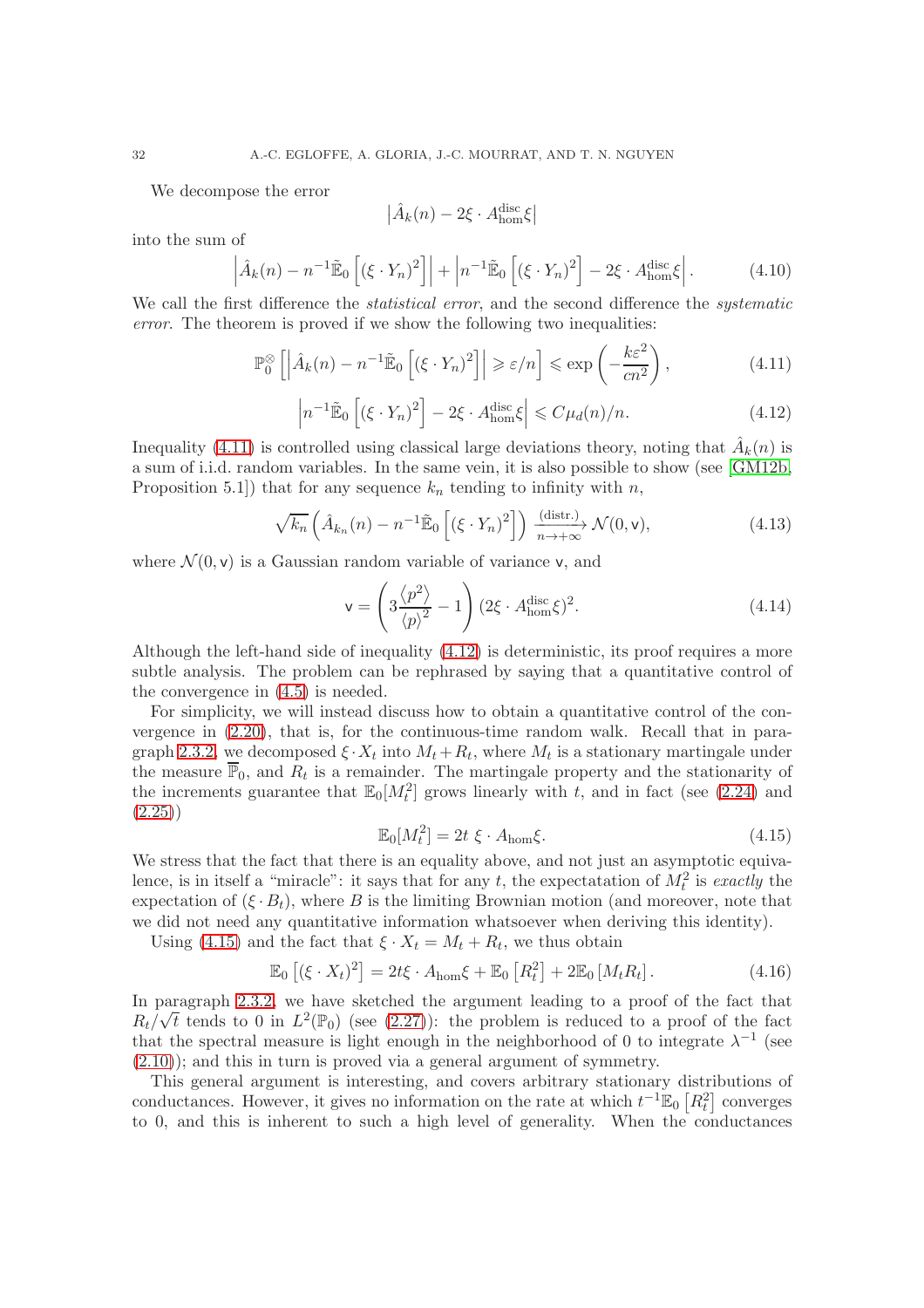are independent (or typically with finite correlation-length), we recall that the following optimal estimates of [\(3.14\)](#page-15-0) hold (see [\[GNOa\]](#page-42-3)): for all  $\nu > 0$ ,

$$
\int_0^{\nu} d e_{\mathfrak{d}}(\lambda) \lesssim \nu^{d/2+1}.
$$

In view of [\(2.27\)](#page-10-0), such a control of the behavior of the spectral measure at the edge of the spectrum should give information on the speed of convergence of  $t^{-1}\mathbb{E}_0\left[R_t^2\right]$  to 0. Indeed, one can show using basic calculus manipulations (see the proof of [\[Mo11,](#page-42-2) Proposition 8.2]) that [\(3.14\)](#page-15-0) implies that in fact,  $\mathbb{E}_0\left[R_t^2\right]$  remains bounded as t tends to infinity (or grows no faster than  $\ln(t)$  in dimension 2). The crux of the proof is thus to show that [\(3.14\)](#page-15-0). In the case of discrete time, our estimates of the spectral are slightly weaker (we have a logarithmic divergence in dimension 2, and optimal estimates up to dimension 6), see [\[GM12a,](#page-42-5) Appendix A]. This is however sufficient to prove Theorem [4.2.](#page-30-2)

In the decomposition [\(4.16\)](#page-31-3), there finally remains to study the cross-product  $\mathbb{E}_0 \left[ M_t R_t \right]$ . Since we know that roughly speaking,  $\mathbb{E}_0\left[R_t^2\right]$  remains bounded as t tends to infinity, a naive Cauchy-Schwarz estimate would ensure us that  $|\mathbb{E}_0[M_tR_t]|$  grows no faster than  $\sqrt{t}$ . But in fact, a second "miracle" occurs here, since this cross product turns out to be 0 ! Recall that it can be written as

<span id="page-32-0"></span>
$$
\mathbb{E}_0\left[\left(\xi \cdot X_t + \phi(X_t, \omega) - \phi(0, \omega)\right)\left(\phi(X_t, \omega) - \phi(0, \omega)\right)\right].\tag{4.17}
$$

To see that this expectation is 0, it suffices to show that its derivative at time 0 vanishes, thanks to the Markov property and to the stationarity of  $(\omega(t))_{t\geq0}$ . Using [\(2.11\)](#page-5-1), we obtain that this derivative is equal to

$$
\left\langle \sum_{z \sim 0} \omega_{0,z} \left( \xi \cdot z + \phi(z,\omega) - \phi(0,\omega) \right) \left( \phi(z,\omega) - \phi(0,\omega) \right) \right\rangle = \left\langle A(\xi + \nabla \phi) \cdot \nabla \phi \right\rangle,
$$

and the latter is equal to 0 by  $(2.4)$  (the fact that  $(4.17)$  vanishes is also clear from the alternative construction of the corrector based on orthogonal projections, as was done for instance in [\[MP07\]](#page-42-18)).

This completes our sketch of the proof of the continuous-time analog of Theorem [4.2.](#page-30-2) For discrete time, we refer the reader to [\[GM12b\]](#page-42-6).

4.3.2. Methods based on other functions of the random walk. We now turn our attention to numerical methods based on the convergence in [\(4.4\)](#page-29-2), and in fact, we continue to discuss instead the continuous-time analog [\(2.19\)](#page-8-1). We focus on a special case of [\(2.19\)](#page-8-1), namely, the fact that for any bounded continuous  $f: \mathbb{R}^d \to \mathbb{R}$ ,

$$
\mathbb{E}_0\left[f\left(\frac{X_t}{\sqrt{t}}\right)\right] \xrightarrow[t \to +\infty]{} E[f(B_1)],\tag{4.18}
$$

where  $B_1$  is a Gaussian vector with covariance matrix  $2A_{\text{hom}}$ . In the preceeding chapter, we highlighted two "miracles" that made the difference between the l.h.s. of [\(2.20\)](#page-8-0) and its limit as small as  $t^{-1}$ . Both these miracles are very special of the square function. Although we cannot prove it, for a generic functional, we expect the error to be of order at least  $t^{-1/2}$  in general. We now present the known upper bounds on the error.

<span id="page-32-1"></span>**Theorem 4.3.** Let  $B_1$  be a Gaussian vector with covariance matrix  $2A_{\text{hom}}$ .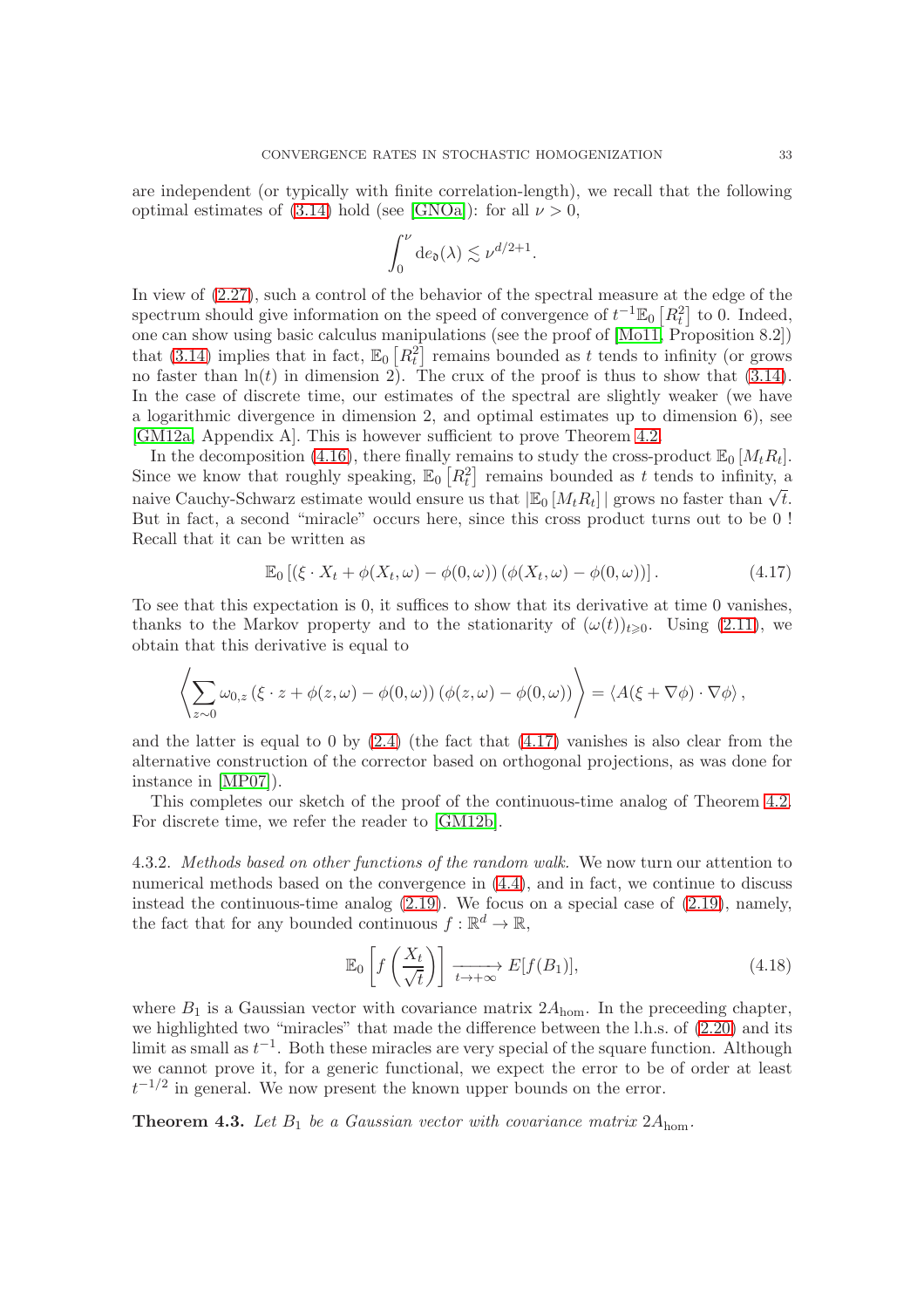(1) [\[Mo12c\]](#page-42-19) If f is smooth and bounded, then for any  $\delta > 0$ , there exist q, C such that

<span id="page-33-0"></span>
$$
\left| \mathbb{E}_0 \left[ f\left(\frac{X_t}{\sqrt{t}}\right) \right] - E[f(B_1)] \right| \leq C \left| \begin{array}{ccc} t^{-1/4} & \text{if } d = 1, \\ \ln^q(t) & t^{-1/4} & \text{if } d = 2, \\ t^{-1/2+\delta} & \text{if } d \geq 3. \end{array} \right. \tag{4.19}
$$

(2) [\[Mo12b\]](#page-42-20) There exists q, C such that for any  $\xi \in \mathbb{R}^d$ ,

<span id="page-33-1"></span>
$$
\sup_{x \in \mathbb{R}} \left| \mathbb{P}_0 \left[ \frac{\xi \cdot X_t}{\sqrt{t}} \leqslant x \right] - P \left[ \frac{\xi \cdot B_1}{\sqrt{t}} \leqslant x \right] \right| \leqslant C \left| \begin{array}{ccc} t^{-1/10} & \text{if } d = 1, \\ \ln^q(t) \ t^{-1/10} & \text{if } d = 2, \\ \ln(t) \ t^{-1/5} & \text{if } d = 3, \end{array} \right. \tag{4.20}
$$

Part (2) of the theorem corresponds to considering the function  $f(z) = \mathbf{1}_{\xi \cdot z \leqslant x}$ , and is often known as a Berry-Esseen estimate.

For comparison, note that if  $X_t$  was replaced by a sum of i.i.d. centred random variables with finite third moment and covariance matrix  $2A_{\text{hom}}$ , then the left-hand sides of  $(4.19)$ and [\(4.20\)](#page-33-1) would both be  $O(t^{-1/2})$  (see for instance [\[Pe,](#page-42-21) Theorem 5.5]). It was recently realized (but yet to be written) that the bound in [\(4.19\)](#page-33-0) for  $d = 2$  can be improved to  $t^{-1/2+\delta}$  for any  $\delta > 0$ . The conjectured optimal rates in this inequality are

$$
\begin{cases}\nt^{-1/4} & \text{if } d = 1, \\
\ln(t) \ t^{-1/2} & \text{if } d = 2, \\
t^{-1/2} & \text{if } d \ge 3.\n\end{cases}
$$
\n(4.21)

<span id="page-33-2"></span>Remark 4.4. To be precise, if  $X_t$  was replaced by a sum of i.i.d. centred random variables, say  $Z_1, \ldots, Z_t$  ( $t \in \mathbb{N}$  here), then the characteristic function of the normalized sum would satisfy (for any  $\zeta \in \mathbb{R}$ )

$$
\mathbb{E}\left[\exp\left(i\zeta\frac{Z_1+\cdots+Z_t}{\sqrt{t}}\right)\right] = \mathbb{E}\left[\exp\left(i\zeta\frac{Z_1}{\sqrt{t}}\right)\right]^t = \exp\left(-\frac{\zeta^2\mathbb{E}Z_1^2}{2} - i\frac{\zeta^3\mathbb{E}Z_1^3}{\sqrt{t}} + O(t^{-1})\right),
$$

where we assumed that  $Z_1$  has finite moments of order 4. The first term in the expansion gives the characteristic function of the limiting Gaussian random variable, and there is indeed a correction of order  $t^{-1/2}$ . But this correction vanishes in the special case when  $\mathbb{E}Z_1^3 = 0$ , and in particular if the distribution of  $Z_1$  is invariant under the transformation  $z \mapsto -z$ . Numerical simulations suggest that similar cancellations sometimes also happen for the random walk in random environment, as we will discuss below.

Without entering into details, we now sketch the main steps of the proof of Theorem [4.3.](#page-32-1) Given that, roughly speaking,  $\mathbb{E}_0[R_t^2]$  remains bounded, it is not too hard to control the error due to the absence of the "miracle of orthogonality". We thus turn our attention to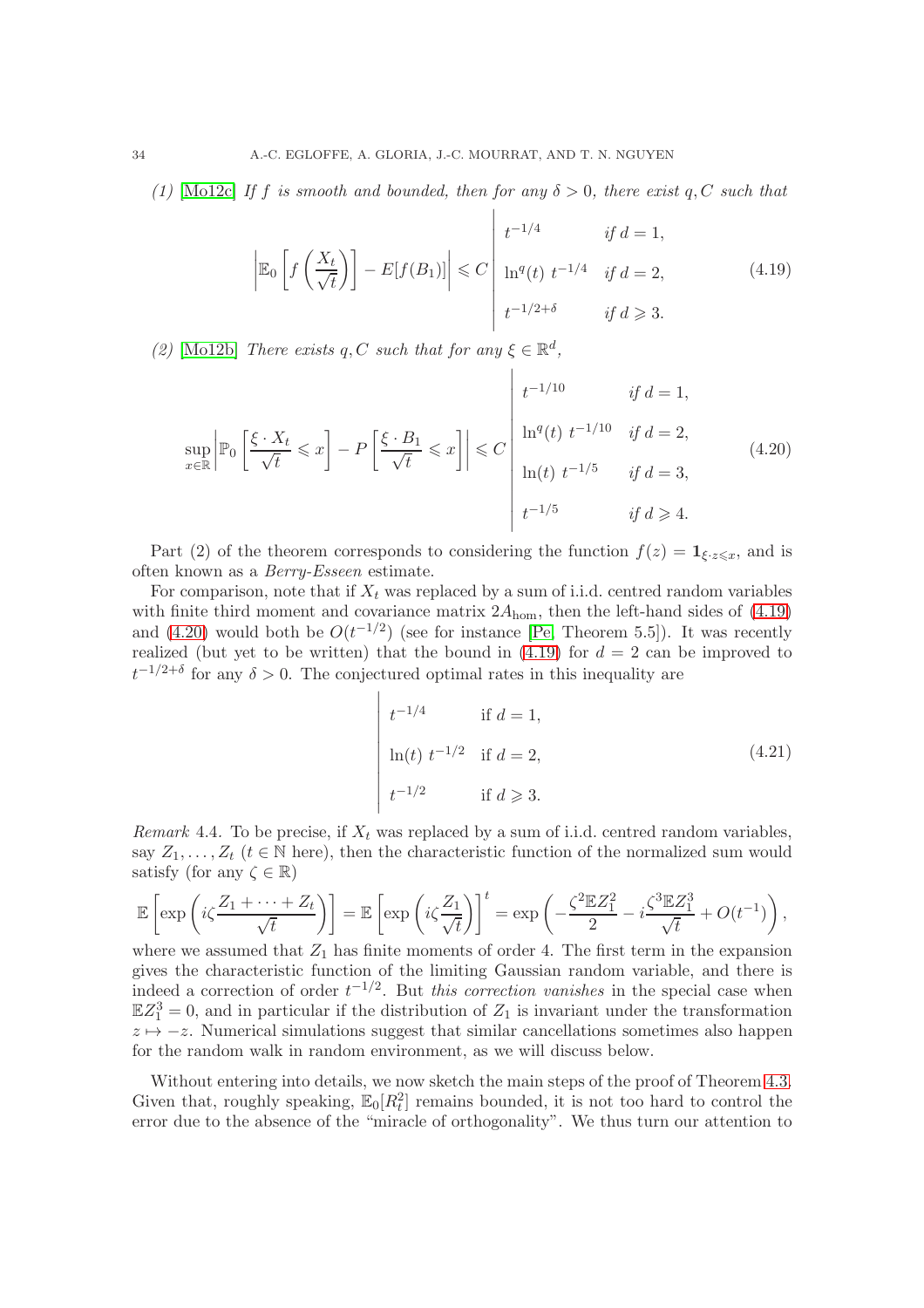the absence of the first mentionned "miracle", which consists in the fact that the relation  $(4.15)$  is exact, regardless of whether the martingale  $M_t$  is actually closely resembling a Brownian motion or not. For a generic function  $f$ , it is no longer true that the difference

<span id="page-34-0"></span>
$$
\left| \mathbb{E}_0 \left[ f\left(\frac{M_t}{\sqrt{t}}\right) \right] - E[f(B_1)] \right| \tag{4.22}
$$

vanishes, and the proof of Theorem [4.3](#page-32-1) requires that we find bounds on this quantity. Recall that we derived the fact that the difference in [\(4.22\)](#page-34-0) converges to 0 from the convergence of  $t^{-1}V_t$  in [\(2.26\)](#page-9-1). The two main steps of the proof of Theorem [4.3](#page-32-1) are:

(i) to estimate the speed at which the variance of  $t^{-1}V_t$  tends to 0 (i.e. to get an  $L^2$ estimate on the speed of convergence in [\(2.26\)](#page-9-1)), and

(ii) to rely on a general quantitative version of the central limit theorem for martingales which transports the estimate obtained in (i) into an upper bound on  $(4.22)$ .

At least for  $d \ge 4$ , our control of the variance of  $t^{-1}V_t$  is optimal, and the reason for the not-so-intuitive exponent 1/5 appearing in part (2) of Theorem [4.3](#page-32-1) is hidden in part (ii) of the proof, that is, in the general quantitative central limit theorem for martingales. Surprisingly, this general result is however optimal [\[Mo12a\]](#page-42-22). Yet, we conjecture that the exponents obtained in part (2) of Theorem [4.3](#page-32-1) are not optimal, and that the rates obtained in part (1) of the theorem may in fact hold as well in part (2).

4.4. Numerical study. For our numerical tests, we continue with the case introduced in paragraph [3.3.1](#page-19-2) of i.i.d. conductances  $(\omega_e)_{e \in \mathbb{B}}$  with

$$
\mathbb{P}[\omega_e = 1] = \mathbb{P}[\omega_e = 4] = 1/2.
$$

Recall that by symmetry considerations, we know that in this case,  $A<sub>hom</sub><sup>disc</sup>$  is a multiple of the identity. For the two-dimensional case, we know moreover that  $A_{\text{hom}} = 2$  Id, and thus by [\(4.3\)](#page-29-4), that  $A_{\text{hom}}^{\text{disc}} = 1/5$  Id. We do not know of such a formula when  $d = 3$ , and for the purpose of the analysis of the methods, we may use an approximation of the homogenized coefficients obtained with the periodization method of paragraph [3.2.3.](#page-16-1)

For the simulation of the random walk, we generate the environment only along the trajectory of the walk. More precisely, when the walk arrives at some point, it first checks if the neighboring conductances have already been "seen". If so, then the value already generated is used, else a value is taken at random and stored for future usage. Roughly speaking, the walk up to time  $n$  discovers of order  $n$  conductances, independently of the dimension  $d \geq 2$  (except for a logarithmic correction in dimension 2).

The methods based on simulating random walks have two main interesting features. One is that their effectiveness is fairly insensitive to the dimension. The other is that the computation is massively parallel, since it requires to simulate a lot of independent random walks, each in its own *independent* environment.

4.4.1. *Method based on the mean square displacement*. We start by investigating numerically the method based on the computation of the mean square displacement of the random walk. As for the methods based on the corrector, we investigate separately the statistical and systematic errors, that is, the two terms in the sum  $(4.10)$ . For the statistical error, we focus on

$$
\mathbb{E}_0^{\otimes} \left[ \left( \hat{A}_k(n) - n^{-1} \tilde{\mathbb{E}}_0 \left[ \left( \xi \cdot Y_n \right)^2 \right] \right)^2 \right] = \mathbb{V}\mathrm{ar} \left[ \hat{A}_k(n) \right],
$$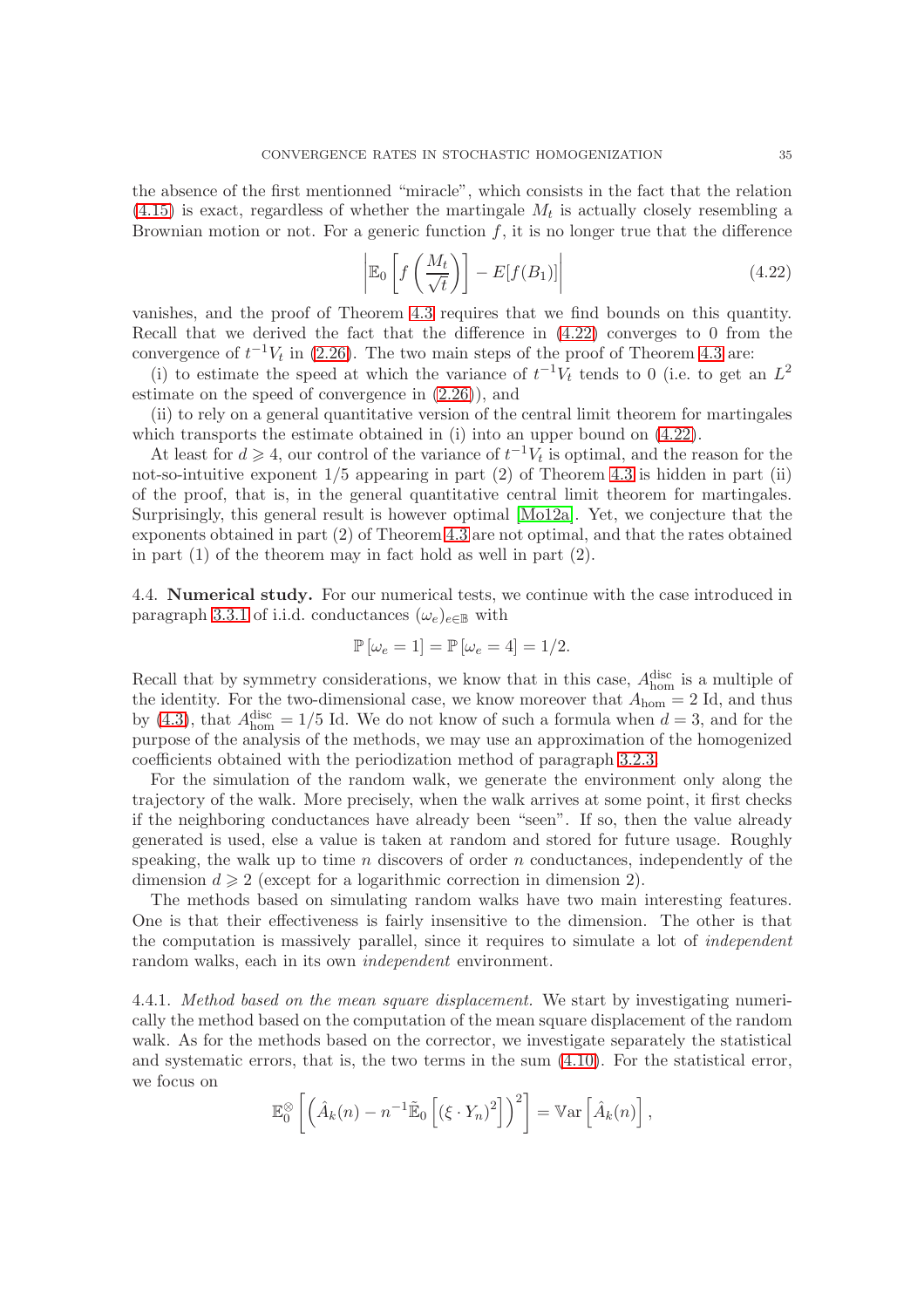| $\boldsymbol{n}$                                                                  | 20 | 40 | 80 | 160 | 320 | 640 | 1280 | $\infty$ |
|-----------------------------------------------------------------------------------|----|----|----|-----|-----|-----|------|----------|
| Variance   0.40   0.39   0.380   0.373   0.369   0.367   0.3653   0.3647   0.3632 |    |    |    |     |     |     |      |          |

<span id="page-35-1"></span>Table 7. Numerical estimates for [\(4.24\)](#page-35-0) and the theoretical limiting value in dimension 2.

| $\boldsymbol{n}$                                                                  | 20 |  | 40   80   160   320 | 640 | 1280 |  |
|-----------------------------------------------------------------------------------|----|--|---------------------|-----|------|--|
| Variance   0.20   0.19   0.188   0.186   0.184   0.184   0.1836   0.1835   0.1829 |    |  |                     |     |      |  |

<span id="page-35-3"></span>Table 8. Numerical estimates for [\(4.24\)](#page-35-0) and the theoretical limiting value (computed with a numerical estimate for  $A_{\text{hom}}^{\text{disc}}$ ) in dimension 3.

where we write  $\mathbb{V}\text{ar}[\cdot]$  for the variance with respect to the measure  $\mathbb{P}^{\otimes}_{0}$ . Since  $\hat{A}_{k}(n)$  is a sum of independent random variables, we have

<span id="page-35-2"></span>
$$
\mathbb{V}\text{ar}\left[\hat{A}_k(n)\right] = \frac{1}{k} \mathbb{V}\text{ar}\left[\frac{p(\omega)}{\langle p \rangle} \left(\frac{\xi \cdot Y_n}{\sqrt{n}}\right)^2\right].\tag{4.23}
$$

A simple variation of the proof of the convergence in [\(4.13\)](#page-31-5) shows that

$$
\lim_{n \to +\infty} \mathbb{V}\text{ar}\left[\frac{p(\omega)}{\langle p \rangle} \left(\frac{\xi \cdot Y_n}{\sqrt{n}}\right)^2\right] = \mathsf{v},
$$

where v was defined in  $(4.14)$ . Table [7](#page-35-1) shows our numerical estimations in dimension 2 for

<span id="page-35-0"></span>
$$
\mathbb{V}\text{ar}\left[\frac{p(\omega)}{\langle p\rangle}\left(\frac{\xi \cdot Y_n}{\sqrt{n}}\right)^2\right] \tag{4.24}
$$

for several values of  $n$ , and compares it to the predicted limiting value. As we see on [\(4.23\)](#page-35-2), the variance of our estimator  $\hat{A}_k(n)$  is then obtained by dividing this value by the number k of walks we run. Table [8](#page-35-3) presents the same results for the 3-dimensional case.

Turning to the systematic error, the theoretical prediction is that displayed in [\(4.12\)](#page-31-1). To test this, we computed  $\hat{A}_{k_n}(n)$  with  $k_n = K(n)n^2$ , where  $K(n)$  is some large number. This choice of  $k_n$  ensures that the random fluctuations are washed out, so that  $\hat{A}_{k_n}(n)$  is very close to its expectation. In practice, we chose  $K(n) = 10^4$  for  $n \le 320$ , and  $K(n) = 10^3$ for larger values.

For the two-dimensional case, our results are reported on Figure [10.](#page-36-0) In this case, the theoretical prediction in [\(4.12\)](#page-31-1) contains a polylogarithmic correction to the rate of decay in  $1/n$ . We conjecture that the true rate is actually  $\ln(n)/n$ . On the log-log plot, this would create a correction to the expected slope of  $-1$  of the order of  $1/\ln(n)$ , which is between 0.17 and 0.14 for n between 320 and 1280, roughly corresponding to the observed slope.

In three dimensions, our findings are reported on Figure [11.](#page-36-1) Here, the observations match very well with our predicted convergence rate of 1.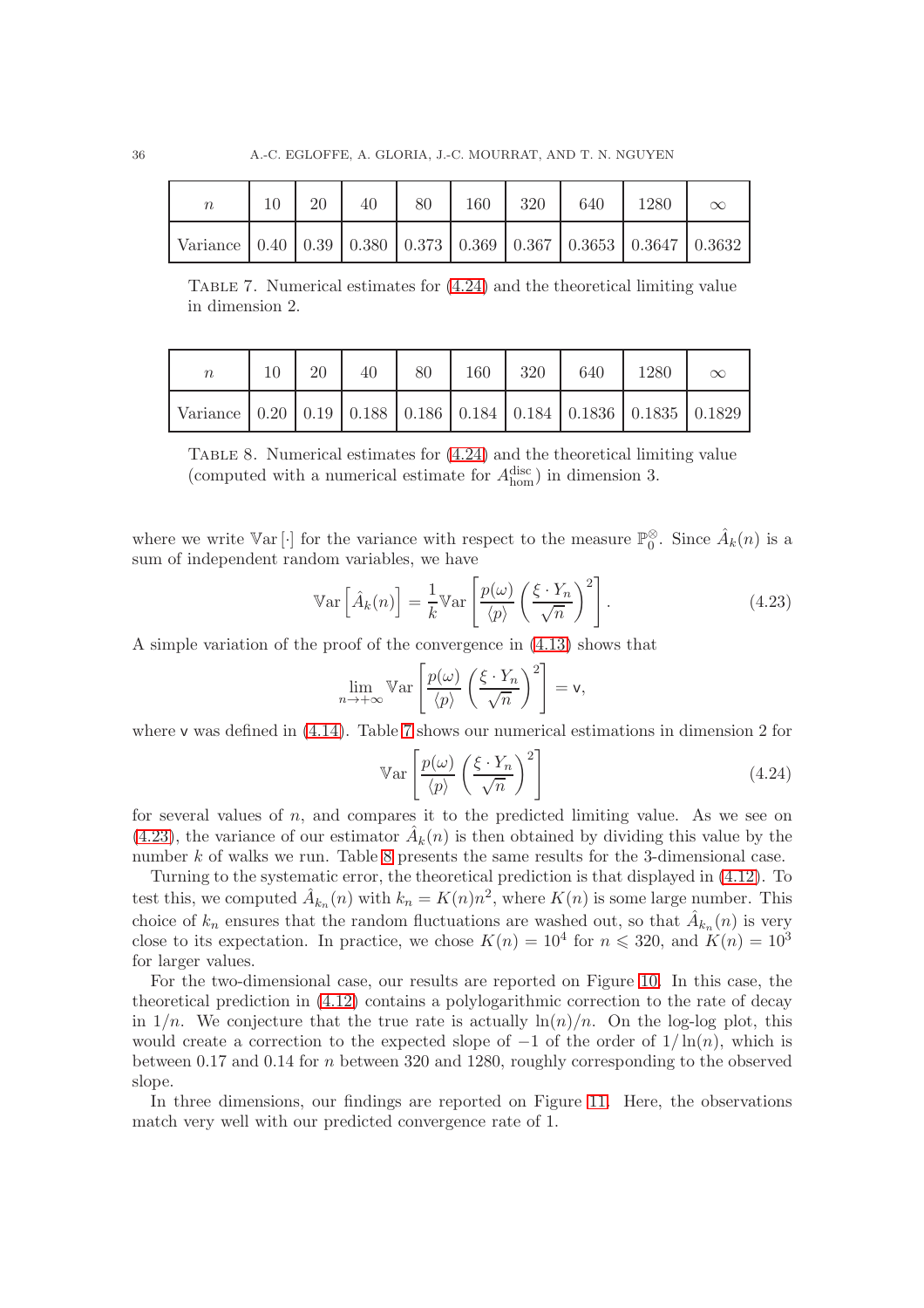

FIGURE 10. The systematic error in two dimensions, rate 0.89 and prefactor 0.77.

<span id="page-36-0"></span>

<span id="page-36-1"></span>Figure 11. The systematic error in three dimensions, rate 1.03 and prefactor 0.67.

4.4.2. Methods based on other functions of the random walk. We now turn our attention to methods based on computing other functions of the final position of the random walk than the squared displacement. For any reasonable function  $f$ , we can devise an estimator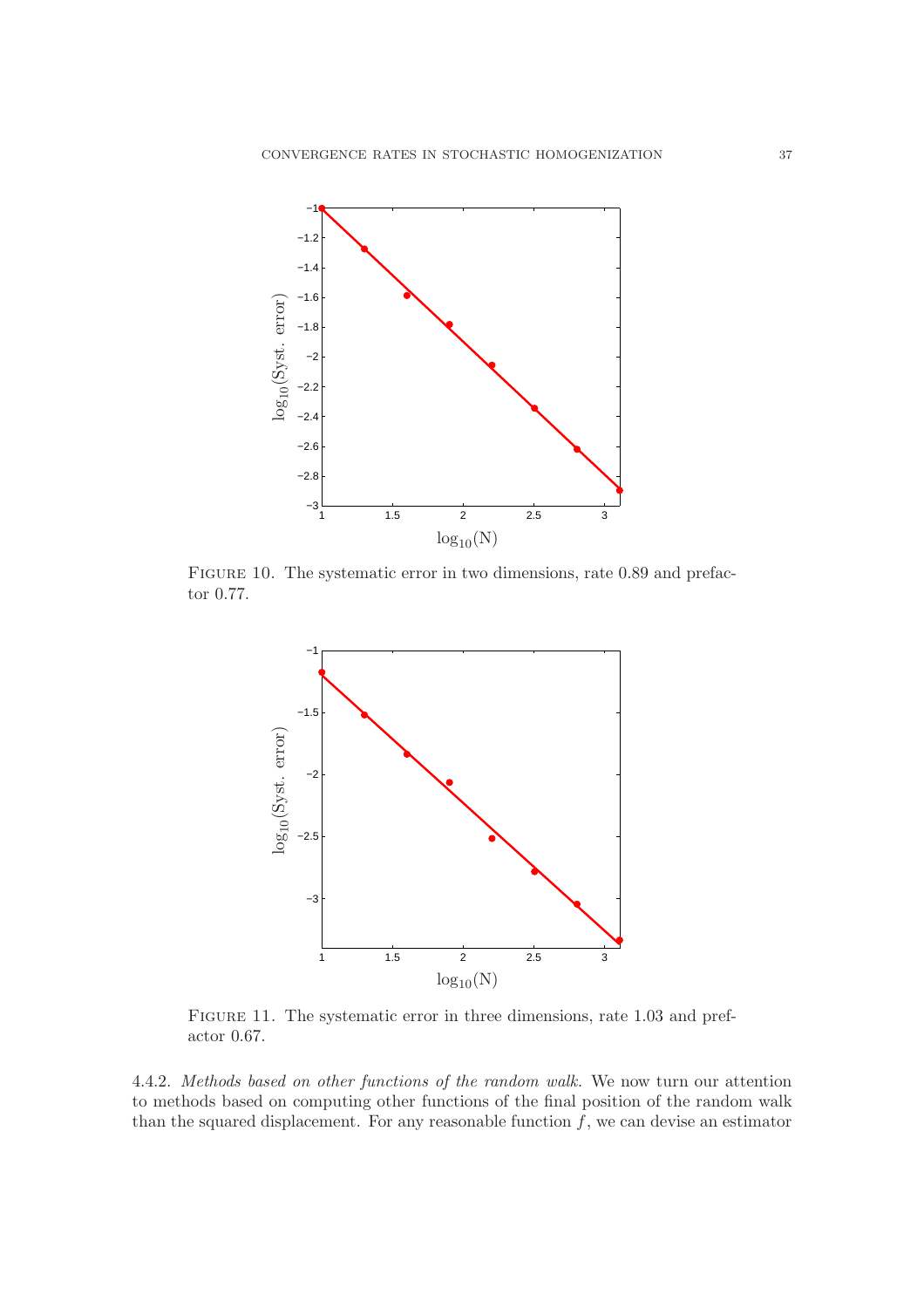as we did for the special function  $f(x) = (\xi \cdot x)^2$ , which takes the form

$$
\hat{A}_k^f(n) := \frac{1}{k \langle p \rangle} \sum_{i=1}^k p(\omega^{(i)}) f(Y_n^{(i)} / \sqrt{n}). \tag{4.25}
$$

We have

$$
\mathbb{E}^{\otimes}_0[\hat{A}^f_k(n)] = \tilde{\mathbb{E}}_0[f(Y_n/\sqrt{n})],
$$

which (for suitable f) converges to  $E[f(B_1)]$ , where  $B_1$  is a Gaussian vector with covariance matrix  $2A_{\text{hom}}^{\text{disc}}$ . Since this more general estimator is still a sum of i.i.d. random variables, the statistical error is easy to understand, as we have

$$
\operatorname{Var}\left[\hat{A}_k^f(n)\right] = \frac{1}{k} \operatorname{Var}\left[\frac{p(\omega)}{\langle p \rangle} f\left(\frac{\xi \cdot Y_n}{\sqrt{n}}\right)\right],
$$

where the last variance converges (for suitable  $f$ ) to a constant that can be explicitely written. We now focus our numerical investigation to the systematic error, that is, the difference between  $\mathbb{E}_{0}[f(Y_n/\sqrt{n})]$  and the limiting value  $E[f(B_1)]$ . Based on the analogy with the continuous-time case, we expect that the systematic error will decay as  $n^{-1/2}$  for  $d \geq 2$ , possibly with a logarithmic correction in dimension 2.

In order to test this prediction, we chose the function

<span id="page-37-0"></span>
$$
f(x) = \exp\left(-\frac{\|x\|_2^2}{2}\right).
$$
 (4.26)

In the case we investigate numerically, the conductances being i.i.d., we know that the homogenized matrix is of product form, say  $2A_{\text{hom}}^{\text{disc}} = \sigma^2$  Id, and actually we also know that  $\sigma^2 = 2/5$ . A simple computation shows that in this case and for f defined in [\(4.26\)](#page-37-0), the limiting value is given by

$$
E[f(B_1)] = (\sigma^2 + 1)^{-d/2},
$$

which is equal to  $5/7$  in dimension 2, and which we can approximate thanks to our previous numerical estimation of  $\sigma^2$  in dimension 3.

The systematic errors we obtained numerically are shown on Figures [12](#page-38-0) and [13](#page-38-1) for dimensions 2 and 3 respectively.

Surprisingly, the observed convergence rates are far better than the predicted ones, being close to 1 in both cases instead of the predicted 1/2. Similar rates where observed for other choices of the function  $f$ .

We believe that these surprising rates are due to special cancellations which do not hold for arbitrary distributions. As was explained already in Remark [4.4,](#page-33-2) such cancellations happen already in certain cases when one considers sums of i.i.d. random variables, in particular when the distribution of the random variables is invariant under the transformation  $z \mapsto -z$ . Another way to guess what the correct order of the correction is to compute an asymptotic expansion in terms of the ellipticity ratio, in the spirit of what was done in [\[GO11,](#page-42-0) Appendix]. If one looks at the first order correction, it turns out that it behaves as  $t^{-1/2}$  in general, but cancellations occur if the distribution is symmetric under the transformation  $z \mapsto -z$ , and the correction becomes of order  $t^{-1}$ . In view of these two facts, we believe that the convergence rates obesrved on Figures [12](#page-38-0) and [13](#page-38-1) are somehow miraculous, and due to the symmetry of the distribution of the conductances under the transformation  $z \mapsto -z$ .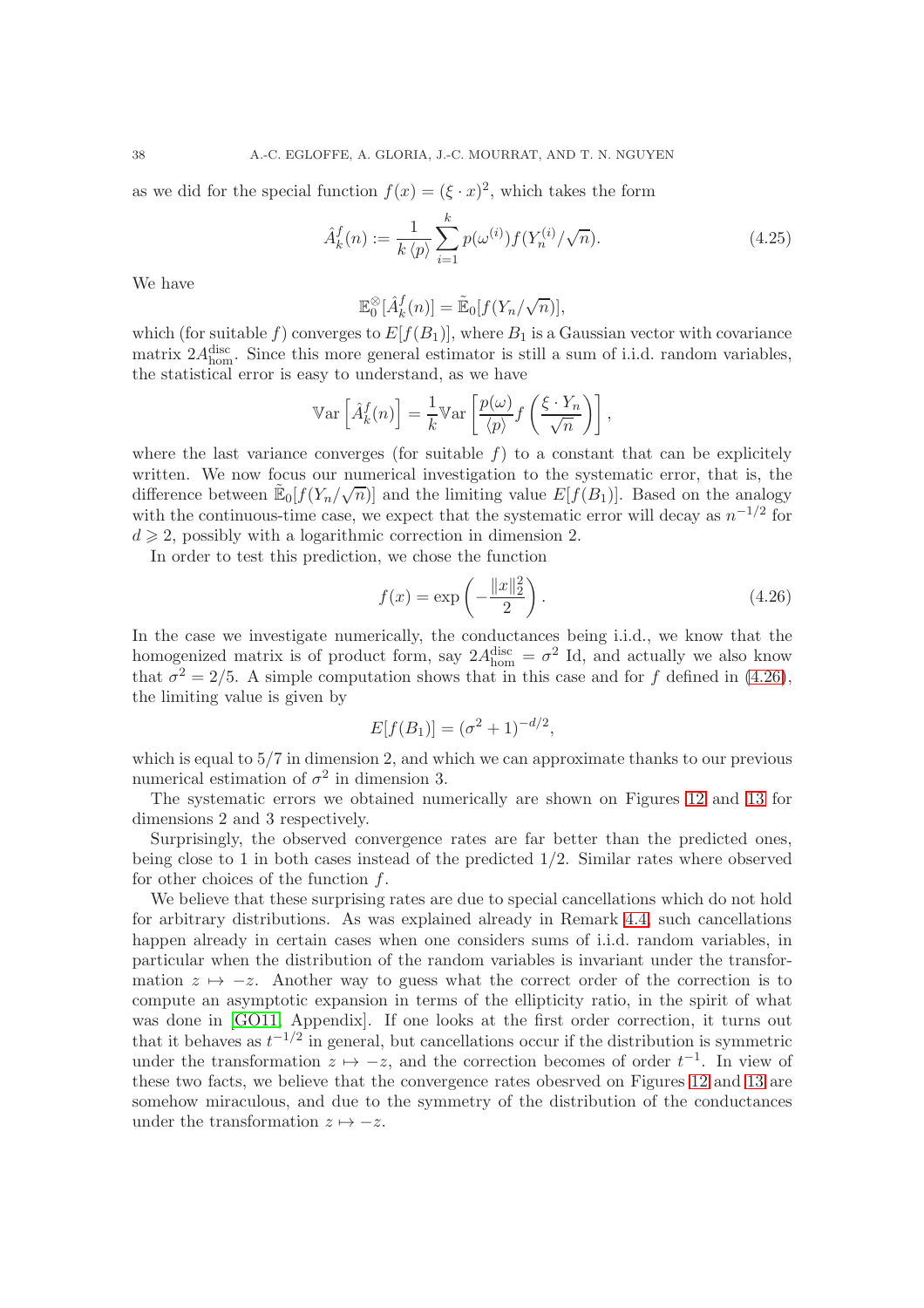

FIGURE 12. The systematic error in two dimensions for  $f$  as in [\(4.26\)](#page-37-0), rate 1.09 and prefactor 0.14.

<span id="page-38-0"></span>

<span id="page-38-1"></span>FIGURE 13. The systematic error in three dimensions for  $f$  as in [\(4.26\)](#page-37-0), rate 1.06 and prefactor 0.07.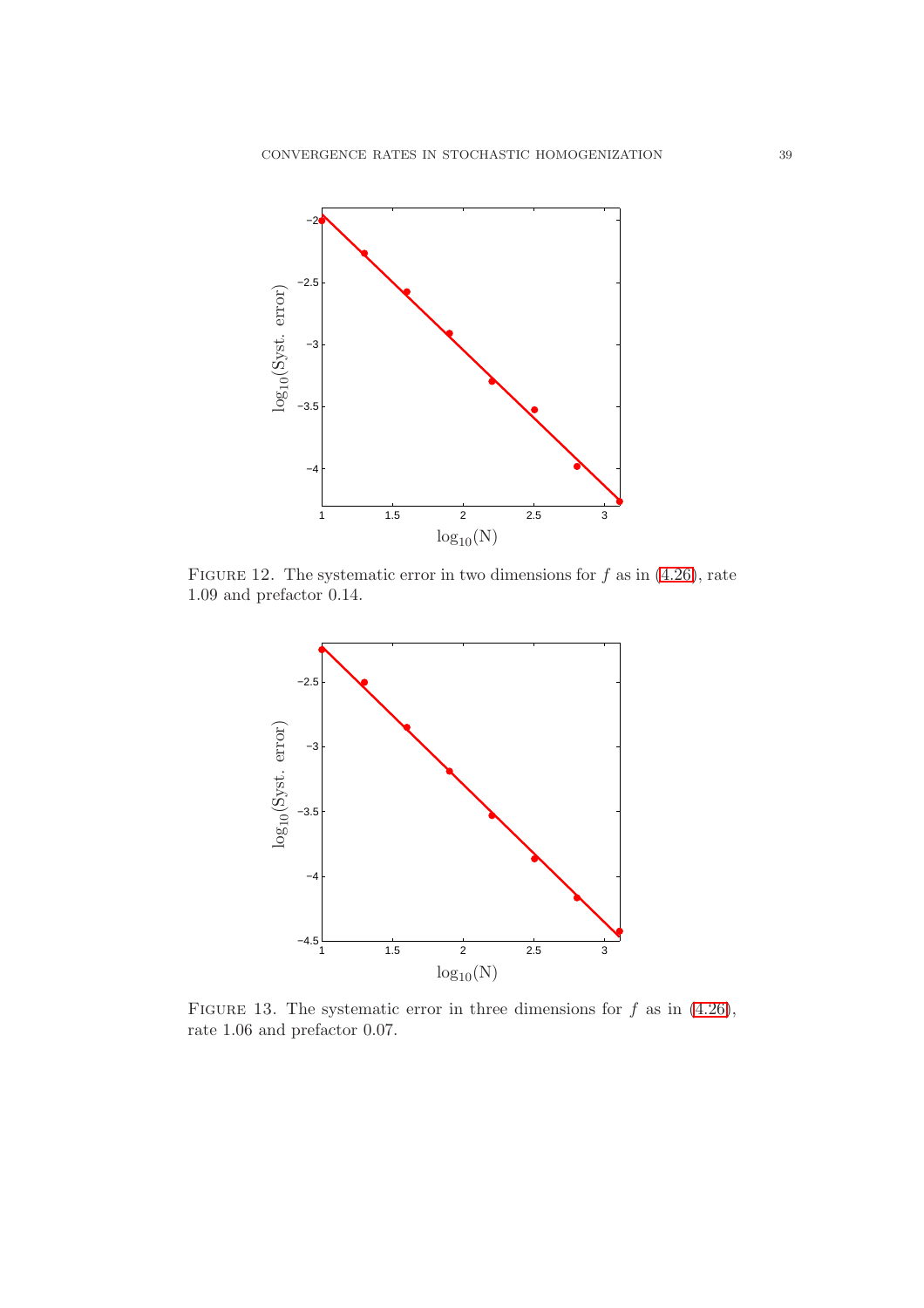

FIGURE 14. The periodic environment, without  $z \mapsto -z$  symmetry

<span id="page-39-0"></span>

<span id="page-39-1"></span>FIGURE 15. The systematic error in the periodic environment for  $f(x, y) =$  $\sin(x)$ , rate 0.49 and prefactor 0.12.

In order to convince ourselves that the convergence rates observed are indeed nontypical, we reverted to a study of a periodic environment, choosing it so that it is not symmetric under the transformation  $z \mapsto -z$ . A periodic environment should provide better convergence rates than any generic and truly random environment (in any dimension). We chose a simple 3-periodic cell displayed on Figure [14.](#page-39-0) We chose  $f(x, y) = \sin(x)$ , so that  $\mathbb{E}_0[f(Y_n/\sqrt{n})]$  tends to 0 as *n* tends to infinity (and we thus do not need to compute the homogenized matrix to study the systematic error). The results we obtained are shown on Figure [15.](#page-39-1) As expected, they display a convergence rate of 1/2.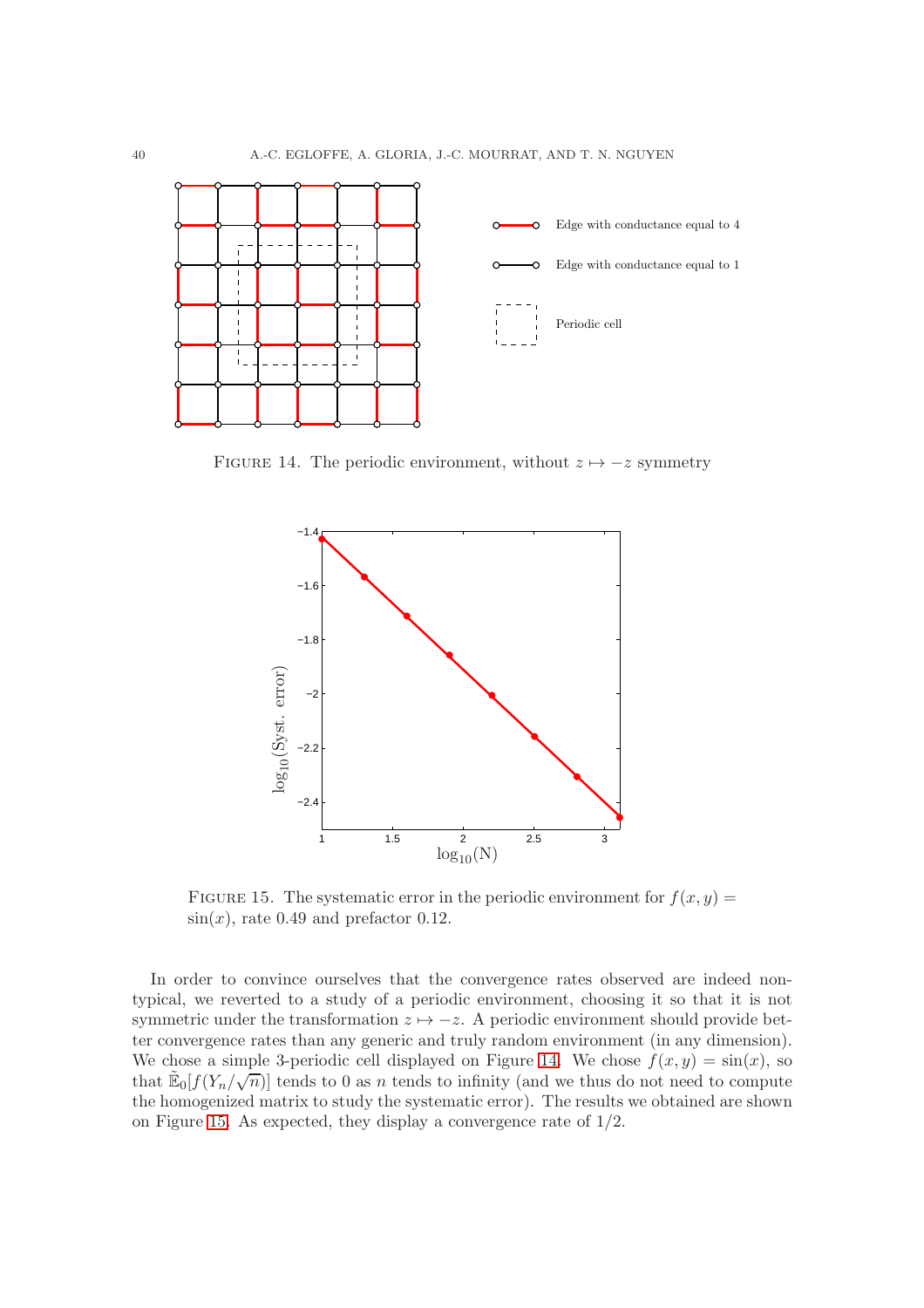

<span id="page-40-1"></span>FIGURE 16. The systematic error in two dimensions for f as in  $(4.27)$  and  $z = 1/2$  (red), rate 0.8 and prefactor 0.2, or  $z = 1/4$  (blue), rate 1.0 and prefactor 0.7.

Finally, we investigated the convergence rates for the non-smooth function

<span id="page-40-0"></span>
$$
f(x) = \mathbf{1}_{\xi \cdot x \leq z},\tag{4.27}
$$

where we took  $\xi$  to be the first vector of the canonical basis and  $z = 1/2$  or  $z = 1/4$ . For the systematic error, Theorem [4.3](#page-32-1) ensures a convergence rate of 1/10 in dimension 2, and of 1/5 in dimension 3, up to logarithmic corrections. We believe that the exponent can be pushed to 1/5 in dimension 2 with a refined argument (yet to be written), but the proof cannot be pushed to higher exponents [\[Mo12a\]](#page-42-22).

The main goal of these numerical investigations is to see whether this limitation to the exponent 1/5 is an artefact of the method of proof. Our results are displayed on Figure [16](#page-40-1) for  $d = 2$ , and on Figure [17](#page-41-2) for  $d = 3$ .

While the onset of a nice asymptotic regime is delayed, the results suggest that indeed the convergence rates ultimately settle to a behavior similar to that observed on Figure [12](#page-38-0) or [13,](#page-38-1) that is, ultimately displaying a convergence rate close to the value 1.

#### 5. Conclusion

In this article we have recalled qualitative and quantitative results on stochastic homogenization of discrete linear elliptic PDEs and of random walks in random environments on  $\mathbb{Z}^d$ . This has allowed us to make a rather complete picture of numerical methods to approximate homogenized coefficients, based both on the corrector equation and on the random walk. Numerical tests have confirmed the sharpness of the analysis, supported some conjectures, and put some interesting phenomena into evidence (such as ungenerically fast decay rates due to specific symmetries of the environement). We hope this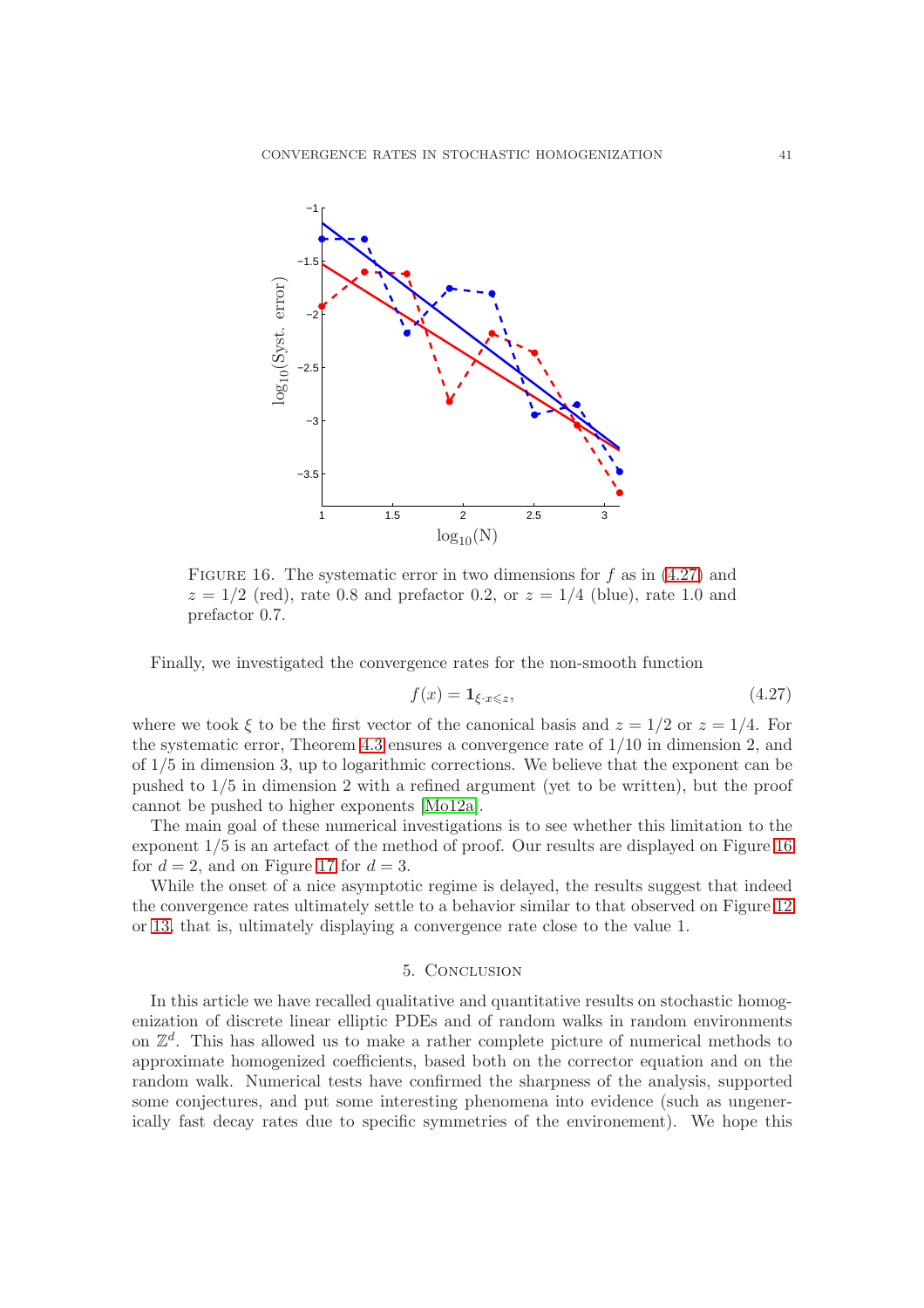

<span id="page-41-2"></span>FIGURE 17. The systematic error in three dimensions for f as in  $(4.27)$ and  $z = 1/2$  (red), rate 0.9 and prefactor 0.2, or  $z = 1/4$  (blue), rate 1.0 and prefactor 1.0.

contribution will help mathematicians identify challenging conjectures, and help practitioners make mathematically-based choices on the method to use in more concrete cases.

We have only considered discrete elliptic equations. The discrete case has the advantage of being numerically inexpensive to simulate compared to the case of continuum linear elliptic equations (for which we have to appeal to approximation methods such as the finite element, finite difference or finite volume methods). The extension of the results of this paper to the continuum case is currently under investigation, and [\[GO11,](#page-42-0) [GO12a\]](#page-42-1) have already been extented to the continuum case [\[GO12b\]](#page-42-23). The extension of the RWRE approach to the continuum space is yet to be done. We hope to address these issues in future works.

### **REFERENCES**

- [AKS82] V.V. Anshelevich, K.M. Khanin, and Ya.G. Sinaĭ. Symmetric random walks in random environments. Comm. Math. Phys., 85(3), 449—470, 1982.
- [BD10] M.T. Barlow, and J.-D. Deuschel. Invariance principle for the random conductance model with unbounded conductances. Ann. Probab., 38(1), 234—276, 2010.
- [BB07] N. Berger, and M. Biskup. Quenched invariance principle for simple random walk on percolation clusters. Probab. Theory Related Fields, 137(1-2), 83–120, 2007.
- [BP07] M. Biskup, and T.M. Prescott. Functional CLT for random walk among bounded random conductances. Electron. J. Probab., 12(49), 1323–1348, 2007.
- <span id="page-41-1"></span>[BSW12] M. Biskup, M. Salvi, T. Wolff. A central limit theorem for the effective conductance: I. Linear boundary data and small ellipticity contrasts. Preprint, [arXiv:1210.2371.](http://arxiv.org/abs/1210.2371)
- <span id="page-41-0"></span>[DFGW89] A. De Masi, P.A. Ferrari, S. Goldstein, and W.D. Wick. An invariance principle for reversible Markov processes. Applications to random motions in random environments. J. Statist. Phys., 55(3-4), 787–855, 1989.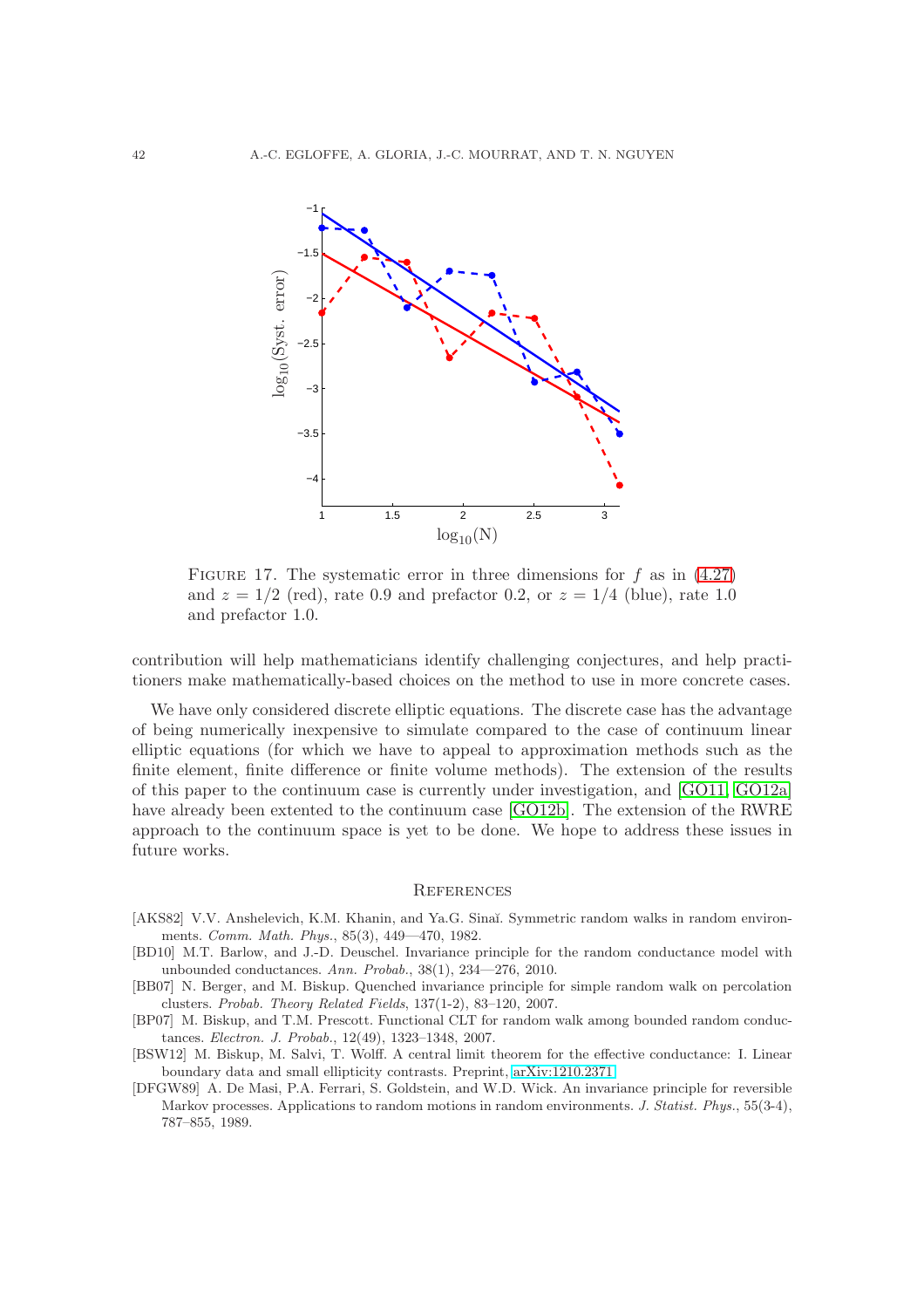- <span id="page-42-16"></span>[EY07] W. E and X. Yue. The local microscale problem in the multiscale modeling of strongly heterogeneous media: effects of boundary conditions and cell size. J. Comput. Phys., 222(2), 556–572, 2007.
- <span id="page-42-4"></span>[Gl12] A. Gloria. Numerical approximation of effective coefficients in stochastic homogenization of discrete elliptic equations.  $M2AN \text{ Model}$ . Math. Anal. Numér, 46(1), pp 1-38, 2012.
- <span id="page-42-5"></span>[GM12a] A. Gloria and J.-C. Mourrat. Spectral measure and approximation of homogenized coefficients. Probab. Theory Related Fields, 154(1), 287–326, 2012.
- <span id="page-42-6"></span>[GM12b] A. Gloria and J.-C. Mourrat. Quantitative version of the Kipnis-Varadhan theorem and Monte-Carlo approximation of homogenized coefficients. Ann. Appl. Probab., to appear.
- <span id="page-42-0"></span>[GO11] A. Gloria and F. Otto. An optimal variance estimate in stochastic homogenization of discrete elliptic equations. Ann. Probab., 39(3), 779–856, 2011.
- <span id="page-42-1"></span>[GO12a] A. Gloria and F. Otto. An optimal error estimate in stochastic homogenization of discrete elliptic equations. Ann. Appl. Probab., 22(1), 1–28, 2012.
- <span id="page-42-23"></span>[GO12b] A. Gloria and F. Otto. Optimal quantitative estimates in stochastic homogenization of linear elliptic equations. In preparation.
- <span id="page-42-3"></span>[GNOa] A. Gloria, S. Neukamm and F. Otto. Quantification of ergodicity in stochastic homogenization: optimal bounds via spectral gap on Glauber dynamics. In preparation.
- <span id="page-42-7"></span>[GNOb] A. Gloria, S. Neukamm and F. Otto. Approximation of effective coefficients by periodization in stochastic homogenization In preparation.
- [HS93] W. Hebisch and L. Saloff-Coste. Gaussian estimates for Markov chains and random walks on groups. Ann. Probab., 21(2), 673–709, 1993.
- <span id="page-42-17"></span>[KFGMJ] T. Kanit, S. Forest, I. Galliet, V. Mounoury, and D. Jeulin. Determination of the size of the representative volume element for random composites: statistical and numerical approach. Int. J. Sol. Struct., 40, 3647–3679, 2003.
- <span id="page-42-10"></span>[KV86] C. Kipnis and S.R.S. Varadhan. Central limit theorem for additive functionals of reversible Markov processes and applications to simple exclusions. Commun. Math. Phys., 104, 1–19, 1986.
- [Ko85] S.M. Kozlov. The averaging method and walks in inhomogeneous environments. Uspekhi Mat. Nauk; 40(2), 61–120, 1985. English transl.: Russian Math. Surveys, 40(2), 73–145, 1985.
- <span id="page-42-9"></span>[Ko87] S.M. Kozlov. Averaging of difference schemes. Math. USSR Sbornik, 57(2):351–369, 1987.
- <span id="page-42-11"></span>[Kü83] R. Künnemann. The diffusion limit for reversible jump processes on  $\mathbb{Z}^d$  with ergodic random bond conductivities. Commun. Math. Phys., 90:27–68, 1983.
- [Ma08] P. Mathieu. Quenched invariance principles for random walks with random conductances. J. Statist. Phys., 130(5), 1025–1046, 2008.
- <span id="page-42-18"></span>[MP07] P. Mathieu and A. Piatnitski. Quenched invariance principles for random walks on percolation clusters. Proc. R. Soc. A, 463(2085), 2287–2307, 2007.
- <span id="page-42-12"></span>[Mo10] J.-C. Mourrat. Marches aléatoires réversibles en milieu aléatoire. Ph.D. thesis, available at <tel.archives-ouvertes.fr/tel-00484257> (2010).
- <span id="page-42-2"></span>[Mo11] J.-C. Mourrat. Variance decay for functionals of the environment viewed by the particle. Ann. Inst. H. Poincaré Probab. Statist., 47(11), 294-327, 2011.
- <span id="page-42-22"></span>[Mo12a] J.-C. Mourrat. On the rate of convergence in the martingale central limit theorem. Bernoulli, to appear.
- <span id="page-42-20"></span>[Mo12b] J.-C. Mourrat. A quantitative central limit theorem for the random walk among random conductances. Preprint, [arXiv:1105.4485v](http://arxiv.org/abs/1105.4485)1.
- <span id="page-42-19"></span>[Mo12c] J.-C. Mourrat. Kantorovich distance in the martingale CLT and quantitative homogenization of parabolic equations with random coefficients. Preprint, [arXiv:1203.3417v](http://arxiv.org/abs/1203.3417)1.
- <span id="page-42-14"></span>[No11] J. Nolen. Normal approximation for a random elliptic equation. Preprint, 2011.
- <span id="page-42-15"></span>[Ow03] H. Owhadi, Approximation of the effective conductivity of ergodic media by periodization. Probab. Theory Relat. Fields, 125, 225–258, 2003.
- <span id="page-42-8"></span>[PV79] G.C. Papanicolaou and S.R.S. Varadhan. Boundary value problems with rapidly oscillating random coefficients. In Random fields, Vol. I, II (Esztergom, 1979), volume 27 of Colloq. Math. Soc. János Bolyai, pages 835–873. North-Holland, Amsterdam, 1981.
- <span id="page-42-21"></span>[Pe] V.V. Petrov. Limit theorems of probability theory. Oxford studies in probability 4, Oxford university press (1995).
- <span id="page-42-13"></span>[RY] D. Revuz, M. Yor. Continuous martingales and Brownian motion (3rd ed.). Grundlehren der mathematischen Wissenschaften 293, Springer (1999).